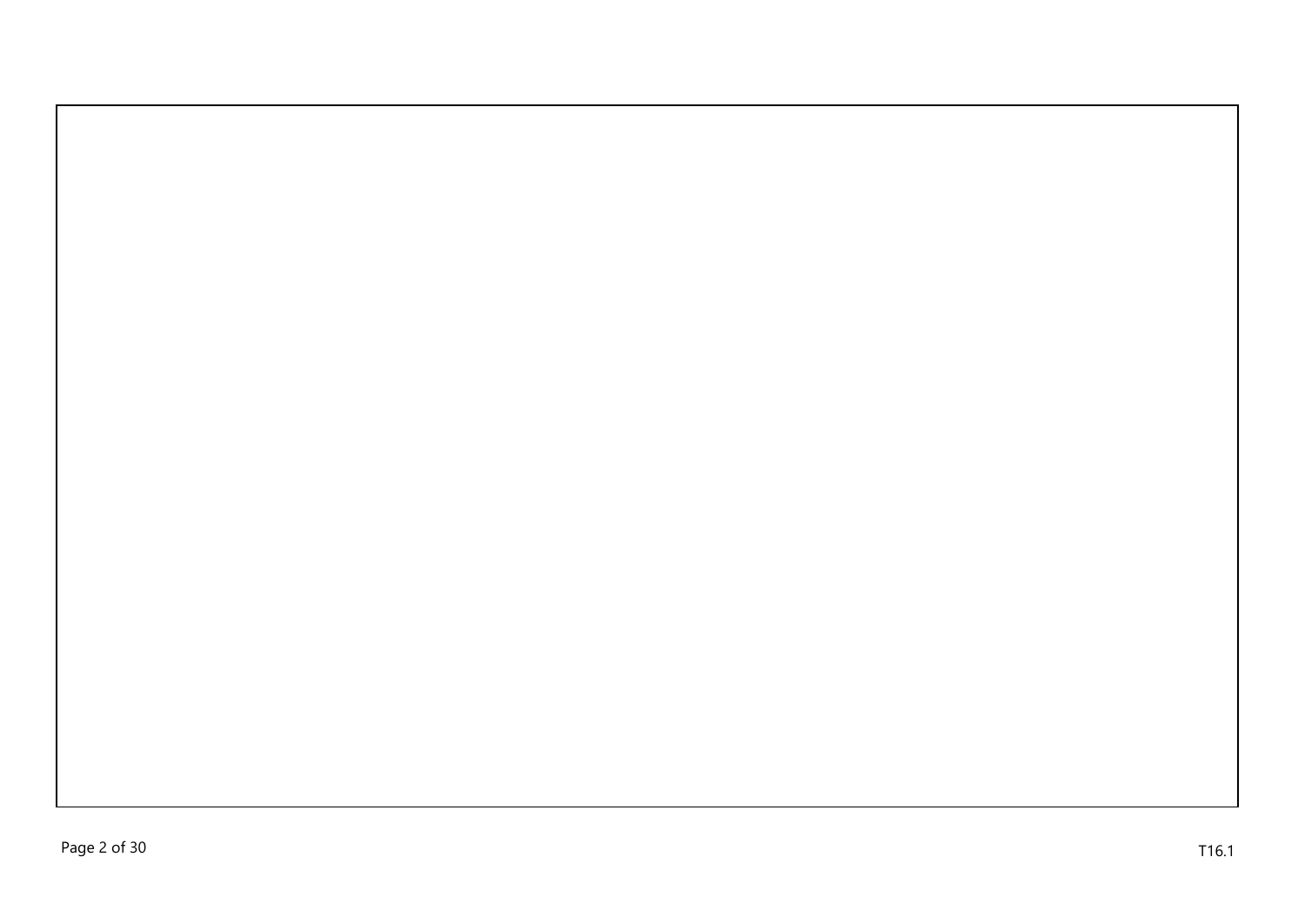| #               | Island | House Name         | Name                     | Sex | National ID | ، ه ، بر <u>م</u>                          | ىئرىتر                                   |
|-----------------|--------|--------------------|--------------------------|-----|-------------|--------------------------------------------|------------------------------------------|
| Male'           |        |                    |                          |     |             |                                            |                                          |
|                 | Male'  | M. Aajeena         | Aishath Nasra            | F   | A063503     | ح <sup>.</sup> مُرَّمٍ مَرَّ               | ۇرمىشكى ئىر ئىسى                         |
| 2               | Male'  | M. Ahlamvilla      | Abdulla Rasheed          | M   | A051800     | د . م. <i>د</i> ود و د                     | أرة قرالله تمرشونر                       |
| $\vert$ 3       | Male'  | M. Ahulu           | Mohamed Shiham           | M   | A007340     | ە . كەرگە                                  | ورەر دىرو                                |
| $\overline{4}$  | Male'  | M. Aluvimaage      | Abdul Hadee Ahmed Manik  | M   | A010063     | و· مگوهونژه<br>م                           | رە دور پر در در سر                       |
| $\overline{5}$  | Male'  | M. Aluvimaage      | Aishath Shahida          | F   | A011714     | و· مگوهونو د                               | د مرشوم شرید<br>درشوم شرید<br>درگ        |
| $6\overline{6}$ | Male'  | M. Aluvimaage      | Aidha                    | F   | A034875     | و٠ رکړو وي<br>و٠ رکړو وگ                   |                                          |
| 7               | Male'  | M. Aluvimaage      | Hajara Mohamed           | F   | A084671     | و· مگوهونو د                               | ور وره دورد                              |
| $\overline{8}$  | Male'  | M. Aluvimaage Aage | Fathimath Fulhu          | F   | A035074     | د . مرور و<br>د . مرور و د م               | ۇ بوخ ئ <sup>و دې</sup>                  |
| $ 9\rangle$     | Male'  | M. Aluvimaage Aage | Mariyam Suwaila          | F   | A035214     | د . مرکور پروه<br>د . مرکور پروه           | ر ه بر ه<br><del>د</del> بربر ژ<br>سنهجر |
| 10              | Male'  | M. Aluvimaage Aage | Zabir Ahmed              | M   | A035548     | د . مرکورځ وي.<br>د . مرکورځ وي.           | ترەپر גיגב                               |
| 11              | Male'  | M. Aluvimaage Aage | Mohamed Hisam            | M   | A035550     | د . مرور و<br>د . مرور و د م               | ورەر دىر ي                               |
| 12              | Male'  | M. Aluvimaage Aage | Mohamed Ameen            | M   | A039683     | د کروه ده ده<br>د کروه ده د                | ورەرو كەچىگ                              |
| 13              | Male'  | M. Aluvimaage Aage | Ahmed Ibrahim            | M   | A039684     | د . م <i>رو و د</i> ه .<br>د . مرو و د م   | גפינ גליליב                              |
| 14              | Male'  | M. Aluvimaage Aage | Ahmed Waheed             | M   | A046161     | د . مرور و<br>د . مرور و د م               | پرەر ئەر ئەر                             |
| 15              | Male'  | M. Aluvimaage Aage | Dhon Thuththu            | M   | A131499     | د . مرور و ، ، »<br>د . مرور و د مر        | يو ه و ه و<br>ترسرچ پر ج                 |
| 16              | Male'  | M. Aluvimaage Aage | Aishath Haaniya Ahmed    | F   | A161764     | د . رژوژه ده .                             | ومرشوم بمسر مددور                        |
| 17              | Male'  | M. Aluvimaage Aage | Mohamed Zayaan Ahmed     | M   | A166092     | د ۰ مرکورگروری<br>د ۰ مرکورگروری           | כנסגב גם המגב<br>כגתכת אתית הגבת         |
| 18              | Male'  | M. Aluvimaage Aage | Hassan Hisan Ahmed       | M   | A342418     | د به تره و ۲۸۲۶<br>د به تره د ترو بر       | يركبش بركشش وبروفر                       |
| 19              | Male'  | M. Aluvimaage Aage | Mohamed Baariu Mujuthaba | M   | A378514     | د . م <i>رو و ، ، »</i><br>د . مرو و د مر  |                                          |
| 20              | Male'  | M. Aluvimaage Aage | Mohamed Haneef Ahmed     | M   | A391915     | د . مگروه د د .<br>د . مگروه د د .         | ورەرو بەيدۇ كەردو                        |
| 21              | Male'  | M. Aluvimaage Aage | Hussain Haneef Ahmed     | M   | A391919     | د . م <i>رو و د</i> ه و ،<br>د . مرو و د م | بر سەر شەر ئەسرى ئەرجىتى                 |
| 22              | Male'  | M. Alvaah          | Aminath Shuhudha         | F   | A061833     | و· پروژه ژ                                 | أرمز<br>شقەر تىر                         |
| 23              | Male'  | M. Alvaah          | Ali Mohamed              | M   | A062414     | و . مروء و                                 | أمرم وره رد                              |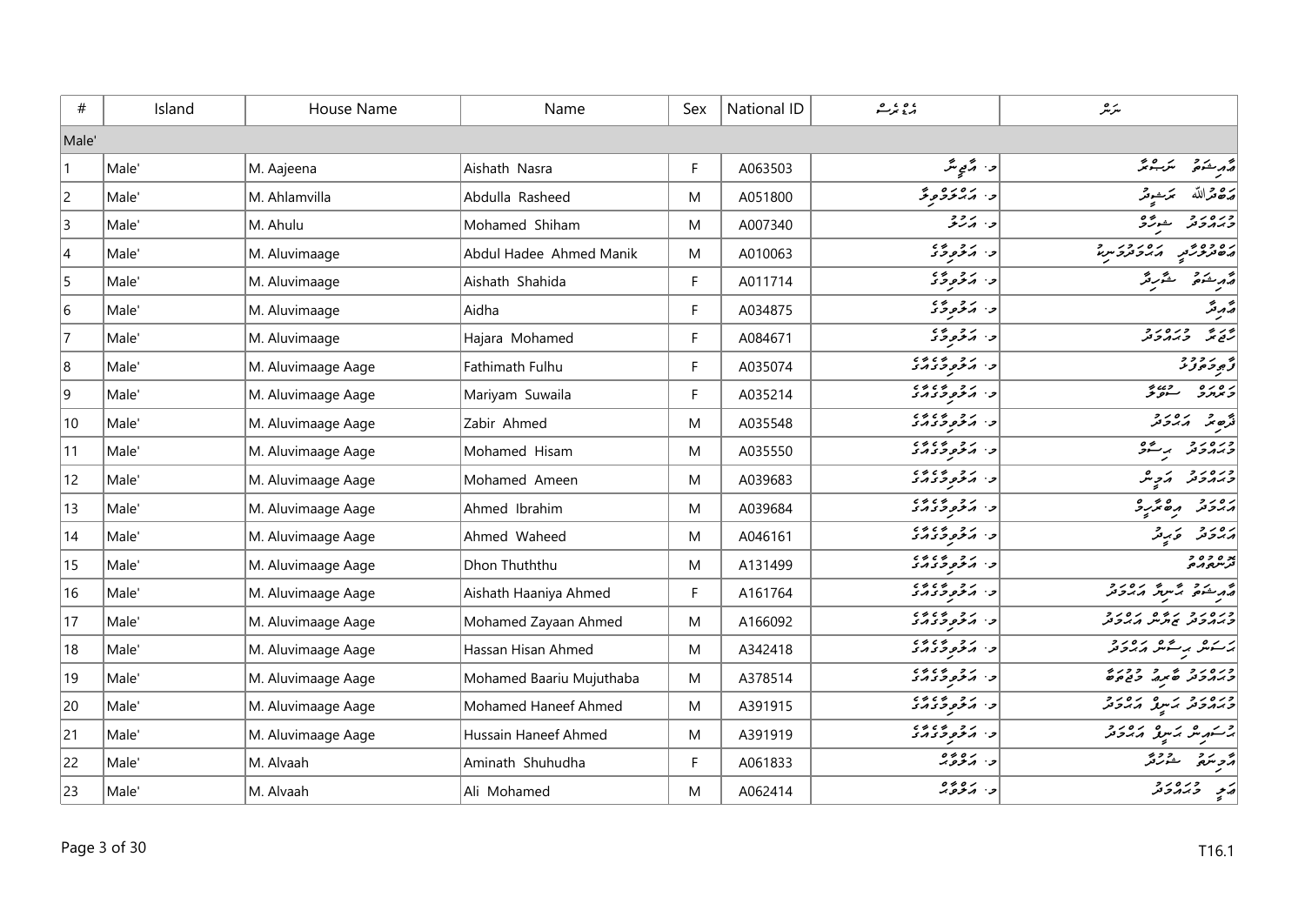| 24 | Male' | M. Baaranaage      | Ahmed Muizzu           | M           | A025846 | ه په کاموروي                             | גפיק במהב                    |
|----|-------|--------------------|------------------------|-------------|---------|------------------------------------------|------------------------------|
| 25 | Male' | M. Baaranaage      | Mohamed Waheed Ismail  | M           | A025921 | و په نورون                               | ورەرو كەبىر مەشگەپ           |
| 26 | Male' | M. Baaranaage      | Mariyam Muna           | F           | A026080 | و . ځمه شری                              | ره ره ویژ                    |
| 27 | Male' | M. Baaranaage      | Abdhulla Mutheeu       | M           | A062544 | وستخويمون                                | ەھىراللە<br>و د و<br>مرجو پر |
| 28 | Male' | M. Baaranaage      | Ismail Muammar         | M           | A062545 | وسي تريمي                                | - 1017 0200                  |
| 29 | Male' | M. Baaranaage      | Hussain Munawwar       | M           | A062546 | وسي تريمي                                | بر شهر مده در د              |
| 30 | Male' | M. Baaranaage      | Ibrahim Muaz           | M           | A062731 | وسي تريمي                                | دە ئەر دەر                   |
| 31 | Male' | M. Baaranaage      | Amathulla Waheed       | F           | A068391 | وسي تريمي                                | ترځره الله<br>ءَ ٻه تقر      |
| 32 | Male' | M. Baaranaage      | Aishath Huda           | F           | A078144 | وسي تريمي                                | وكرم شكوة المرتكز            |
| 33 | Male' | M. Baaranaage      | Rahmathullah Waheed    | $\mathsf F$ | A090986 | و . ځمه ترمړي                            | برەردالله كەبەتر             |
| 34 | Male' | M. Baaranaage      | Aminath Nuha           | F           | A120216 | و . ځمه ترمړي                            | ړ د سر                       |
| 35 | Male' | M. Baaranaage      | Fathimath Nadha        | F           | A302489 | و په نوروي                               | وَّجِرَدَةٌ سَرَبَّرٌ        |
| 36 | Male' | M. Baaranaage Aage | Safiyya Adam           | $\mathsf F$ | A034181 | و . ه د و ، د ،<br>و . ه ترس د د د       | سوره پوره                    |
| 37 | Male' | M. Baaranaage Aage | Hussain Thakhkhan      | M           | A037813 | و . ه د و ، د ،<br>و . ه <del>ب</del> رس | جەسىم شىھەر شىر              |
| 38 | Male' | M. Baaranaage Aage | Imthiyaz Hussain       | M           | A057116 | و . ه د و ، د ،<br>و . ه ترس د د د       | أرومورج برخوش                |
| 39 | Male' | M. Baaranaage Aage | Arham Hussain          | M           | A144751 | و . ه د پر پره و د<br>و . ه ترسری د ی    | أرەرە بر سرير                |
| 40 | Male' | M. Baaranaage Aage | Nizna Ahmed            | F           | A303756 | و . ه د و ، د ،<br>و . ه ترس د د د       | سرچ پش پر مرد د              |
| 41 | Male' | M. Babool          | Adam Shiham            | M           | A000516 | ر دوه<br>د ه کام                         | پر و جوگرو<br>مرکز جوگرو     |
| 42 | Male' | M. Babool          | Mariyam Shihama        | F           | A000517 | ر دوه<br>و . ځای                         | رەرە ھەمچ                    |
| 43 | Male' | M. Babool          | Ahmed Shiham           | M           | A051067 | ر دوه<br>د ه هو                          | رەرد ئىرگە                   |
| 44 | Male' | M. Babool          | Aishath Shihama        | $\mathsf F$ | A082305 | $500 - 7$                                | وأرشكم شركر                  |
| 45 | Male' | M. Babool          | Zareena Hussain        | $\mathsf F$ | A084740 | ر به دوه<br>و ان کامو                    | ئم پرېنتر كى ئەسرىتىر        |
| 46 | Male' | M. Banaaras        | Ibrahim Fulhu          | M           | A034182 | چە ئەمترىمەت                             | ە ھېڭرىپ دې<br>س             |
| 47 | Male' | M. Banaaras        | Hassan Hameed          | M           | A078373 | چە ئەنترىترىشە                           | يزىكىش بركوش                 |
| 48 | Male' | M. Banaaras        | Mohamed Hudhoon Hameed | M           | A333378 | ى ئەنىر ئە                               |                              |
| 49 | Male' | M. Beach Heaven    | Aminath Nasiha         | $\mathsf F$ | A054897 | و <sub>`</sub> ھەممەر ھەمىر              | أأرجع متن المنتقبة           |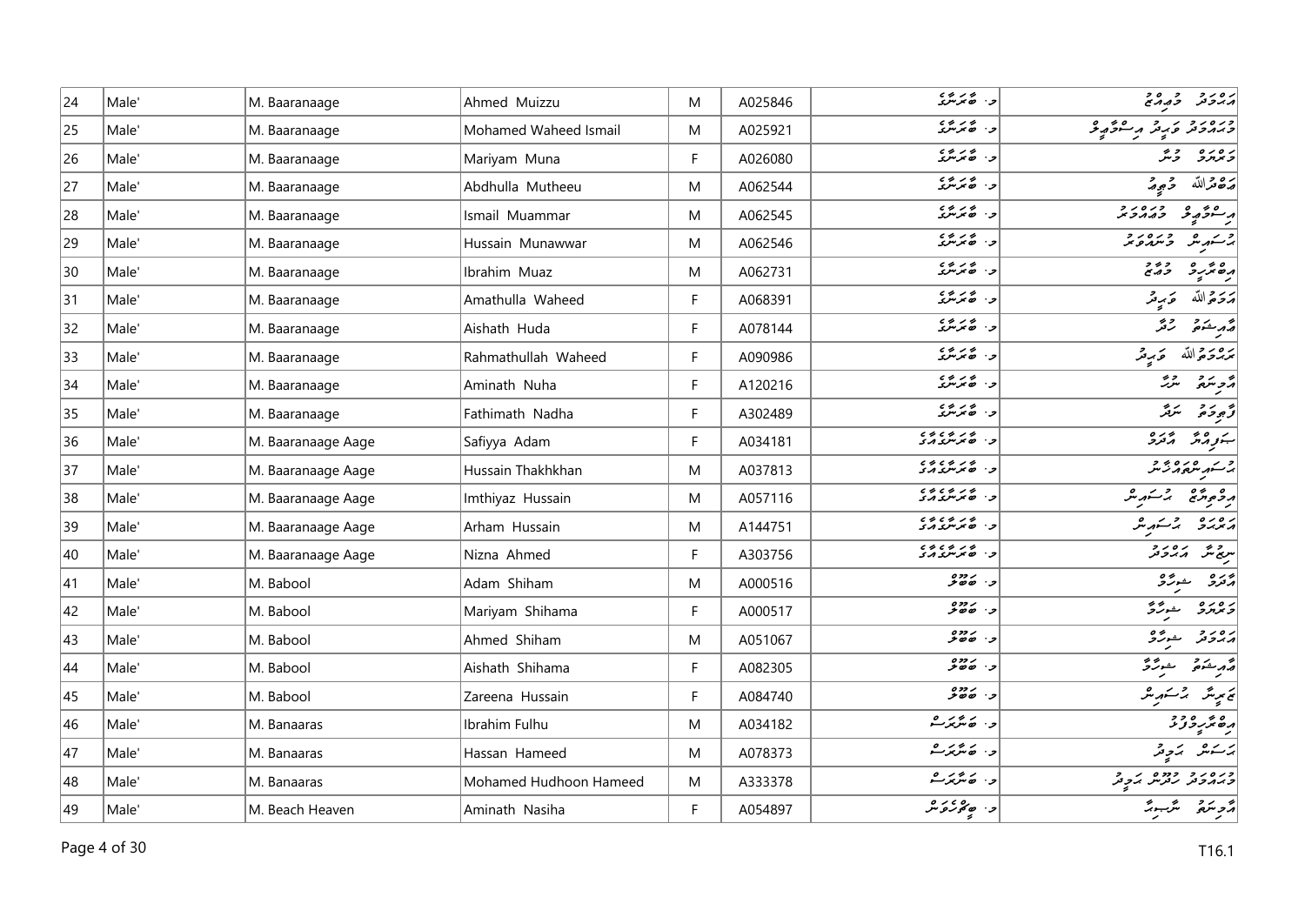| 50 | Male' | M. Beach Heaven | Ibrahim Nasih             | M         | A070660 | <sub>و</sub> . ھ <sup>2</sup> روكر                                                             | رە ئەر ئەسىر ئە                              |
|----|-------|-----------------|---------------------------|-----------|---------|------------------------------------------------------------------------------------------------|----------------------------------------------|
| 51 | Male' | M. Beach Heaven | Aishath Hasna Hanim       | F         | A152450 | د په دروند                                                                                     |                                              |
| 52 | Male' | M. Beach Heaven | Mariyam Hashma Hanim      | F         | A354210 | $ s\>$ ، مو گار د کار مگر                                                                      | رەرە بەشۇ ئەرۋ                               |
| 53 | Male' | M. Beach Nut    | Mohamed Zulkifli Ali      | M         | A166451 | $\left  \mathbf{c} \cdot \frac{\partial \mathbf{c}}{\partial \mathbf{r}^2} \mathbf{c} \right $ |                                              |
| 54 | Male' | M. Beach Nut    | Aisha Areen Ali           | F         | A342435 | وسي محر يتركيح                                                                                 | ړې شه کمپ شر کمپ                             |
| 55 | Male' | M. Beach Shine  | Mohamed Nasih             | M         | A031977 | و. ھگوشكەر س                                                                                   | ورەرو شەر                                    |
| 56 | Male' | M. Beach Shine  | Aishath Villayath Mohamed | F         | A140846 | وسي محموضكم مثله                                                                               | د مشتور و عرد و دره د و                      |
| 57 | Male' | M. Beach Shine  | Fathimath Najatha Mohamed | F         | A140847 | د په کارشکور شر                                                                                | و د د ده دره د د                             |
| 58 | Male' | M. Beach Shine  | Ahmed Amanulla            | ${\sf M}$ | A152816 | وسي محموضكم مثل                                                                                | برەرد برۇيراللە                              |
| 59 | Male' | M. Beach Shine  | Aminath Nasra Mohamed     | F         | A333531 | د په کار شکه مش                                                                                | أثر شم شريعه وره د و                         |
| 60 | Male' | M. Beach Shine  | Ibrahim Eman Mohamed      | M         | A360316 | د. ھ%شكەر ش                                                                                    | ره پر ده مرد در در در                        |
| 61 | Male' | M. Bimuge       | Abdul Razzag Hamid        | M         | A039808 | $\begin{bmatrix} 1 & 3 & 3 & 3 & 3 \ 3 & 3 & 3 & 3 & 3 \ 3 & 3 & 3 & 3 & 3 \end{bmatrix}$      |                                              |
| 62 | Male' | M. Bimuge       | Shirumeena Ahmed          | F         | A117152 | 550.5                                                                                          | جوهر پرورو                                   |
| 63 | Male' | M. Boiling Fish | Abdul Rasheed Hamid       | ${\sf M}$ | A001467 | و· قەرىرىنىدى <sub>رىش</sub> ە                                                                 | ره وه رئيسوتر گردتر<br>مان مرم رئيسوتر گردتر |
| 64 | Male' | M. Boiling Fish | Abdul Sattar Hamid        | ${\sf M}$ | A007237 | د· قەرىرىش <sub>دىرىش</sub>                                                                    | ג 2000 במיד - 200 ב                          |
| 65 | Male' | M. Boiling Fish | Aishath Enas              | F         | A042585 | و· قەرمەھمەر يەشە                                                                              | ومرشنو برنثر                                 |
| 66 | Male' | M. Boiling Fish | Abdul Rauf Hamid          | M         | A045530 | و· ھەر دېشمەر يىش                                                                              | גם כם גבר כ"ז בית                            |
| 67 | Male' | M. Boiling Fish | Zakheera Hamid            | F         | A045761 | و· ئۇروپىدۇرىشە                                                                                | كالمخانية متحرقر                             |
| 68 | Male' | M. Boiling Fish | Abdul Wahid Hamid         | M         | A059313 | و· قەرىرىنىدۇرىشە                                                                              | ره وه د د گردگر<br>مەھىرىگرىگرىش برگرىگر     |
| 69 | Male' | M. Boiling Fish | Shamoon Rasheed           | M         | A146870 | <mark>و· قەرىرىىگرىز</mark> شە                                                                 | شەھ بەر ئەسىمى ئەسىر                         |
| 70 | Male' | M. Boiling Fish | Sham-aan Rasheed          | M         | A148555 | <mark>و· قەرىرىدى رىش</mark> و                                                                 | لشكره مجما المتمر المراجع                    |
| 71 | Male' | M. Boiling Fish | Saha Rasheed              | F         | A161226 | د په موسود و <u>مه</u>                                                                         | سەش ئىمەھىر                                  |
| 72 | Male' | M. California   | Adam Shafeeq              | ${\sf M}$ | A033665 | د . ئاۋۇسى <i>د</i>                                                                            | گەندە سەرپى                                  |
| 73 | Male' | M. California   | Ahmed Shafeeg             | M         | A038525 | د . ئاۋۇسى <i>د</i>                                                                            | أرەر دائىتى ئەر                              |
| 74 | Male' | M. California   | Gadhma Moosa              | F         | A039790 | د . ئاۋۇسى <i>د</i>                                                                            | تزوري ووش                                    |
| 75 | Male' | M. California   | Mohamed Niyaz             | ${\sf M}$ | A041991 | د . ئانزۇسى <i>د</i>                                                                           | כנסנב תתם                                    |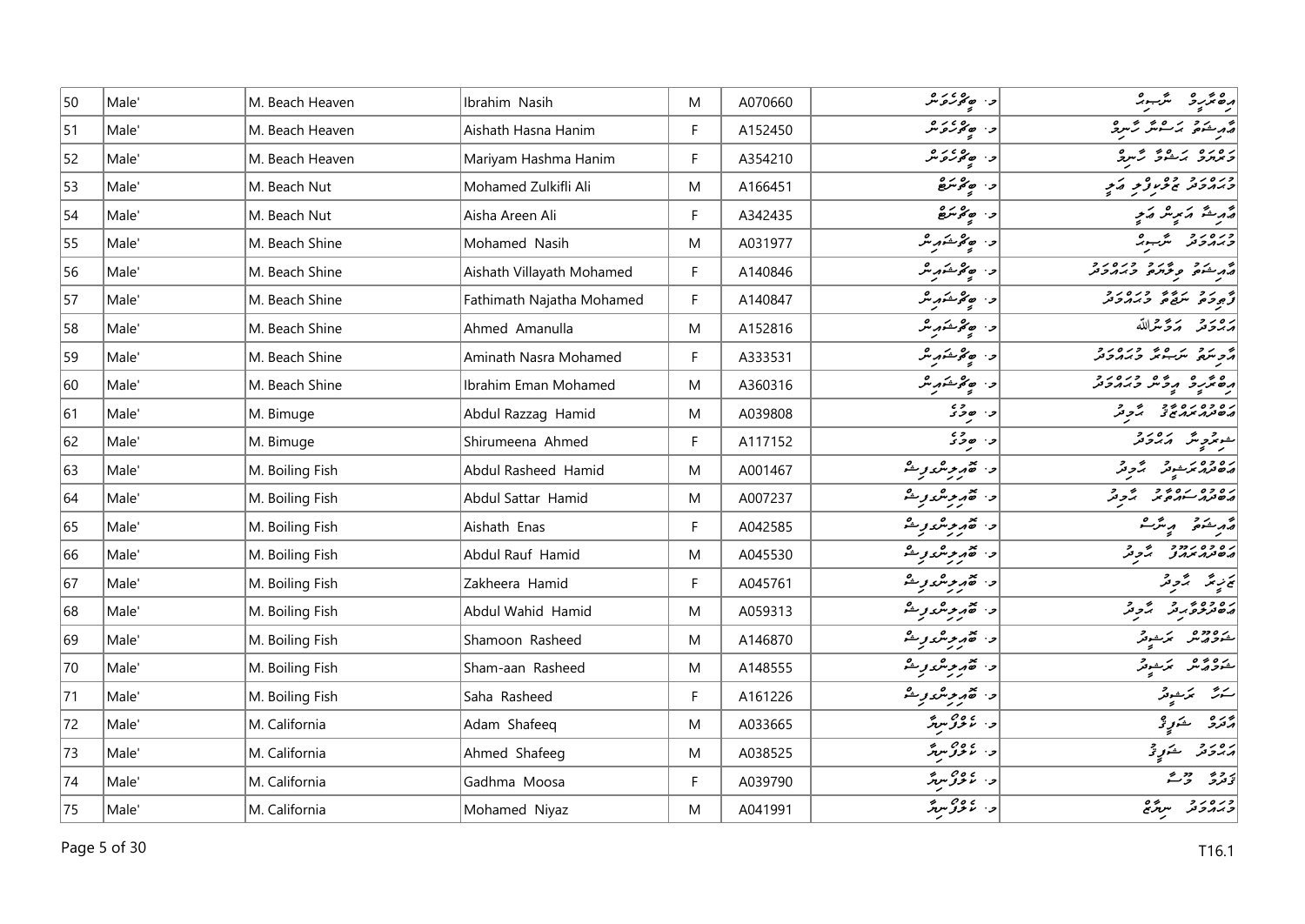| 76  | Male' | M. California          | Ibrahim Shafeeg Moosa  | M         | A053248 | د. ئاۋۇس ئە                                                                                          | دەنگەپە ھەرپى ئاس                                  |
|-----|-------|------------------------|------------------------|-----------|---------|------------------------------------------------------------------------------------------------------|----------------------------------------------------|
| 77  | Male' | M. California          | Shafagath Shafeeq      | F         | A302382 | <sub>د ،</sub> ، ه ه ه مرکز                                                                          | شركر كالمحتفظ الشركر في                            |
| 78  | Male' | M. California          | Shafa-ath Shafeeq      | F         | A302383 | د . ئاۋۇسى <i>د</i>                                                                                  | يەمەر جەمھ ئىتكەنى                                 |
| 79  | Male' | M. California          | Shahdhaan Shafeeq      | M         | A357894 | و· ئاۋۇس ئىر                                                                                         |                                                    |
| 80  | Male' | M. California          | Mariyam Shamha Shafeeq | F         | A357896 | و . ما وه مهر                                                                                        | د ۱۵ د ۱۵ د ۱۵ شور و                               |
| 81  | Male' | M. California 1        | Aneesa Ahmed           | F         | A041180 | و. ئۇقۇمب <i>را</i> 1                                                                                | أرسيت أرورة                                        |
| 82  | Male' | M. California 1        | Fathimath Rishma       | F         | A041182 | و· ئاۋۇمبىد 1                                                                                        | أوجوحه برشوق                                       |
| 83  | Male' | M. California 1        | Aishath Reema          | F         | A041183 | و ، ئۈۋستر 1                                                                                         | أمام يشكره المحمدة                                 |
| 84  | Male' | M. California Number 2 | Aminath Hema           | F         | A041181 | و ، ئانۇۋسىز 2 ئىردە بر                                                                              | أثر حرمتهم<br>رمجة                                 |
| 85  | Male' | M. California Number 2 | Ali Niyaz              | ${\sf M}$ | A113096 | و ، ئانۇۋسىز 2 ئىردە بر                                                                              | أوسمج سرقر تبح                                     |
| 86  | Male' | M. Camrock             | Mohamed Hassan         | M         | A051061 | ړ په ده ده<br>د ۱ مرمون                                                                              | ورەرو پەسكىر                                       |
| 87  | Male' | M. Camrock             | Ameena Ibrahim         | F         | A051314 | ه د عروه<br>و . ماو برما                                                                             | أرَدِيدٌ و هُنگردْ                                 |
| 88  | Male' | M. Camrock             | Aminath Shehenaz       | F         | A056826 | ه د عروه<br>و . ماو برما                                                                             | و الله عن المعنى المحمد المراجع المحمد المراجع الم |
| 89  | Male' | M. Camrock             | Hassan Fayaz           | ${\sf M}$ | A059415 | ړه پره<br>د ۱ کولمرن                                                                                 | برسەش ئەۋرشە                                       |
| 90  | Male' | M. Camrock             | Mohamed Fayaz          | ${\sf M}$ | A059733 | $\overset{o\times o}{\phantom{o}}\overset{c}{\phantom{o}}\cdot$ , $\overset{o\times o}{\phantom{o}}$ | وره دو ره ه                                        |
| 91  | Male' | M. Camrock             | Ibrahim Fayaz          | ${\sf M}$ | A064517 | $\overset{o\times o\times c}{\phantom{o}\sim}$                                                       | رە ئەر ئىر ئى                                      |
| 92  | Male' | M. Camrock             | Hussain Fayaz          | M         | A138755 | ړه پره<br>د ۱ نومر                                                                                   | ج <sub>سک</sub> رمر و پڑے                          |
| 93  | Male' | M. Camrock             | Mariyam Eema           | F         | A166761 | ه د عروه<br>و . ماو برما                                                                             | أو بروره مر                                        |
| 94  | Male' | M. Camrock             | Yoosuf Areen Fayaz     | M         | A326658 | ه د عروه<br>و . ماو برما                                                                             | دو وه برې ورو د م                                  |
| 95  | Male' | M. Camrock             | Ismail Amaan           | M         | A328441 | ه ده ده ده<br>د ۱ مومرد                                                                              | ر عۇرپۇ مەرب                                       |
| 96  | Male' | M. Chandhanee Villa    | Ithuban Najeeb Ahmed   | M         | A331211 | د · ئۇشۇرسىرى ئى                                                                                     | ر وه مر د در در در در د                            |
| 97  | Male' | M. Dheefram Aage       | Zameera Umar           | F         | A010531 | و . مروځ پره دی                                                                                      | شوپژ اړوبر                                         |
| 98  | Male' | M. Dheefram Aage       | Aishath Hudha Ahmed    | F         | A010532 | <sub>و</sub> . م <sub>ی</sub> وتره و و                                                               | ه در د وي ره د د                                   |
| 99  | Male' | M. Dheefram Aage       | Asiyath Nazeeha Ahmed  | F         | A010536 | و۰ مړو ترو ژه                                                                                        | أوالمستركم التركيب وكالرادر                        |
| 100 | Male' | M. Dheefram Aage       | Ahmed Emon Naseem      | M         | A010636 | و۰ مړو ترو ژو                                                                                        | أرور و د عرب الله الله عن                          |
| 101 | Male' | M. Dheefram Aage       | Maryam Fazna Ahmed     | F         | A022442 | و٠ تړوکره دی                                                                                         | ر ه ر ه ر د و ر ر د د<br>تر بربرد کام کرد کرد      |
|     |       |                        |                        |           |         |                                                                                                      |                                                    |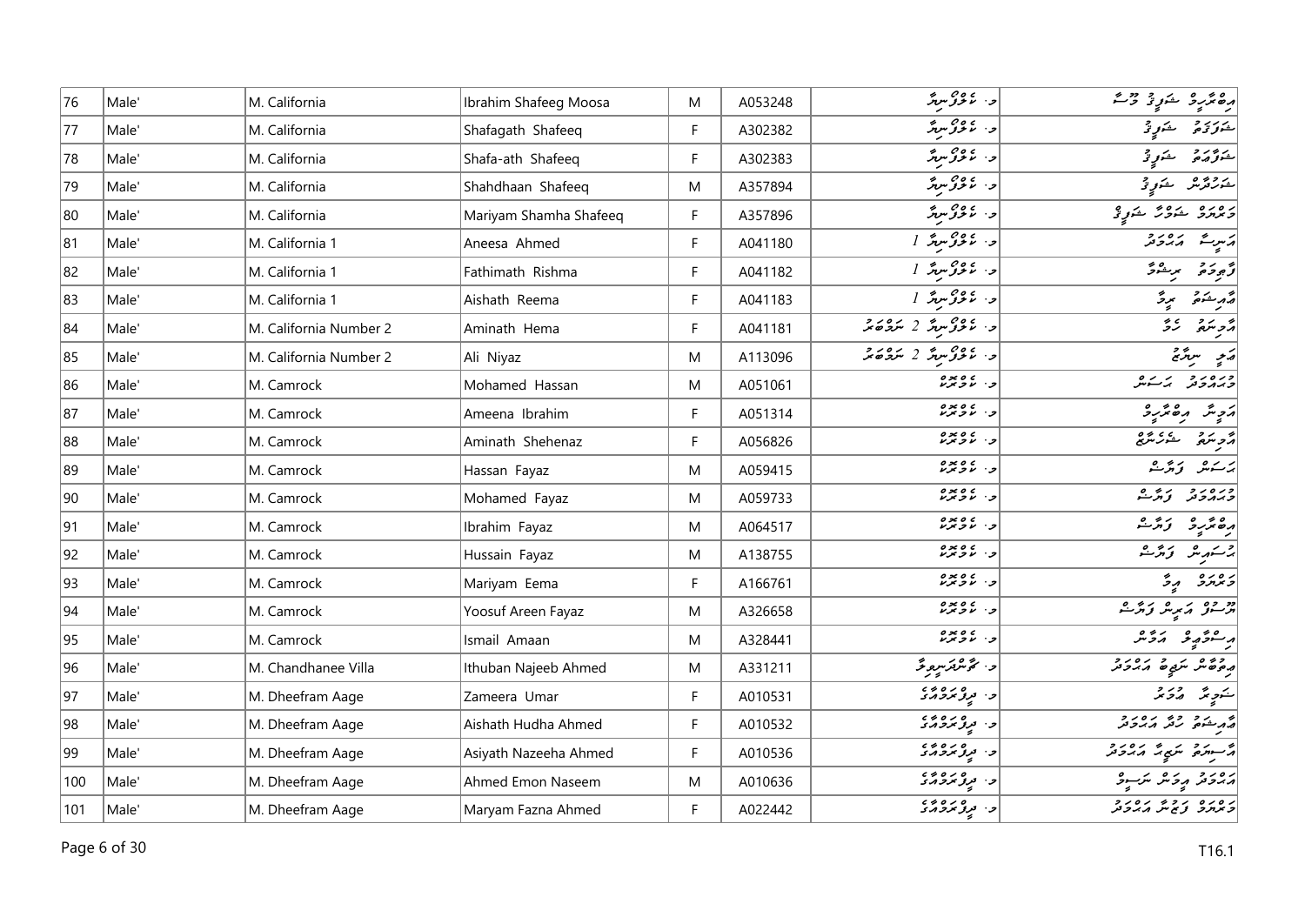| 102 | Male' | M. Dheefram Aage | Khadeeja Ahmed         | F  | A027605 | و۰ مړو ترو ژه                                                                    | تزەرق كەرد ۋ                                      |
|-----|-------|------------------|------------------------|----|---------|----------------------------------------------------------------------------------|---------------------------------------------------|
| 103 | Male' | M. Dheefram Aage | Aminath Nuzhath        | F. | A027875 | د· مړو تره وي                                                                    | أثرم مرد و و در و                                 |
| 104 | Male' | M. Dheefram Aage | AMINATH ISHVA FAIROOZ  | F  | A050342 | و۰ مړو ترو ژه                                                                    | أترضع المشوه والمعمج                              |
| 105 | Male' | M. Dheefram Aage | Aishath Ushva Fairooz  | F  | A050343 | و٠ تړو بره وي                                                                    | كم مشكاته والمشرق والمربوح                        |
| 106 | Male' | M. Dheefram Aage | Sarah Ayesha Ibrahim   | F. | A144941 | و۰ مرو بره وي                                                                    | ستتمر مەيش مەھترىدى                               |
| 107 | Male' | M. Dheefram Aage | Yaman Mohamed Ibrahim  | M  | A144942 | و۰ مرونجرد و دی                                                                  | נשם כנסנד סשים                                    |
| 108 | Male' | M. Dheefram Aage | Hamza Moosa            | M  | A156841 | و٠ تروکرو دی<br>و٠ تروکرو دی                                                     | ره و در                                           |
| 109 | Male' | M. Dheefram Aage | Liura Fathuhulla       | F  | A329936 | و٠ مروحوړي                                                                       | حدثته ترحر الله                                   |
| 110 | Male' | M. Dreamy Beach  | Aishath Nasiha         | F. | A070124 | و ، ؟ موج ده و                                                                   | مەم ئىشمۇ سىر ئىب                                 |
| 111 | Male' | M. Dreamy Beach  | Hassan Hasin Hussain   | M  | A166698 | و ، ؟ مرد ھي                                                                     | ىرىسەنكە ئەسەنكە ئەسكەنگە                         |
| 112 | Male' | M. Dreamy Beach  | Hawwa Hawra Hussain    | F. | A384029 | $\left  \begin{matrix} 0 & 0 & 0 \\ 0 & 0 & 0 \\ 0 & 0 & 0 \end{matrix} \right $ | رەپە رەپ <sub>ە</sub> دىر<br>برادى بروبۇ برسكېرىش |
| 113 | Male' | M. Dreamy Beach  | HAFSA HAFSIYYA HUSSAIN | F  | A384049 | $\frac{2}{55}$                                                                   | رو په روبه ده د کره                               |
| 114 | Male' | M. Eros          | Khadeeja Ahmed         | F  | A149962 | د . مر مړگ                                                                       | أرَسٍ في المركز والمحمد                           |
| 115 | Male' | M. Finifaru      | Mohamed Khalid         | M  | A023477 | د. وسروند                                                                        | ورەرو ۋىرو                                        |
| 116 | Male' | M. Finifaru      | Mohamed Iyash          | M  | A033485 | ار. وسرته پر                                                                     | ورەر د پر د                                       |
| 117 | Male' | M. Finifaru      | <b>AMINATH KHALID</b>  | F  | A055656 |                                                                                  | أأترسكم المتحوفر                                  |
| 118 | Male' | M. Finifaru      | Ali Khalid             | M  | A062278 | د. وميوند                                                                        | أرشح المتحرقر                                     |
| 119 | Male' | M. Finifaru      | AHMED KHALID           | M  | A066687 | د· وسرتمه                                                                        | أرەر دىگروگە                                      |
| 120 | Male' | M. Finifaru      | Mohamed Shaniu         | M  | A124127 | ار. وسروند                                                                       | ورەرو شەر                                         |
| 121 | Male' | M. Finifaru      | Mohamed Alsan Zameel   | M  | A147954 | ار. وسرته                                                                        | ورەر دىرە جەر ئاچ                                 |
| 122 | Male' | M. Finifaru      | Abdulla Khalid         | M  | A219093 | ار. وسرونتر<br>——                                                                | 25 مرالله گرمتر                                   |
| 123 | Male' | M. Finifaru      | Abdulla Azaan Zameel   | M  | A361918 | ار. وسرته                                                                        | برە قراللە برقم مى بروگ                           |
| 124 | Male' | M. Finifaru      | Hanaan Abdulla         | F  | A395245 | ار. وسرتمه                                                                       | بَرْمَرْشْ مَرْهُ قَرْاللّه                       |
| 125 | Male' | M. Friendship    | Ibrahim Haleem         | M  | A026179 | - وعرمه وهيج                                                                     | رەنزىرو بەرو                                      |
| 126 | Male' | M. Friendship    | Aminath Waheeda        | F. | A044495 | والمح ترمره والمسوفى                                                             | أأروبتهم وكبيتر                                   |
| 127 | Male' | M. Friendship    | Mohamed Haleem         | M  | A045061 | و. وترس شور                                                                      | ورەر دىرە                                         |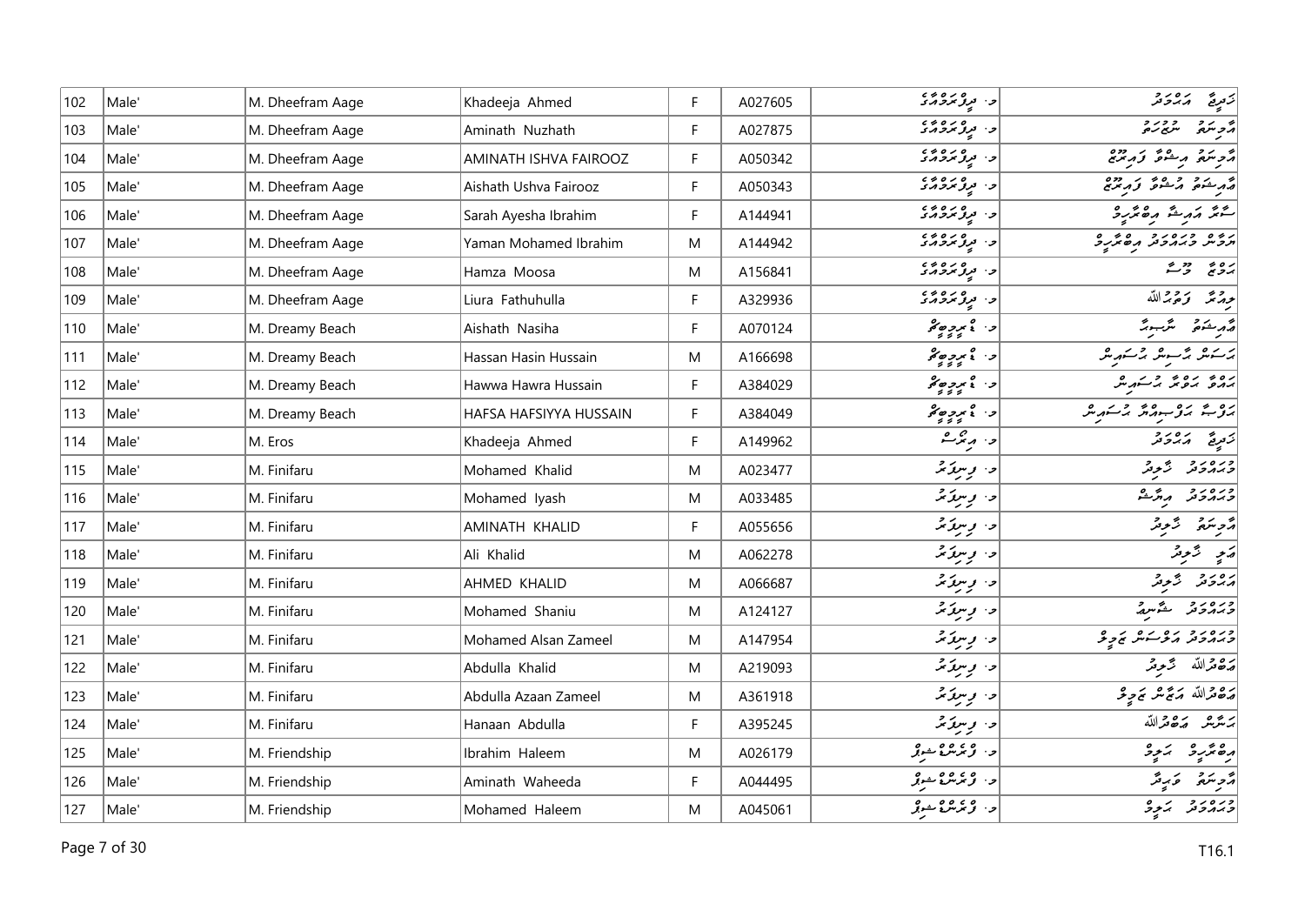| 128 | Male' | M. Friendship | Aminath Ramsha          | F  | A065611 | <sub>و</sub> ، وېمرسى جوړ                                                                                                                                                                                                                                                                                                                                          | أأروبتهم بروثة                                                                                                 |
|-----|-------|---------------|-------------------------|----|---------|--------------------------------------------------------------------------------------------------------------------------------------------------------------------------------------------------------------------------------------------------------------------------------------------------------------------------------------------------------------------|----------------------------------------------------------------------------------------------------------------|
| 129 | Male' | M. Friendship | Hassan Haleem           | M  | A081777 | -<br> - ژنگرمرنا شور                                                                                                                                                                                                                                                                                                                                               |                                                                                                                |
| 130 | Male' | M. Friendship | Mariyam Manike          | F  | A104675 | <sub>و</sub> . وېمرموع <sub>شو</sub> و                                                                                                                                                                                                                                                                                                                             | ر ورور<br>د بر د د د سر                                                                                        |
| 131 | Male' | M. Friendship | Fathimath Risala        | F. | A113395 | <sub>و</sub> ، وېمه شوو                                                                                                                                                                                                                                                                                                                                            | ۇۋۇۋە برىشۇ                                                                                                    |
| 132 | Male' | M. Friendship | Ahmed Rauhaan           | M  | A120537 | و. وېمرسو شوړ                                                                                                                                                                                                                                                                                                                                                      | גם גם גבובה.<br>הגבע ההגיע                                                                                     |
| 133 | Male' | M. Friendship | Hussain Hassan          | M  | A124395 | د. وېرسو شور                                                                                                                                                                                                                                                                                                                                                       | برسكهر برسكس                                                                                                   |
| 134 | Male' | M. Friendship | Ahmed Waheed            | M  | A128598 | د. ۇېزىدە ئىبۇ                                                                                                                                                                                                                                                                                                                                                     | أرەر ئەر ئەر                                                                                                   |
| 135 | Male' | M. Friendship | Aishath Waheeda         | F  | A153622 | و. وترس بدو                                                                                                                                                                                                                                                                                                                                                        | وكرشو وكرقر                                                                                                    |
| 136 | Male' | M. Friendship | Shahida Hussain         | F  | A153701 | -<br> - ژنگرمرنا شور                                                                                                                                                                                                                                                                                                                                               | لمشريكي الركستمريكل                                                                                            |
| 137 | Male' | M. Friendship | Mohamed Mausoom         | M  | A155447 | و. وې مړي جوړ                                                                                                                                                                                                                                                                                                                                                      | כנסנכ נכס<br><i>כמ</i> תכ <mark>נ</mark> ג פו <i>מ</i> ייכ                                                     |
| 138 | Male' | M. Friendship | Ismail Mazeen           | M  | A167451 | والمح ترشره للعرفي                                                                                                                                                                                                                                                                                                                                                 | بر شۇنپە ئۇيىل                                                                                                 |
| 139 | Male' | M. Friendship | Aminath Malika          | F  | A167453 | والمحمد وهوالمسوفي                                                                                                                                                                                                                                                                                                                                                 | أزويتهم أوادع                                                                                                  |
| 140 | Male' | M. Friendship | Aishath Reesha          | F  | A323515 | والمحمد والمسافر                                                                                                                                                                                                                                                                                                                                                   | وكرم شكو المحمد المحمد                                                                                         |
| 141 | Male' | M. Friendship | Mohamed Raslaan         | M  | A345913 | د. ۇېزىدە ئىبۇ                                                                                                                                                                                                                                                                                                                                                     | ورەر دەر دەھەر<br><i>دىد</i> روىر برگىرىش                                                                      |
| 142 | Male' | M. Friendship | Mariyam Shamahath Naeem | F  | A354068 | والمح ترسمنا والموفر                                                                                                                                                                                                                                                                                                                                               | رەرە شەدرە سەر                                                                                                 |
| 143 | Male' | M. Friendship | AISHATH SUAAD NAEEM     | F  | A383650 | <sub>ج</sub> . وتمريره عبدو                                                                                                                                                                                                                                                                                                                                        | $\begin{array}{cc} \circ & \circ & \circ & \circ & \circ \\ \circ & \circ & \circ & \circ & \circ \end{array}$ |
| 144 | Male' | M. Friendship | Abdulla Simaah naeem    | M  | A391766 | و. وترمره سور                                                                                                                                                                                                                                                                                                                                                      | رَصْحْرَاللَّهُ سِوتَهْ تَرَمَّدٍ وَ                                                                           |
| 145 | Male' | M. Georgia    | Farhath                 | M  | A001153 | و· قح قرقر                                                                                                                                                                                                                                                                                                                                                         | ر ه ر د<br>تر بربر <sub>ح</sub>                                                                                |
| 146 | Male' | M. Georgia    | Farahanaz Abdulla       | F  | A022725 | وسيح في پر                                                                                                                                                                                                                                                                                                                                                         | رىرىيە رەقراللە                                                                                                |
| 147 | Male' | M. Georgia    | Faruhana Abdulla        | F  | A042278 | و· في مح مرَّ                                                                                                                                                                                                                                                                                                                                                      | ىرە مەش ھەقراللە                                                                                               |
| 148 | Male' | M. Georgia    | Mohamed Shazan Marikar  | M  | A048968 | د . قي جرگر                                                                                                                                                                                                                                                                                                                                                        | ورەرو شەھ كەرىكە                                                                                               |
| 149 | Male' | M. Georgia    | Ahmed Fayaz             | M  | A054813 | $\begin{bmatrix} \stackrel{\scriptstyle o}{\scriptstyle \mathcal{S}} & \stackrel{\scriptstyle o}{\scriptstyle \mathcal{S}} & \stackrel{\scriptstyle o}{\scriptstyle \mathcal{S}} \\ \stackrel{\scriptstyle o}{\scriptstyle \mathcal{S}} & \stackrel{\scriptstyle o}{\scriptstyle \mathcal{S}} & \stackrel{\scriptstyle o}{\scriptstyle \mathcal{S}} \end{bmatrix}$ | رەرد رور                                                                                                       |
| 150 | Male' | M. Georgia    | Faisam Fayaz            | M  | A061262 | وسيحمح وتر                                                                                                                                                                                                                                                                                                                                                         | أقرمر سترقح وترشيح                                                                                             |
| 151 | Male' | M. Georgia    | Yamin Naeem             | M  | A069815 | وسيح في پر                                                                                                                                                                                                                                                                                                                                                         | أثروند التمدفي                                                                                                 |
| 152 | Male' | M. Georgia    | Fainaz                  | F. | A071786 | پر جي جي پڻر                                                                                                                                                                                                                                                                                                                                                       | ۇرېتىچ                                                                                                         |
| 153 | Male' | M. Georgia    | Ibrahim Fayaz           | M  | A114384 | وسيح في پر                                                                                                                                                                                                                                                                                                                                                         | رەپرىرو زېرى                                                                                                   |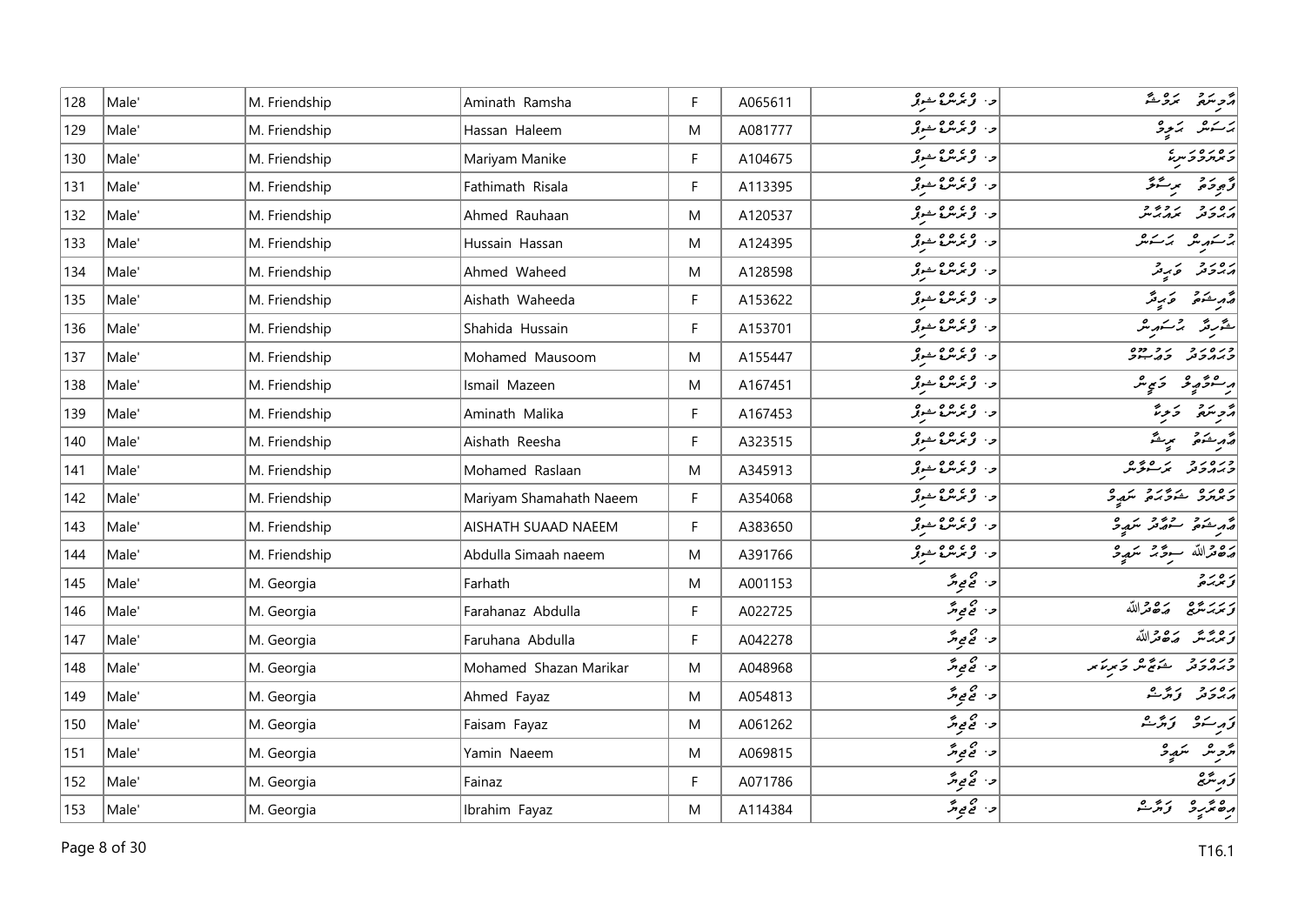| 154 | Male' | M. Georgia      | Haifa Ahmed                   | F  | A123011 | وسيح فر محر                                          | ر<br>سرگر میگردند                                    |
|-----|-------|-----------------|-------------------------------|----|---------|------------------------------------------------------|------------------------------------------------------|
| 155 | Male' | M. Georgia      | Zahura Ahmed                  | F  | A128770 | $rac{2}{2}$ $rac{2}{2}$                              | ر و پر در در<br>بح <sup>ر</sup> بر مرکز مرکز         |
| 156 | Male' | M. Georgia      | Rifqa Ahmed Fayaz             | F. | A366324 | احراء مح مح وتر<br> حراء محمد                        | بروثة أرور وأرواح                                    |
| 157 | Male' | M. Georgia      | Rafhaan Ahmed Fayaz           | M  | A366325 | وسمع في وتر                                          | ره به ه بروبرد برنور<br>بروبرس پربرد تر ترش          |
| 158 | Male' | M. Georgia      | Mariyam Zahra Duiveman        | F  | A368464 | و· في مح مرَّ                                        | ג 2000 שיש 1000 ש<br>בינו <i>ק</i> ב ישינ נקפבית     |
| 159 | Male' | M. Green Life   | Khadeeja Abdul Rahman         | F  | A024868 | د ، د بر پرېزمرو                                     | ر ه و ه ر ه د ه<br>پره تر پر <i>پر چ</i> س<br>ترىرقى |
| 160 | Male' | M. Green Life   | Mohamed Shareef               | M  | A034878 | د ، د پر پروگرو                                      | ورەرو خىرو                                           |
| 161 | Male' | M. Green Life   | Nasreena Abdulla              | F. | A036774 | د· گ <sub>ە بېر</sub> ىرى <i>دۇر</i> ۋ               | ىترىشمىيەتتر كەھ قراللە                              |
| 162 | Male' | M. Green Life   | Ahmed Areef                   | M  | A038328 | د· دُبېش <del>زَ</del> مرِرْ                         | أرەر دىرو                                            |
| 163 | Male' | M. Green Life   | Ibrahim Shareef               | M  | A044053 | د ، د بر پرو <sub>گرو</sub> ژ                        | ەر ھەترىر <i>2</i><br>ے موثر                         |
| 164 | Male' | M. Green Life   | Hassan Areef                  | M  | A045005 | د· د م <sub>ی</sub> شر <i>څه د</i> و                 | يز کے مگر مگر توریخ                                  |
| 165 | Male' | M. Green Life   | Aminath Seema                 | F. | A053485 | د· گ <sub>ە بېر</sub> شرى <i>گەر</i> بى              | أرمر وسرة<br>سيرژ                                    |
| 166 | Male' | M. Green Life   | Fathimath Emaan               | F  | A097704 | د· گ <sub>ە بېر</sub> ىرى <i>دۇر</i> ۋ               | بەۋىتر<br>ۇ بوز ئ <sub>ە</sub>                       |
| 167 | Male' | M. Green Life   | Ali Shareef                   | M  | A156255 | د ، د پر پر پروکړو                                   | أركموا المشاموقى                                     |
| 168 | Male' | M. Green Life   | Aminath Shamha Shareef        | F  | A161030 | د ، د بر پرېزمرو                                     | أأوسم شرور خرير                                      |
| 169 | Male' | M. Green Life   | Abdul Bashith Ibrahim Shareef | M  | A165682 | <sub>د گ</sub> وپېر تر <sub>م</sub> رو               | رە دە ئەشرى مەندىر ئىسىر<br>مەھەر ئەھمىرى ئىسىر      |
| 170 | Male' | M. Green Life   | Ali Shamaan Shareef           | M  | A327308 | <sub>د</sub> . ، دېمپر شر <i>ورو</i>                 | أركمي الشرورة مكراكل الشريرة                         |
| 171 | Male' | M. Green Life   | <b>Ahmed Aiman Faisal</b>     | M  | A342495 | <sub>د</sub> . ، د <sub>ُ بې</sub> شر <i>ىز</i> بر ژ | גפגב הקביל צקי-יב                                    |
| 172 | Male' | M. Haafus Villa | Aishath Zunaira               | F. | A032853 | .<br>د روسهورگ                                       | أقهر منكفى تمخ مترمر مكر                             |
| 173 | Male' | M. Haafus Villa | Mizna Mohamed                 | F  | A034931 | ە بەر ئەقرىسى ئەتىر                                  | و ده پوره د د                                        |
| 174 | Male' | M. Haafus Villa | Mifradh Mohamed               | M  | A058793 | د . گ <sup>و</sup> گر ش <sub>مو</sub> گر             | ە بەد دىرە دە<br>جۇنىگىر جەمەدىر                     |
| 175 | Male' | M. Handhaanuge  | Ahmed Shareef                 | M  | A000828 | و- كەسەگەرى                                          | پرورو شکرو                                           |
| 176 | Male' | M. Handhaanuge  | Gasim Hassan                  | M  | A045003 | و٠ ﺋﯩﺮﯨﮕﯩﺮﻯ                                          | تخسرى كالكامل                                        |
| 177 | Male' | M. Handhaanuge  | Aminath Ibrahim               | F  | A048900 | و٠ ﺋﯩﺮﯨﮕﯩﺮﯨ                                          | أأدخر المتوافق والمحافظ والمحر                       |
| 178 | Male' | M. Handhaanuge  | Ahmed Ifsad                   | M  | A077443 | د · كەسەگەردى                                        | أرور وو مروث                                         |
| 179 | Male' | M. Handhaanuge  | Mohamed Hamdhaan              | M  | A101177 | و٠ ﺋﯩﺮﯨﮕﯩﺮﻯ                                          | وره رو ده ده<br><i>چن</i> ه <i>چ</i> نر بروترس       |
|     |       |                 |                               |    |         |                                                      |                                                      |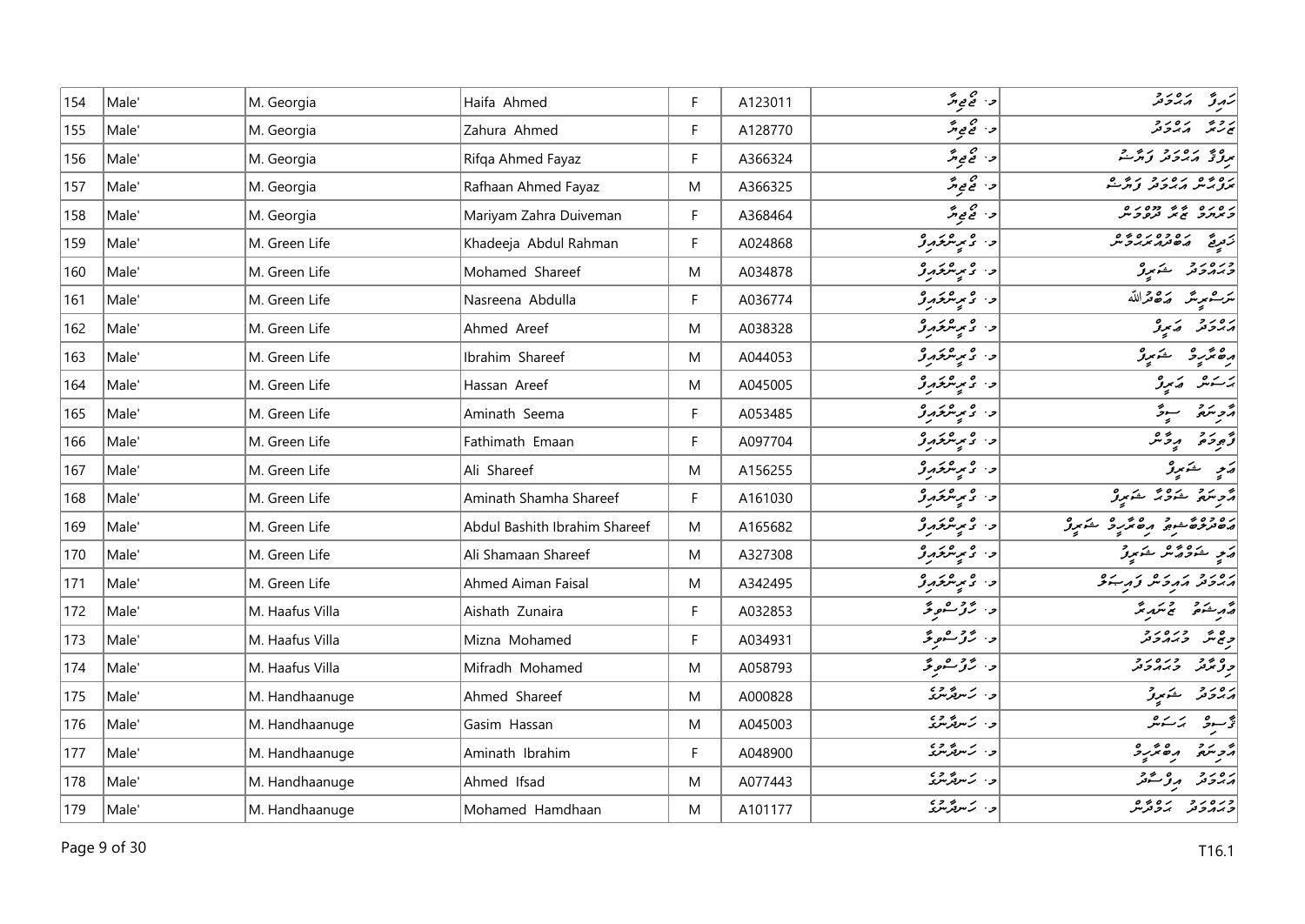| 180 | Male' | M. Handhaanuge      | Fathimath Hamna Shareef            | F           | A101178 | <sub>ج</sub> . کەسەتگەنىزى                                                                                                                           | تو پر د برونګر ځمړن                                                  |
|-----|-------|---------------------|------------------------------------|-------------|---------|------------------------------------------------------------------------------------------------------------------------------------------------------|----------------------------------------------------------------------|
| 181 | Male' | M. Handhaanuge      | Abdulla Unais                      | M           | A113923 | و٠ ﺋﯩﺮﯗﺭﯨﺮﯗ                                                                                                                                          | أرة قرالله مرتتمه ع                                                  |
| 182 | Male' | M. Handhaanuge      | Ibrahim Shareef                    | M           | A120261 | و٠ ﺋﯩﺮﯗﺭﯨﺮﯗ                                                                                                                                          | أرەنۇرۇ شېرۇ                                                         |
| 183 | Male' | M. Handhaanuge      | Ali Aiman                          | M           | A122258 | و٠ ﺋﯩﺮﯗﺭﯨﺮﯗ                                                                                                                                          | أماسي أماركا شركت                                                    |
| 184 | Male' | M. Handhaanuge      | Mohamed Zareer                     | M           | A154025 | و٠ ﺋﯩﺮﯗﺭﯨﺮﯗ                                                                                                                                          | ورەرو پەيدى                                                          |
| 185 | Male' | M. Handhaanuge      | Fathimath Zuhudha                  | F.          | A154920 | و٠ ﺋﯩﺮﯗﺭﯨﺮﯗ                                                                                                                                          | قرم دور                                                              |
| 186 | Male' | M. Handhaanuge      | Mariyam Luaau                      | $\mathsf F$ | A350437 | و٠ ﺋﯩﺮﯗﺭﯨﺮﯗ                                                                                                                                          | ג סגם - כביב<br><i>בינת</i> ב - בג'ו <i>ג</i>                        |
| 187 | Male' | M. Handhaanuge      | Aminath Ishadha Shareef            | F.          | A367138 | و- کرسوگرسری                                                                                                                                         | ۇرمىتى مەشكە خىير                                                    |
| 188 | Male' | M. Handhaanuge      | Ibrahim Aiham Zareer               | M           | A384964 | و . که سرچرسری                                                                                                                                       |                                                                      |
| 189 | Male' | M. Hiyaavahige      | Hassan Ahmed                       | M           | A047845 | و <sub>`</sub> رگروگرو                                                                                                                               | يرك مده د و د                                                        |
| 190 | Male' | M. Hiyaavahige      | NAFEESA IBRAHIM                    | $\mathsf F$ | A055170 | و . رېژو <i>ر</i> و                                                                                                                                  | سَمِيتْ رەھمەرد                                                      |
| 191 | Male' | M. Hiyaavahige      | Salwa Ali                          | F.          | A055186 | ح به مردگری دی<br>مرد مردگر                                                                                                                          | سەۋە كەيپ                                                            |
| 192 | Male' | M. Hiyaavahige      | Aishath Ali                        | F.          | A061865 | ح به مردگری<br>مردگر گر                                                                                                                              | أقهر شدة أقامي                                                       |
| 193 | Male' | M. Hiyaavahige      | Mohamed Maisan Hassan              | M           | A334379 | وسيرتز كردني                                                                                                                                         | ورەرو رىرگە ئەسكىر                                                   |
| 194 | Male' | M. Hiyaavahige      | Mariyam Mish'al Hassan Ahmed       | F.          | A334381 | و <sub>: س</sub> رو مرد<br> و: سر مروسری                                                                                                             | נ סנים - כילי הריישית המיכית                                         |
| 195 | Male' | M. Hiyaavahige      | Naufath Zaki                       | F.          | A341415 | د به برگری دی<br>بر                                                                                                                                  | يرە ئەچ ئەس                                                          |
| 196 | Male' | M. Hiyaavahige Aage | Salma Ali                          | F           | A155665 | و ۱۶۰۰ مرکز در ۲۸۶<br>در سرگوری در                                                                                                                   | سەۋۇ<br>ەنجە                                                         |
| 197 | Male' | M. Hiyaavahige Aage | Ahmed Aleef                        | ${\sf M}$   | A234042 | و به مرد و ده و                                                                                                                                      | پروژو   پروژ                                                         |
| 198 | Male' | M. Hiyaavahige Aage | Mohamed Najid                      | ${\sf M}$   | A325620 | ه به مردم در محمد به در حاله براسم<br>در سرگرفته براسم در حاله براسم براسم براسم براسم براسم براسم براسم براسم براسم براسم براسم براسم براسم براسم ب | سگھ تر<br>و ره ر و<br>تر پر ژ تر                                     |
| 199 | Male' | M. Hoava            | Fathmath Nisha                     | F           | A025477 | و· گھ                                                                                                                                                | وٌ ۾ وَ جَ " سرڪُ                                                    |
| 200 | Male' | M. Hoava            | Mariyam Nisha                      | $\mathsf F$ | A025479 | و· رُهَ                                                                                                                                              | ر ه ر ه<br><del>و</del> بربرو<br>سرشگ                                |
| 201 | Male' | M. Hoava            | Saeeda                             | $\mathsf F$ | A025481 | و· رُهَ                                                                                                                                              | سەمەتىر                                                              |
| 202 | Male' | M. Indigo           | Mariyam Paruveen Abdul<br>Faththah | F           | A026269 | ا <sub>ح</sub> . مرشوع                                                                                                                               | ג סגם ג כ"ס גם כסגם בים.<br>כ" <i>ניתב "צ"מ</i> מים <i>נגפצ</i> מים. |
| 203 | Male' | M. Indigo           | Abdul Faththah Hussain             | ${\sf M}$   | A049876 | د. مرشورم                                                                                                                                            | גם כם גם ג'ב - 2 האת ייצי<br>השיניו <i>ב נ</i> ופג' ה' האיניי        |
| 204 | Male' | M. Indigo           | Mufeeda Mohamed                    | F           | A053157 | اد . مرسور                                                                                                                                           | و دره دره در د                                                       |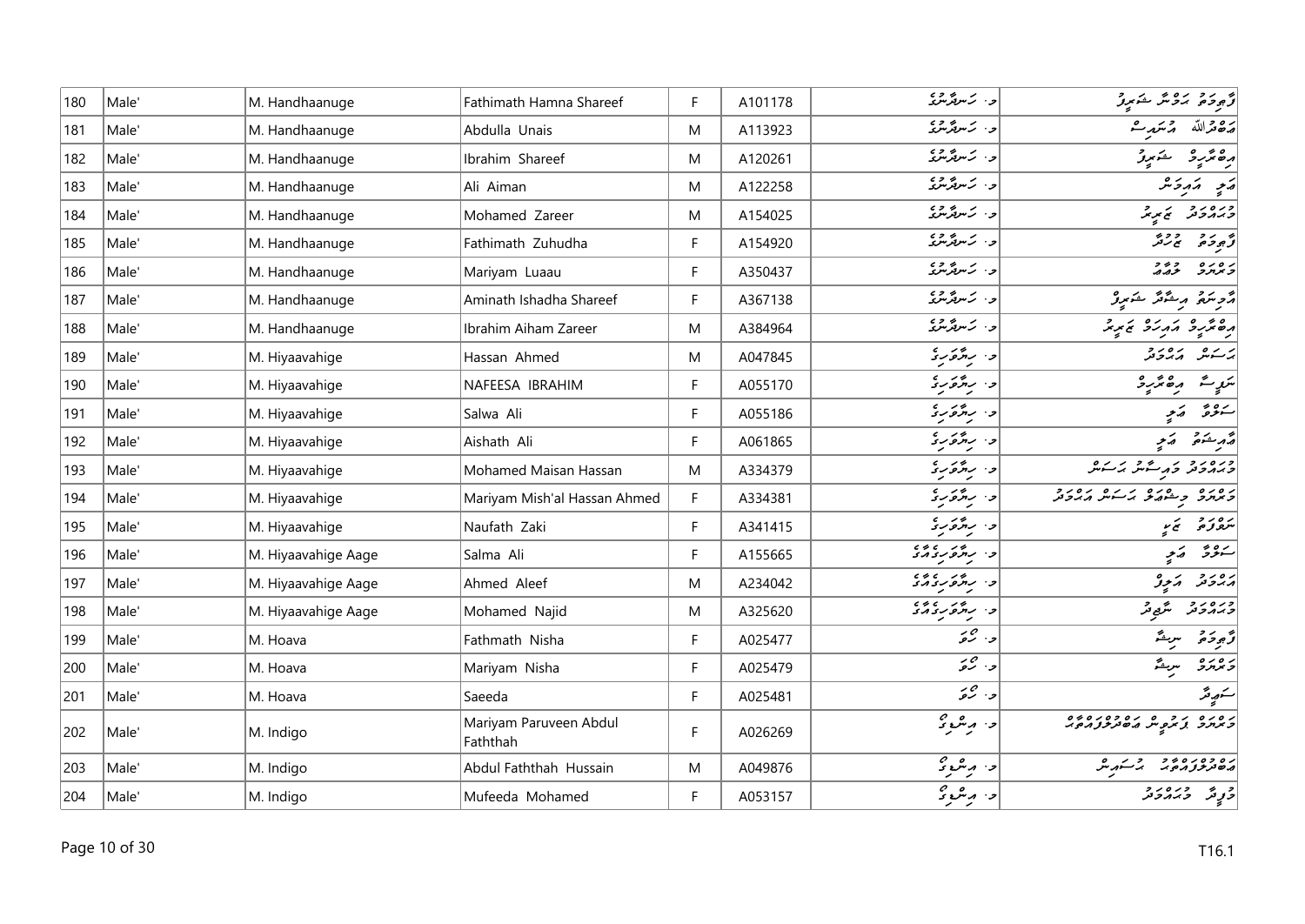| 205 | Male' | M. Indigo           | Mohamed Jinah Abdul Fathah         | M           | A053158 | <sub>د م</sub> همونج<br>デーシ                       | 3,00,000 000 000000<br>3,000,000 000,000,000              |
|-----|-------|---------------------|------------------------------------|-------------|---------|---------------------------------------------------|-----------------------------------------------------------|
| 206 | Male' | M. Indigo           | Aminath Nazra Abdul Fathah         | F           | A053159 | ل <i>ى. م</i> ېشون <sub>ى</sub>                   | ه در ده ده ده ده ده ده<br>تروسی سرج ند ماه تروز مرد       |
| 207 | Male' | M. Indigo           | Aishath Azma Abdul Fathah          | F           | A054272 | د. رشود                                           | ه در در ده روود ده ده د<br>په شوه پرې پره ترمونۍ م        |
| 208 | Male' | M. Indigo           | Fathimath Zeenath Abdul<br>Fathaah | F           | A115876 | د· مرسمو ځ                                        | و د د پره ده ده ده ده ولوده.<br>ژوختمو په شه ماه مرد زمان |
| 209 | Male' | M. Insaafu          | Ibrahim Waheed                     | M           | A044104 | ى . مەشرىئىتى <i>ق</i>                            | رە ئەر ئەر                                                |
| 210 | Male' | M. Insaafu          | Mariyam Shalini                    | F           | A075682 | ى . مەشرى <i>پىۋ</i>                              | ر ه ر ه<br><del>د</del> بربرگ<br>۔<br>مشوسر               |
| 211 | Male' | M. Insaafu          | Aishath Hishma                     | F           | A103343 | ى . مەش <i>بى</i> گۇ                              | ر<br>د که د مشوی<br>برشوش                                 |
| 212 | Male' | M. Insaafu          | Fathimath Shaliny                  | $\mathsf F$ | A141754 | ى . مەشرى <i>پىۋ</i>                              | تزجر حقم المشتر المعني                                    |
| 213 | Male' | M. Insaafu          | Aminath Nawaal                     | F           | A350098 | د ۱ مرگرمن <sup>و</sup>                           | ړ څه سره<br>سرە د                                         |
| 214 | Male' | M. Insaafu          | Samha Waheed                       | F           | A350150 | د . مرىڅرىدۇ                                      | سەۋىژ<br>ءَ ٻريمر                                         |
| 215 | Male' | M. Kin              | Aishath Rishmee                    | F           | A022969 | چ، پر مگر                                         | پ <sup>ر</sup> مرشوحو<br>بمرمشو                           |
| 216 | Male' | M. Kin              | Aminath Shazlyn                    | F           | A055461 | چ، پړینګر                                         | ڪُن <sup>م</sup> وچر<br>پ <sup>ر</sup> تر سرچ             |
| 217 | Male' | M. Kin              | Mohamed Ziyad                      | M           | A055463 | چ، پر مگر                                         | و ره ر د<br><i>و پر</i> و تر<br>بح پڑ تر<br>س             |
| 218 | Male' | M. Kin              | Ali Muneef                         | M           | A075212 | چ، پر مگر                                         | أريمو الحسيقى                                             |
| 219 | Male' | M. Kin              | Eleesha Ismail Masood              | $\mathsf F$ | A124820 | چ، پړینګر                                         | ە سىۋە ئېر مەدر<br>ې پر په مخ                             |
| 220 | Male' | M. Kudaveyomatheege | Ibrahim Falaah                     | M           | A025680 | ר קר זארק<br>קירו של קורק קיב                     | ە ھەترىرى<br>برھەترىرى<br>ترتزُرُ                         |
| 221 | Male' | M. Kudaveyomatheege | Mohamed Falah                      | M           | A027263 | و . در ، پر ر ،<br>و . ما يا و در دې د            | ورەر در دە<br>چەپرچى ۋىچە                                 |
| 222 | Male' | M. Kudaveyomatheege | Hussain Ali                        | M           | A036041 | و . در ، پر ر ،<br>و . ما . و در <del>و</del> و . | برسكهر شركر                                               |
| 223 | Male' | M. Kudaveyomatheege | Waheeda Adam                       | F           | A042083 | و . در ، پر ر ،<br>و . <b>س</b> ان و در حرمي ک    | د پر په دوره<br>وکړې مرمر                                 |
| 224 | Male' | M. Kudaveyomatheege | Salma Shaheeda                     | F           | A042094 |                                                   | ستوقر<br>شترىر تىگر                                       |
| 225 | Male' | M. Kudaveyomatheege | Aminath Shaheeda Ali               | F           | A042095 | כ יע גיבי ג'<br>כי ע ג פו <i>נ</i> בק <i>י</i> ב  | مُرْحِ سَمَرٍ صَدِيرٌ الْمَاحِي                           |
| 226 | Male' | M. Kudaveyomatheege | Ahmed Falaah                       | M           | A048224 | و . در ، پر ر ،<br>و . <b>س</b> اع در <i>چه</i> د | رەر دىرە                                                  |
| 227 | Male' | M. Kudaveyomatheege | Zulfa Adam                         | F           | A053757 | و . در ، پر ر ،<br>و . ما يا توجر چرم ،           | و ه و.<br>سي مرکز<br>پور ہ<br>پر تر تر                    |
| 228 | Male' | M. Kudaveyomatheege | Muneera Ali                        | F           | A062547 | כי מגניגים<br>כי מגפו <i>נ</i> פי <sub>ק</sub> ב  | ۇ بىرىگە<br>ەتىر                                          |
| 229 | Male' | M. Kudaveyomatheege | Ali Humaam                         | M           | A067333 | و . در ، پر ر ،<br>و . لا ۽ وير ويو ي             | ړې رژژ                                                    |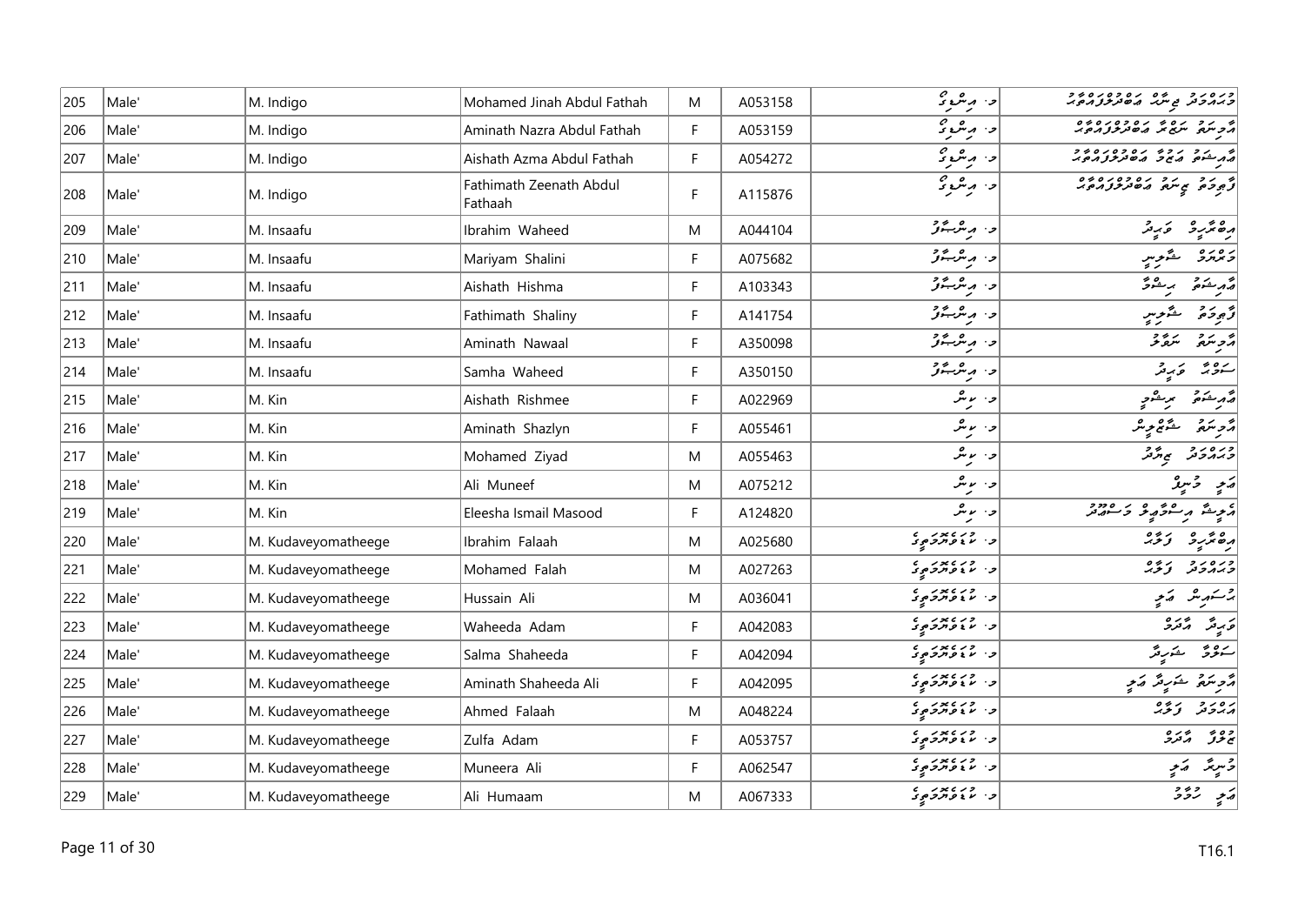| 230 | Male' | M. Kudaveyomatheege | Hawwa Ali                   | F  | A068177 | כ י מגישים בי<br>כי מגיפו <i>ת כ</i> תב   | پره څه کمنې                                       |
|-----|-------|---------------------|-----------------------------|----|---------|-------------------------------------------|---------------------------------------------------|
| 231 | Male' | M. Kudaveyomatheege | Muhammadh Dhaain Hameed     | M  | A081288 |                                           | ورەرو ئۇرىگە ئەچ                                  |
| 232 | Male' | M. Kudaveyomatheege | Mariyam Saffana Hameed      | F. | A081389 | و . در ، پر ر ،<br>و . لا ۽ و در چ چو     | رەرە بەۋە پەچ                                     |
| 233 | Male' | M. Kudaveyomatheege | Mohamed Rashaad             | M  | A101888 | ר קנגאבניה<br>קיי ע ציפולפיק צ            | وره رو د برگام<br><i>وبرو</i> ونر برگامر          |
| 234 | Male' | M. Kudaveyomatheege | Mariyam Afnaan              | F. | A146252 |                                           | رەرە رەپرە                                        |
| 235 | Male' | M. Kudaveyomatheege | Ahmadh Miudhan Hameed       | M  | A152459 | و . در ، پر ر ،<br>و . ما يا توجر چر تو د | גם גב בבים הבב                                    |
| 236 | Male' | M. Kudaveyomatheege | Muhammadh Hibban ibrahim    | M  | A153166 |                                           |                                                   |
| 237 | Male' | M. Kudaveyomatheege | Ahmed Thoibaan Mohamed      | M  | A326409 | د در پرد د<br>د لاغ و در د مور            | ג סג כ ה גם כגם גב<br>ג ג כ ט ה א ה שיט כ ג ג כ ט |
| 238 | Male' | M. Kudaveyomatheege | Yoosuf Layyan Haleem Ahmadh | M  | A330650 | و . د د ، ، د .<br>و . م ، و در د مو د    | מגם גם זם גם גם גם גם.<br>ת- צ' בגתית גבב גמבת    |
| 239 | Male' | M. Kudaveyomatheege | Ismail Rabban Ibrahim       | M  | A334074 | و . در ، پر ر ،<br>و . ما ، و در و مو د   | ر صوره ده ده ده ندره                              |
| 240 | Male' | M. Kudaveyomatheege | Ahmadh Shauban Ibrahim      | M  | A334075 | و . در ، پر ر ،<br>و . ما يا توجر چر تو   | ره رو درونه و ه و ه<br>مربرونر شوره شر مهربر      |
| 241 | Male' | M. Kuredhdhooge     | Ibrahim Nazeer              | M  | A024206 | و به ۵ وو د<br>و ۰ ما مورد توری           | ەر ھەتئەر <i>ج</i><br>سكغريمه                     |
| 242 | Male' | M. Kuredhdhooge     | Aishath Mohamed             | F  | A038195 | و به دو ود و<br>و ۰ ما مورد توری          | ر<br>دگرم شوه<br>و رە ر د<br>تر پروتر             |
| 243 | Male' | M. Kuredhdhooge     | Ismail Mohamed              | M  | A048233 | و ، مو وو ،<br>و ، ما مو پر توری          | و عرصور وره د د                                   |
| 244 | Male' | M. Kuredhdhooge     | Khadeeja Mohamed            | F  | A048234 | و ، رو و و و و و<br>و ، رم مورد توری      | ترمدچٌ<br>و رە ر د<br><i>د بە</i> دىر             |
| 245 | Male' | M. Kuredhdhooge     | Aminath Mohamed             | F. | A048401 | و ، وه وو ،<br>و ، ما مورد تور            | ړځ سرچ<br>و ره ر د<br>رنگرونر                     |
| 246 | Male' | M. Kuredhdhooge     | Ahmed Naeem                 | M  | A049148 | و به دوه وده<br>و ۰ ما مورد توری          | גפיכ הבכ                                          |
| 247 | Male' | M. Kuredhdhooge     | Jameela Ismail              | F  | A067631 | و ، وه وو ،<br>و ، ما مورد تور            | مەسىۋەپەتى<br>تع تر تخر                           |
| 248 | Male' | M. Kuredhdhooge     | <b>Abdul Ganee</b>          | M  | A126808 | و به دوه وده<br>و ۰ ما مورد توری          | ره ده وه نمبر<br>اړه مرمرز س                      |
| 249 | Male' | M. Kuredhdhooge     | Mohamed Nazeer              | M  | A148855 | و پر ه وو پر<br>و ۰ ما مورد توری          | و ر ه ر و<br>و بر پر <del>و</del> تر<br>ىئىي تىر  |
| 250 | Male' | M. Kuredhdhooge     | Mohamed Mihfaz              | M  | A148886 | و به دوه وده<br>و ۰ ما مورد توری          | ورەرو ورژی                                        |
| 251 | Male' | M. Kuredhdhooge     | Aminath Naufa Nazeer        | F. | A328780 | و به دو ود و<br>و ۰ ما مورد توری          | أزوينتي يتدثر لتبيته                              |
| 252 | Male' | M. Kuredhdhooge     | Ahmed Mifzaal               | M  | A372487 | و به دوه وده<br>و ۰ ما مورد توری          | גפגב ברשב                                         |
| 253 | Male' | M. Laape Laamaa     | Aminath Shareef             | F  | A031954 | ە بۇ ئۇقۇ                                 | ړڻ سره<br>ے مور                                   |
| 254 | Male' | M. Laape Laamaa     | Ismail Shareef              | M  | A037489 | و . نۇۋىۋ                                 | وحقوقه<br>ڪ پرڙ<br>ش                              |
| 255 | Male' | M. Laape Laamaa     | Mohamed Shareef             | M  | A047393 | و . ئۇنۇڭر                                | ورەرو شەيرۇ                                       |
|     |       |                     |                             |    |         |                                           |                                                   |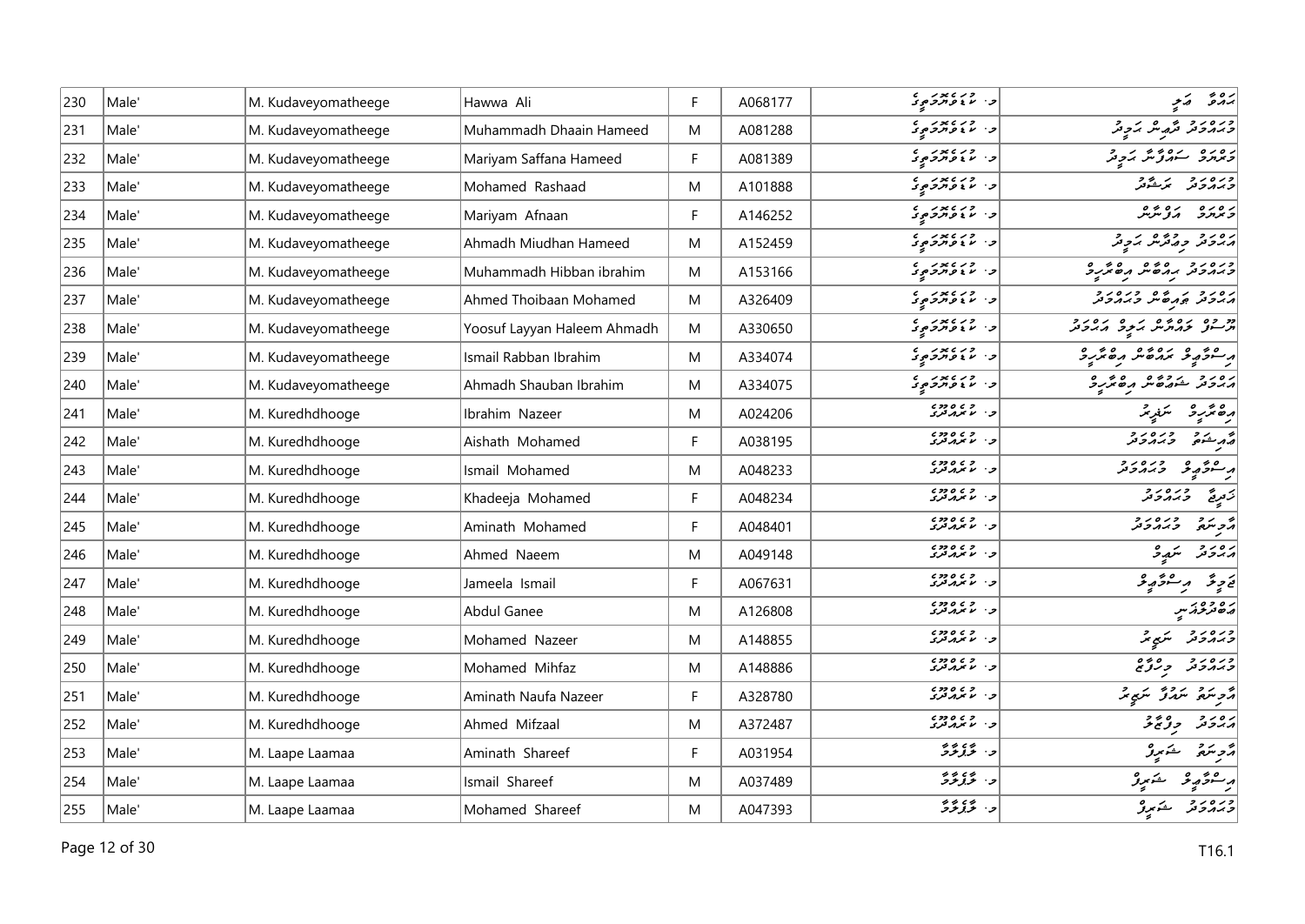| <sub>ى</sub> . ئۇزۇۋ<br>Male'<br>Zulfa Ali<br>F<br>A054429<br>256<br>M. Laape Laamaa<br>و . نۇۋۇڭ<br>257<br>Male'<br>Fathmath Shareef<br>F.<br>A058810<br>M. Laape Laamaa<br>و . نۇۋىۋ<br>258<br>Male'<br>Fathimath Najeel<br>$\mathsf F$<br>A063285<br>M. Laape Laamaa<br>و . نۇۋۇۋ<br>Male'<br>259<br>Mohamed Najeel<br>A082633<br>M. Laape Laamaa<br>M<br>و . نۇۋۇۋ<br>A096780<br>260<br>Male'<br>M. Laape Laamaa<br>Ahmed Najeel<br>M<br>و٠ ۇزۇۋ<br>$\mathsf F$<br>A097554<br>261<br>Male'<br>M. Laape Laamaa<br>Aminath Najeel<br>و· نَوْوَنْزَرَّ<br>262<br>Male'<br>Ahmed Shareef<br>M<br>A099008<br>M. Laape Laamaa<br>  <sub>ى:</sub> ئۇزۇ <i>د</i><br>A149395<br>263<br>Male'<br>Mohamed Rai Ahmed<br>${\sf M}$<br>M. Laape Laamaa<br>  د ۰ نۇۋۇ ئ<br>264<br>Male'<br>Aishath Lamsa Abdul Hannan<br>F<br>A166444<br>M. Laape Laamaa | $\left  \begin{array}{cc} \frac{1}{2} & \frac{3}{2} & \frac{3}{2} & \frac{3}{2} & \frac{3}{2} & \frac{3}{2} & \frac{3}{2} & \frac{3}{2} & \frac{3}{2} & \frac{3}{2} & \frac{3}{2} & \frac{3}{2} & \frac{3}{2} & \frac{3}{2} & \frac{3}{2} & \frac{3}{2} & \frac{3}{2} & \frac{3}{2} & \frac{3}{2} & \frac{3}{2} & \frac{3}{2} & \frac{3}{2} & \frac{3}{2} & \frac{3}{2} & \frac{3}{2} & \frac{3}{2} & \frac$<br>وَجوحَمَ شَهْرِوْ<br>وتجوزة<br>ورەرو سەر<br>رەرو ئىرو<br>أأدرسكم أأستبي<br>رەرە شەيرۇ<br>ورەرو شهر كەردو<br>ه در د ده په ده ده ده په ه<br>پهرشوي نور شه پره ترم پرس<br>ىزىسەش سىرى ئ |
|-----------------------------------------------------------------------------------------------------------------------------------------------------------------------------------------------------------------------------------------------------------------------------------------------------------------------------------------------------------------------------------------------------------------------------------------------------------------------------------------------------------------------------------------------------------------------------------------------------------------------------------------------------------------------------------------------------------------------------------------------------------------------------------------------------------------------------------------------|------------------------------------------------------------------------------------------------------------------------------------------------------------------------------------------------------------------------------------------------------------------------------------------------------------------------------------------------------------------------------------------------------------------------------------------------------------------------------------------------------------------------------------------------------------------------------------------------------|
|                                                                                                                                                                                                                                                                                                                                                                                                                                                                                                                                                                                                                                                                                                                                                                                                                                               |                                                                                                                                                                                                                                                                                                                                                                                                                                                                                                                                                                                                      |
|                                                                                                                                                                                                                                                                                                                                                                                                                                                                                                                                                                                                                                                                                                                                                                                                                                               |                                                                                                                                                                                                                                                                                                                                                                                                                                                                                                                                                                                                      |
|                                                                                                                                                                                                                                                                                                                                                                                                                                                                                                                                                                                                                                                                                                                                                                                                                                               |                                                                                                                                                                                                                                                                                                                                                                                                                                                                                                                                                                                                      |
|                                                                                                                                                                                                                                                                                                                                                                                                                                                                                                                                                                                                                                                                                                                                                                                                                                               |                                                                                                                                                                                                                                                                                                                                                                                                                                                                                                                                                                                                      |
|                                                                                                                                                                                                                                                                                                                                                                                                                                                                                                                                                                                                                                                                                                                                                                                                                                               |                                                                                                                                                                                                                                                                                                                                                                                                                                                                                                                                                                                                      |
|                                                                                                                                                                                                                                                                                                                                                                                                                                                                                                                                                                                                                                                                                                                                                                                                                                               |                                                                                                                                                                                                                                                                                                                                                                                                                                                                                                                                                                                                      |
|                                                                                                                                                                                                                                                                                                                                                                                                                                                                                                                                                                                                                                                                                                                                                                                                                                               |                                                                                                                                                                                                                                                                                                                                                                                                                                                                                                                                                                                                      |
|                                                                                                                                                                                                                                                                                                                                                                                                                                                                                                                                                                                                                                                                                                                                                                                                                                               |                                                                                                                                                                                                                                                                                                                                                                                                                                                                                                                                                                                                      |
|                                                                                                                                                                                                                                                                                                                                                                                                                                                                                                                                                                                                                                                                                                                                                                                                                                               |                                                                                                                                                                                                                                                                                                                                                                                                                                                                                                                                                                                                      |
| <sub>ى</sub> . ئۇزۇۋ<br>Hassan Najeel<br>A341063<br>265<br>Male'<br>M. Laape Laamaa<br>M                                                                                                                                                                                                                                                                                                                                                                                                                                                                                                                                                                                                                                                                                                                                                      |                                                                                                                                                                                                                                                                                                                                                                                                                                                                                                                                                                                                      |
| <sub>ى</sub> . ئۇزۇۋ<br>Male'<br>A357892<br>266<br>Ismail Rahil Ahmed<br>M. Laape Laamaa<br>M                                                                                                                                                                                                                                                                                                                                                                                                                                                                                                                                                                                                                                                                                                                                                 |                                                                                                                                                                                                                                                                                                                                                                                                                                                                                                                                                                                                      |
| <sub>ى</sub> . ئۇزۇۋ<br>F<br>Male'<br>Mariyam Lumma Abdul Hannan<br>A361645<br>267<br>M. Laape Laamaa                                                                                                                                                                                                                                                                                                                                                                                                                                                                                                                                                                                                                                                                                                                                         | ג סגם כםג גם כםגם שם.<br>כ <i>אוריכ יכורכ הסתיכה</i> ייקייקייק                                                                                                                                                                                                                                                                                                                                                                                                                                                                                                                                       |
| <sub>ى:</sub> ئۇز <i>ۇ</i> ر<br>268<br>Male'<br>Hussain Ma'aadh<br>A369708<br>M. Laape Laamaa<br>M                                                                                                                                                                                                                                                                                                                                                                                                                                                                                                                                                                                                                                                                                                                                            | جر سکه شور از کار محمد تعر                                                                                                                                                                                                                                                                                                                                                                                                                                                                                                                                                                           |
| و . نۇۋىزى<br>269<br>Male'<br>A369802<br>M. Laape Laamaa<br>Abdullah Maeed<br>M                                                                                                                                                                                                                                                                                                                                                                                                                                                                                                                                                                                                                                                                                                                                                               | بره والله كرمر و                                                                                                                                                                                                                                                                                                                                                                                                                                                                                                                                                                                     |
| د . نوع ترور <u>ه</u><br>270<br>Male'<br>M. Led House<br>Khuzeyma Umar Manik<br>F<br>A033265                                                                                                                                                                                                                                                                                                                                                                                                                                                                                                                                                                                                                                                                                                                                                  | בגב" בניבית                                                                                                                                                                                                                                                                                                                                                                                                                                                                                                                                                                                          |
| د . ی د برد ه<br>271<br>Male'<br>M. Led House<br>Ali Ahzam Abdulla<br>A128885<br>M                                                                                                                                                                                                                                                                                                                                                                                                                                                                                                                                                                                                                                                                                                                                                            | أرويه وترتيحه ورصائله                                                                                                                                                                                                                                                                                                                                                                                                                                                                                                                                                                                |
| و· نخونع<br>Mohamed Samaiel<br>A000798<br>272<br>Male'<br>M. Lodge<br>M                                                                                                                                                                                                                                                                                                                                                                                                                                                                                                                                                                                                                                                                                                                                                                       | ورەرو سۇرو                                                                                                                                                                                                                                                                                                                                                                                                                                                                                                                                                                                           |
| و· مخزنج<br>273<br>Male'<br>Ahmed Risheen<br>A011568<br>M<br>M. Lodge                                                                                                                                                                                                                                                                                                                                                                                                                                                                                                                                                                                                                                                                                                                                                                         | أرورو برعويه                                                                                                                                                                                                                                                                                                                                                                                                                                                                                                                                                                                         |
| و· مخزنع<br>$\mathsf F$<br>274<br>Male'<br>Aishath Naeem<br>A053209<br>M. Lodge                                                                                                                                                                                                                                                                                                                                                                                                                                                                                                                                                                                                                                                                                                                                                               | مەر ئىم ئىم ئى                                                                                                                                                                                                                                                                                                                                                                                                                                                                                                                                                                                       |
| و· مخزنع<br>Male'<br>Aminath Shashma<br>$\mathsf F$<br>A064112<br>275<br>M. Lodge                                                                                                                                                                                                                                                                                                                                                                                                                                                                                                                                                                                                                                                                                                                                                             | أأدوسكم التكاشر                                                                                                                                                                                                                                                                                                                                                                                                                                                                                                                                                                                      |
| و· مخزنج<br>F<br>Fathimath Rifa<br>276<br>Male'<br>M. Lodge<br>A165816                                                                                                                                                                                                                                                                                                                                                                                                                                                                                                                                                                                                                                                                                                                                                                        | وٌودَهُ بِروٌ                                                                                                                                                                                                                                                                                                                                                                                                                                                                                                                                                                                        |
| و· مخزنج<br>Male'<br>Hussain Rafaal<br>277<br>M. Lodge<br>M<br>A165817                                                                                                                                                                                                                                                                                                                                                                                                                                                                                                                                                                                                                                                                                                                                                                        | بركستهر شركونو                                                                                                                                                                                                                                                                                                                                                                                                                                                                                                                                                                                       |
| و· مخزنج<br>$\mathsf F$<br>278<br>Male'<br>A341307<br>M. Lodge<br>Ayesha Angel Samaiel                                                                                                                                                                                                                                                                                                                                                                                                                                                                                                                                                                                                                                                                                                                                                        | در الله الله على الله على الله على الله على الله على الله على الله على الله على الله على الله على ال                                                                                                                                                                                                                                                                                                                                                                                                                                                                                                 |
| وسيحيض بو<br>Aishath Yoosuf<br>F<br>A011094<br>279<br>Male'<br>M. Loover                                                                                                                                                                                                                                                                                                                                                                                                                                                                                                                                                                                                                                                                                                                                                                      | ە ئەرىسىدە تەرجى                                                                                                                                                                                                                                                                                                                                                                                                                                                                                                                                                                                     |
| وسيحيض بو<br>280<br>Male'<br>Mohamed Yoosuf<br>A032859<br>M. Loover<br>M                                                                                                                                                                                                                                                                                                                                                                                                                                                                                                                                                                                                                                                                                                                                                                      | כנים ניבר כם<br>בגהבה היינ                                                                                                                                                                                                                                                                                                                                                                                                                                                                                                                                                                           |
| وسيحص مر<br>281<br>Male'<br>F<br>A037044<br>M. Loover<br>Fathimath Manike                                                                                                                                                                                                                                                                                                                                                                                                                                                                                                                                                                                                                                                                                                                                                                     | ۇ ئەر قەر ئىرىئە                                                                                                                                                                                                                                                                                                                                                                                                                                                                                                                                                                                     |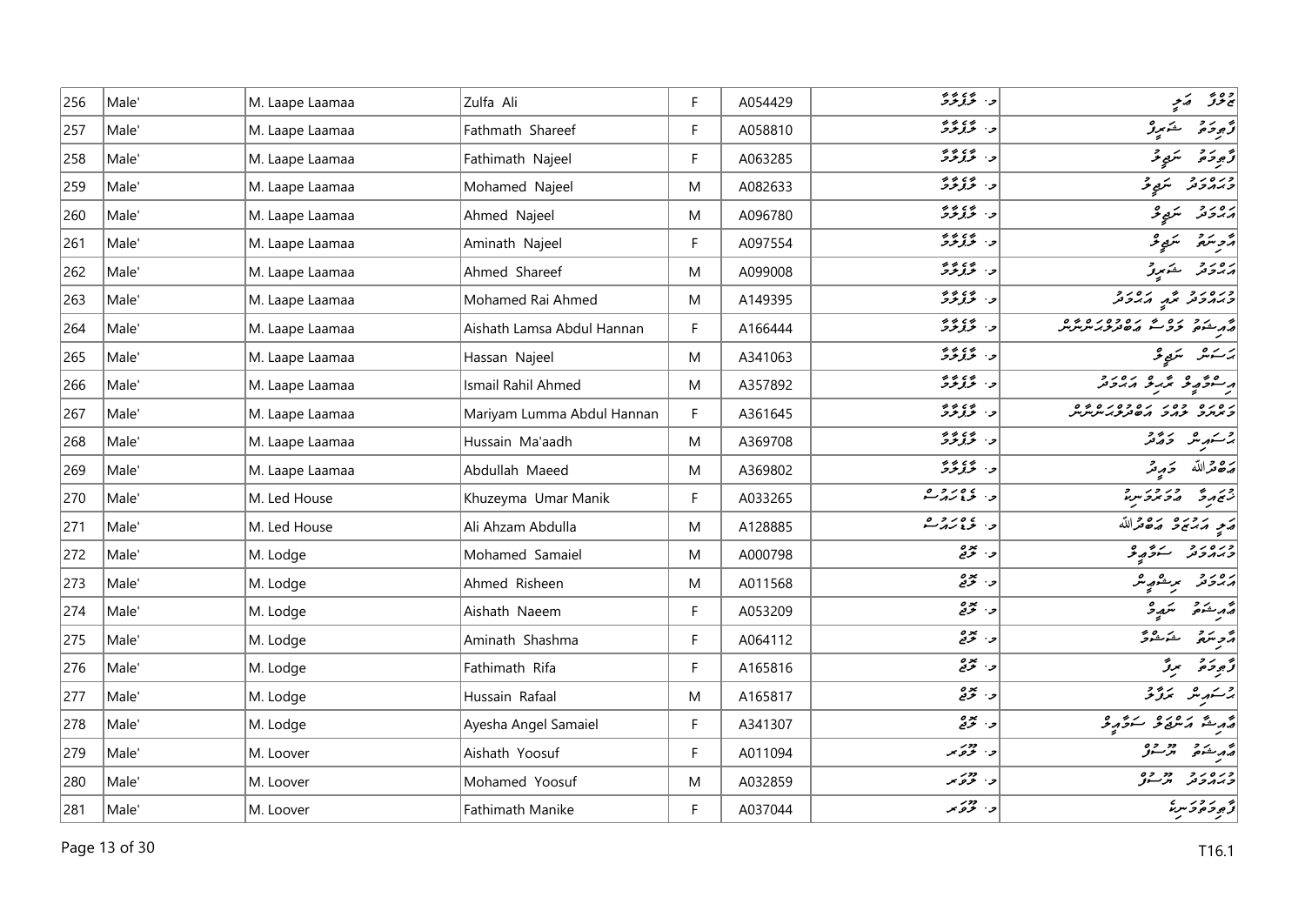| 282 | Male' | M. Loover  | Aminath Luthfee      | F           | A049902 | وسيحتى بر                 | ة و سَمَّة - وَجْرَأٍ<br>- وَمَرِيعٌ - وَتَحْدُّ<br>- وَمَرِيعٌ - وَتَحْدُّثُ - وَوَتَرَ |
|-----|-------|------------|----------------------|-------------|---------|---------------------------|------------------------------------------------------------------------------------------|
| 283 | Male' | M. Loover  | Khadeeja Milha       | F.          | A167372 | وسيحص مر                  |                                                                                          |
| 284 | Male' | M. Loover  | Aisha Hanaan Ahmed   | $\mathsf F$ | A331033 | وسيحص مر                  |                                                                                          |
| 285 | Male' | M. Loover  | Mohamed Maish Maniu  | M           | A331036 | وسيحص مر                  |                                                                                          |
| 286 | Male' | M. Loover  | Malaka Mohamed       | F.          | A331124 | وسيحتى بر                 | دروس وره دو                                                                              |
| 287 | Male' | M. Loover  | MARIYAM LUHYA ISMAIL | F.          | A332210 | وسيحتى بر                 | נ סנים 200 תשתת ב                                                                        |
| 288 | Male' | M. Lunar   | Fathimath Sobeeha    | F.          | A035707 | د. نژینر                  | $20 - 222$                                                                               |
| 289 | Male' | M. Lunar   | Adam Saleem          | ${\sf M}$   | A037491 | د . تژنگر                 | ړو خود                                                                                   |
| 290 | Male' | M. Lunar   | Lubuna Adam Saleem   | F           | A037492 | ى بۇنىگە                  | ووج مجره سود                                                                             |
| 291 | Male' | M. Lunar   | Khadeeja Ismail      | $\mathsf F$ | A039693 | ە بە تۈش                  | تزمريق ورسفتموينى                                                                        |
| 292 | Male' | M. Lunar   | Aishath Shakeela     | F           | A042196 | و- تۇنىگ                  | و<br>مەر شىم مىسىر                                                                       |
| 293 | Male' | M. Lunar   | HABEEBA AHMED        | F           | A042660 | د . بۇنىگە                | $7701$ 60%                                                                               |
| 294 | Male' | M. Lunar   | Mohamed Saleem       | M           | A049482 | د . تژیگر                 | ورەرو سەرو                                                                               |
| 295 | Male' | M. Lunar   | Ibrahim Saleem       | M           | A058279 | د . تژیگر                 | رەنزىر سىرد                                                                              |
| 296 | Male' | M. Lunar   | Ahmed Naufal         | ${\sf M}$   | A067153 | د . تژنگر                 | أرەر دىرەرە                                                                              |
| 297 | Male' | M. Lunar   | Mariyam Nilfa        | F           | A067196 | ى بۇنتى                   | د بروژ مروژ                                                                              |
| 298 | Male' | M. Lunar   | Hawwa Ismail         | F.          | A068929 | د . تژیگر                 | بره و مؤثر و د                                                                           |
| 299 | Male' | M. Lunar   | Zulaikha Ismail      | F           | A083287 | و- تۇنىگ                  | نرىزىر ئەر مەئزىر ئ                                                                      |
| 300 | Male' | M. Lunar   | Mohamed Vishal Ali   | M           | A087224 | ە بە تۈش                  | ورەرو پەشكى كەپ                                                                          |
| 301 | Male' | M. Lunar   | Aisha Ali Saleem     | $\mathsf F$ | A337248 | ى بەرتىگە                 | وُمِيشٌ وَيَا سَوِدُ                                                                     |
| 302 | Male' | M. Lunar   | MUHRAZ ABDUL WAIZ    | M           | A340845 | د . تژیگر                 |                                                                                          |
| 303 | Male' | M. Lunar   | AISHATH MANHA SHAHID | F.          | A342118 | د . بۇنىگە                | أوالم والمحافظ المحارقة                                                                  |
| 304 | Male' | M. Malfiya | Hawwa Mohamed        | F           | A042786 | د کارگورگر                | ره په وره رو<br>برمرو وبرمرونر                                                           |
| 305 | Male' | M. Mercury | Abdulla Nazim        | M           | A032893 | د · د څنو پېړ             | 50 محمدالله سمَّعوفر                                                                     |
| 306 | Male' | M. Mercury | Zubaida Adam         | F.          | A033797 | -<br> و· ۇر <sub>ىم</sub> | ح <i>کام وقر محمدہ</i>                                                                   |
| 307 | Male' | M. Mercury | Aishath Himla        | $\mathsf F$ | A035076 | د به محمّد سپر            | أقهر خنعى برونخر                                                                         |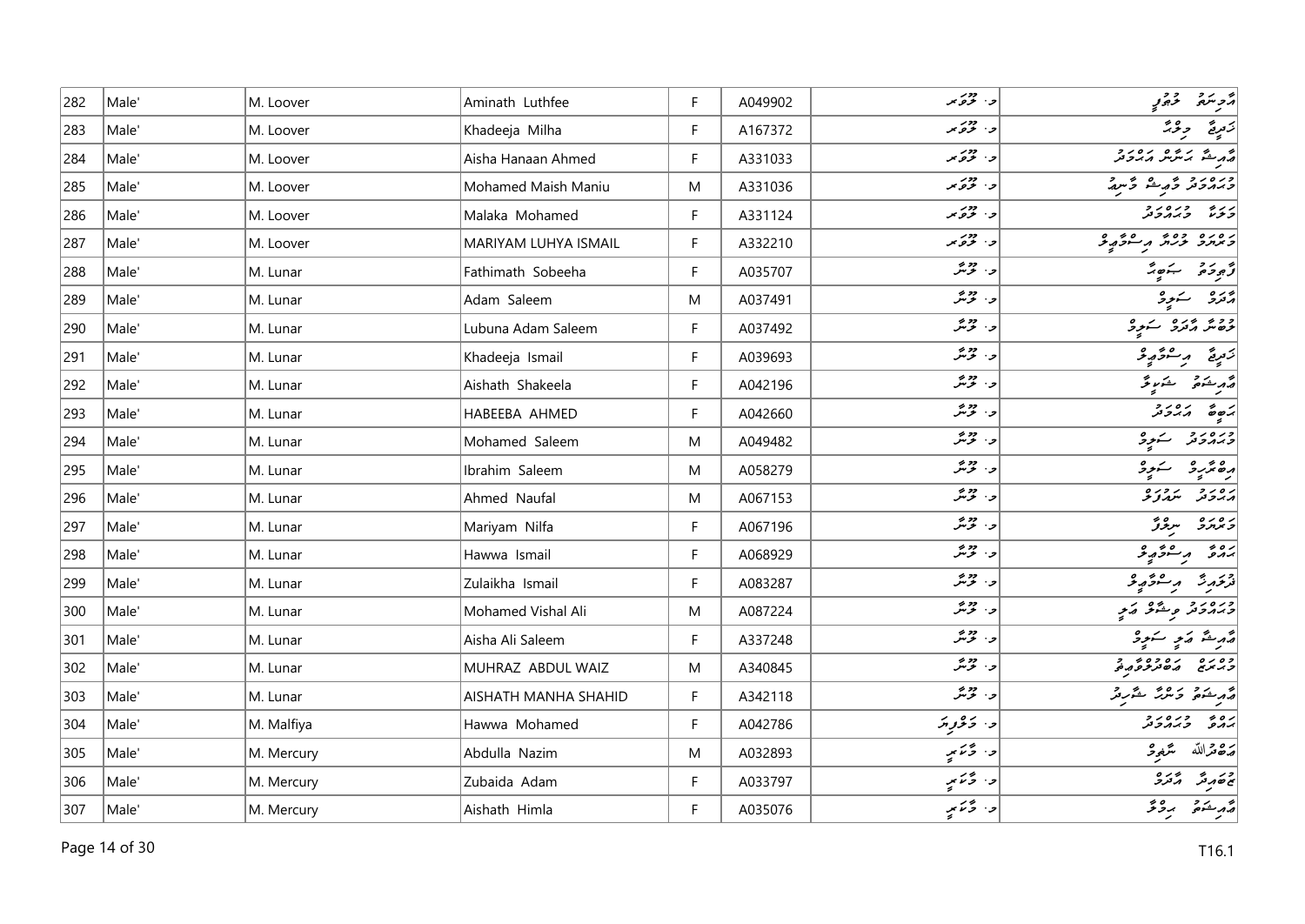| 308 | Male' | M. Mercury           | <b>Ahmed Manik</b>      | M           | A035079 | اد . د څوکمبر                                                                                                                                                                                                                    | ر ہ ر و ر د<br>پر ژونرو س                       |
|-----|-------|----------------------|-------------------------|-------------|---------|----------------------------------------------------------------------------------------------------------------------------------------------------------------------------------------------------------------------------------|-------------------------------------------------|
| 309 | Male' | M. Mercury           | Hussain Nazim           | M           | A036709 | اچ، ځاندې                                                                                                                                                                                                                        | جرسە بەشر<br>سگنجو گر                           |
| 310 | Male' | M. Mercury           | Jadulla Nazim           | M           | A056888 | اح، ځانمې                                                                                                                                                                                                                        | قِمْ قَرْاللّهِ<br>متزوجه                       |
| 311 | Male' | M. Mercury           | Aishath Zaina Nazim     | F           | A283935 | اد . دڅمنو                                                                                                                                                                                                                       | مەر شەق ئەر ئىر ئىگىرو                          |
| 312 | Male' | M. Mercury Uthurubai | Ibrahim Nazim           | M           | A032873 | C. C. L. C. C. C.                                                                                                                                                                                                                | ە ھەترىر ۋ<br>سَّرْهُ رُ                        |
| 313 | Male' | M. Mercury Uthurubai | Mohamed Niham           | M           | A035075 | ر مسیر دور در در در محمد بازده بر این در این در این در این دارد بازد که در این دست در این دست در این دست در ای<br>در این دست در این دست در این دست در این در این در این در این دست در این دست در این دست در این دست در این دست د | د ره د د<br>د بر د د کر<br>سرژو                 |
| 314 | Male' | M. Mercury Uthurubai | Ahmed Nahee Nazim       | M           | A035078 | כי קיית הפיקסת                                                                                                                                                                                                                   | رورو مدَّرِ مَرْمِ و                            |
| 315 | Male' | M. Mercury Uthurubai | Fathimath Naziya        | $\mathsf F$ | A051714 | و شور مورد و من م                                                                                                                                                                                                                | ۇ بو ئەم<br>ىتىرى دىگر                          |
| 316 | Male' | M. Mercury Uthurubai | Ali Nazim               | M           | A079194 | و شو و مرد و مرحوم                                                                                                                                                                                                               | متزوجه<br>ەنىيە                                 |
| 317 | Male' | M. Mercury Uthurubai | Fathimath Sama          | F           | A307441 | כי לעמפי לסת                                                                                                                                                                                                                     | ۇ <sub>ب</sub> ودۇ سۇ                           |
| 318 | Male' | M. Mihreekh          | Aneesa Mohamed          | F           | A052631 | د· دِرْمَزِرْ                                                                                                                                                                                                                    | و رە ر د<br>تر پروتر<br>ر سور محمد<br>م         |
| 319 | Male' | M. Moon Beams        | Mohamed Naseem          | M           | A032572 | د. ژمه ورم                                                                                                                                                                                                                       | ورەرو برىدۇ                                     |
| 320 | Male' | M. Moon Beams        | Aishath Madheeha        | F           | A048558 | د. ژمه ورم                                                                                                                                                                                                                       | مەرشىم كېر                                      |
| 321 | Male' | M. Moon Beams        | Adam Ayaz               | M           | A053523 | د . ژمهور م<br>د . ژمهور                                                                                                                                                                                                         | وره دوه<br>پرترو پرتر <u>ی</u>                  |
| 322 | Male' | M. Moon Beams        | Mariyam Ameena          | F           | A113150 | د . د مر <sub>ت</sub> مور م                                                                                                                                                                                                      | ג 2 גם ג'ב יית                                  |
| 323 | Male' | M. Moon Beams        | Aminath Nasheeda        | F           | A113151 | د. د مرورو م                                                                                                                                                                                                                     | أأترجم أتراسي                                   |
| 324 | Male' | M. Moon Beams        | AISHATH HAANEE          | F           | A113152 | د. ژمه هورگ                                                                                                                                                                                                                      | و مر د کرد.<br>مر<br>ر شبیبه ا                  |
| 325 | Male' | M. Moon Beams        | Fathimath Liusha        | F           | A113153 | د . ژمه هورگ                                                                                                                                                                                                                     | رًّمُودَةً ولَّهُ شَ                            |
| 326 | Male' | M. Moon Beams        | Aishath Shifana Mohamed | F           | A120154 | د. ژمه ورم                                                                                                                                                                                                                       | وگرېشوه شور شر وبرور د<br>مگرېشوه مرکش وبرون    |
| 327 | Male' | M. Moon Beams        | Ibrahim Saeed           | M           | A144110 | د . ژمهور م<br>د . ژمهور                                                                                                                                                                                                         | ەر ھەترىر <i>ۋ</i><br>سکھر فر                   |
| 328 | Male' | M. Moon Beams        | Ahmed Saeed             | M           | A146349 | د . ژم <sub>ه تو</sub> مړ                                                                                                                                                                                                        | رەر ئەر                                         |
| 329 | Male' | M. Moon Beams        | Naail Mohamed           | M           | A167333 | د . د مر <sub>ت</sub> مور م                                                                                                                                                                                                      | و رە ر د<br>تر پروتر<br>سُمه څر                 |
| 330 | Male' | M. Moon Beams        | Shinan Mohamed          | M           | A327630 | כי קייקיים כי<br>כי קייקיים                                                                                                                                                                                                      | ے۔ مگر <i>مگر</i><br>و ره ر و<br>تر <i>د</i> گر |
| 331 | Male' | M. Moon Beams        | Fathmath Amha           | F           | A334125 | د. ژمه ورم                                                                                                                                                                                                                       | وحجوحهم<br>پره پر                               |
| 332 | Male' | M. Moon Beams        | Imaam Jameel            | M           | A334126 | د . ژمهور مه<br>د                                                                                                                                                                                                                | درة و تم ديگر                                   |
| 333 | Male' | M. Moon Beams        | Hasna Mohamed           | F           | A371734 | د. ژمه ووگ                                                                                                                                                                                                                       | ر عرش وره رو                                    |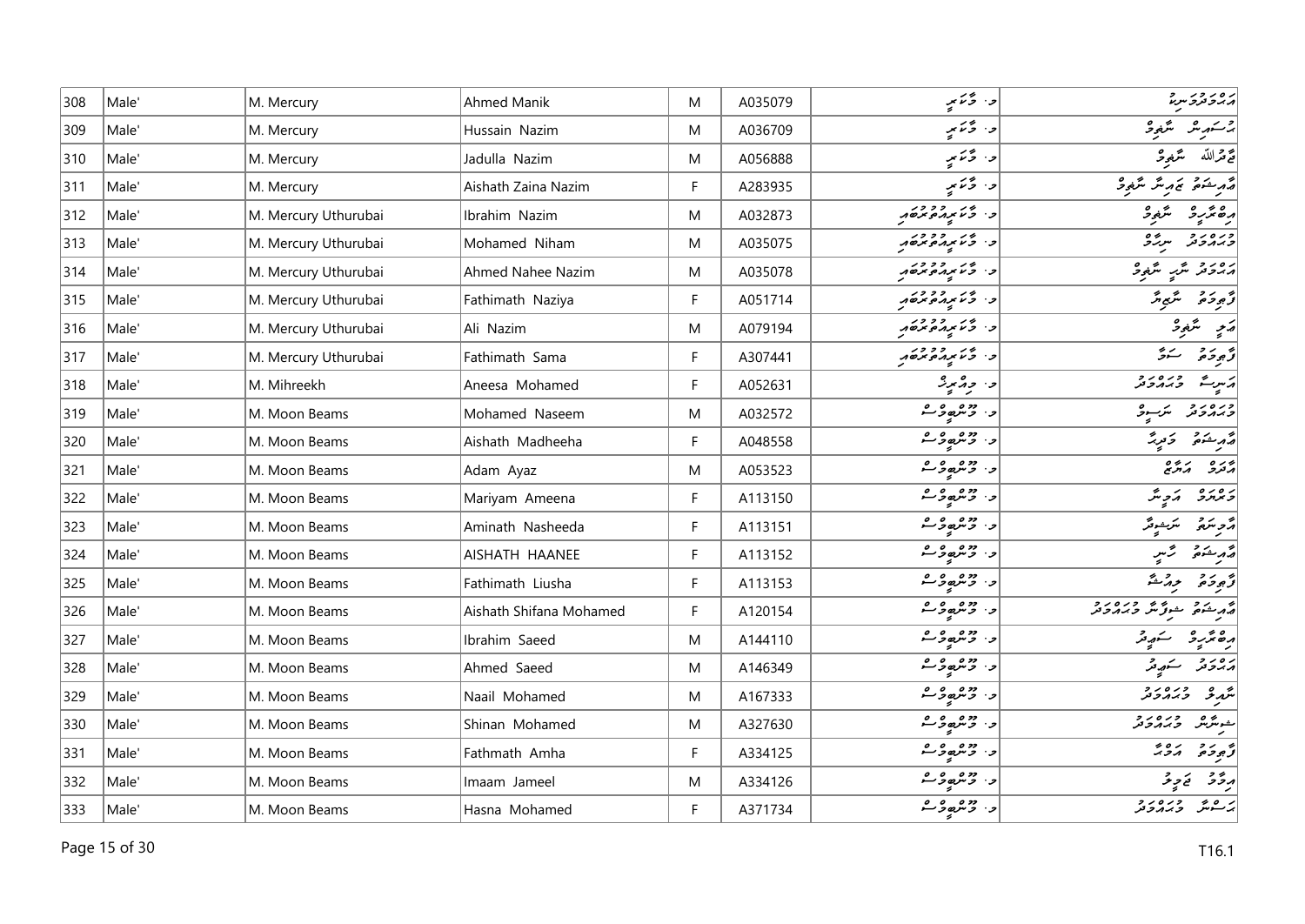| 334 | Male' | M. Moon Beams    | Hassan Sinah         | M         | A379493 | د. ژمرچور م                 | پرستمبر سوینژر                                                 |
|-----|-------|------------------|----------------------|-----------|---------|-----------------------------|----------------------------------------------------------------|
| 335 | Male' | M. Muniya        | Ishaq Moosa          | M         | A007316 | د. ژسرگر                    | $\begin{array}{cc} 2 & 2 & 2 & 0 \\ 2 & 2 & 3 & 0 \end{array}$ |
| 336 | Male' | M. Muniya        | Arifa Moosa          | F         | A125001 | د. ژىپر                     | ەتىرۇ<br>دومثر                                                 |
| 337 | Male' | M. Muniya        | Afiya Moosa          | F         | A153853 | و . و سرگر                  | ړې ده ده                                                       |
| 338 | Male' | M. Muniya        | Aishath Raiya Ishaq  | F         | A337201 | د. د سرگر                   | ה<br>הגיבום ההיה הבית                                          |
| 339 | Male' | M. Muniya        | Ali Mahil            | ${\sf M}$ | A373929 | و . و سرگر                  | ړې د پرو                                                       |
| 340 | Male' | M. Muniya Manzil | Hassan Shamil Haleem | M         | A100892 | د <i>. د سرگر کرمن</i> و پر | يُرْجَسُ حَرَّوَ يَا لِمَحْ                                    |
| 341 | Male' | M. Muniya Manzil | Ahmed Shain Haleem   | ${\sf M}$ | A123810 | د· د <i>سرگرد شي</i> رو     | رەرو ھەر ئىرو                                                  |
| 342 | Male' | M. Muniya Manzil | Faheema Adam         | F         | A153783 | د. د سرگر شهر د             | ترريح الممترو                                                  |
| 343 | Male' | M. Muniyaa Villa | Ahmed Shafraz        | M         | A012643 | د. دُسِرَّهِ دُ             | رەرد شۇرىرە                                                    |
| 344 | Male' | M. Muniyaa Villa | Adam Shaheraz        | ${\sf M}$ | A012644 | د. دُ سِرْمُو ِدَّ          | وره شرکوه<br>مرکزی                                             |
| 345 | Male' | M. Muniyaa Villa | Shazla Mohamed       | F         | A012646 | د. دُسِرَّهِ دُ             | شەھ درەرد                                                      |
| 346 | Male' | M. Muniyaa Villa | Aishath Shahula      | F         | A012647 | د - د سرگرونځه              | أوجم مشرورة والمحافظة                                          |
| 347 | Male' | M. Muniyaa Villa | Ameena Adam          | F         | A024867 | د . د سرگرو گر              | أرَدِ شَرْ أَرْمَرْدَ                                          |
| 348 | Male' | M. Muniyaa Villa | Ali Shamran          | M         | A342942 | د· دُسِرَّهِ دٌَ            | أركم والمستحا والمحرم                                          |
| 349 | Male' | M. Nedhunge      | Fathimath Najeeb     | F         | A011810 | و . سرپرسری                 | تزجرخرة سكفي ه                                                 |
| 350 | Male' | M. Nedhunge      | Aminath Najeeb       | F         | A034264 | و. شهرسری                   | أزدبتهم<br>سكعج طا                                             |
| 351 | Male' | M. Nedhunge      | Yoosuf Najeeb        | M         | A038123 | و. شهرسری                   | دد و ه<br>در سور<br>سكيج                                       |
| 352 | Male' | M. Nedhunge      | Ahmed Najeeb         | M         | A039207 | و . گوه ده د                | ر ه ر د<br>م.رو تر<br>سكورة                                    |
| 353 | Male' | M. Nedhunge      | Aishath Najeeb       | F         | A048216 | و . گوه ده د                | وكرشكة كربي                                                    |
| 354 | Male' | M. Nedhunge      | Jennifer Latheef     | F         | A054883 | و . عرو ه ه                 | م سرگر ځېږ <sup>و</sup>                                        |
| 355 | Male' | M. Nedhunge      | Ahmed Latheef        | ${\sf M}$ | A057699 | و، سرورسری                  | رەرد ئەر                                                       |
| 356 | Male' | M. Nedhunge      | Shafin Ahmed         | M         | A058022 | و . سرپرسری                 | شگویل پره رو                                                   |
| 357 | Male' | M. Nedhunge      | Nasma Najeeb Ahmed   | F         | A058023 | و. شهرسری                   | بتراء ومجمعتها المتحافر                                        |
| 358 | Male' | M. Nedhunge      | Hirfa Najeeb Ahmed   | F         | A058024 | و. شهرسری                   | رىرۇ شەھ مەدەر                                                 |
| 359 | Male' | M. Nedhunge      | Hussain Najeeb       | ${\sf M}$ | A058038 | و . عروم و ه<br>و . سربرسری | جر متمر شريع من مربع حا                                        |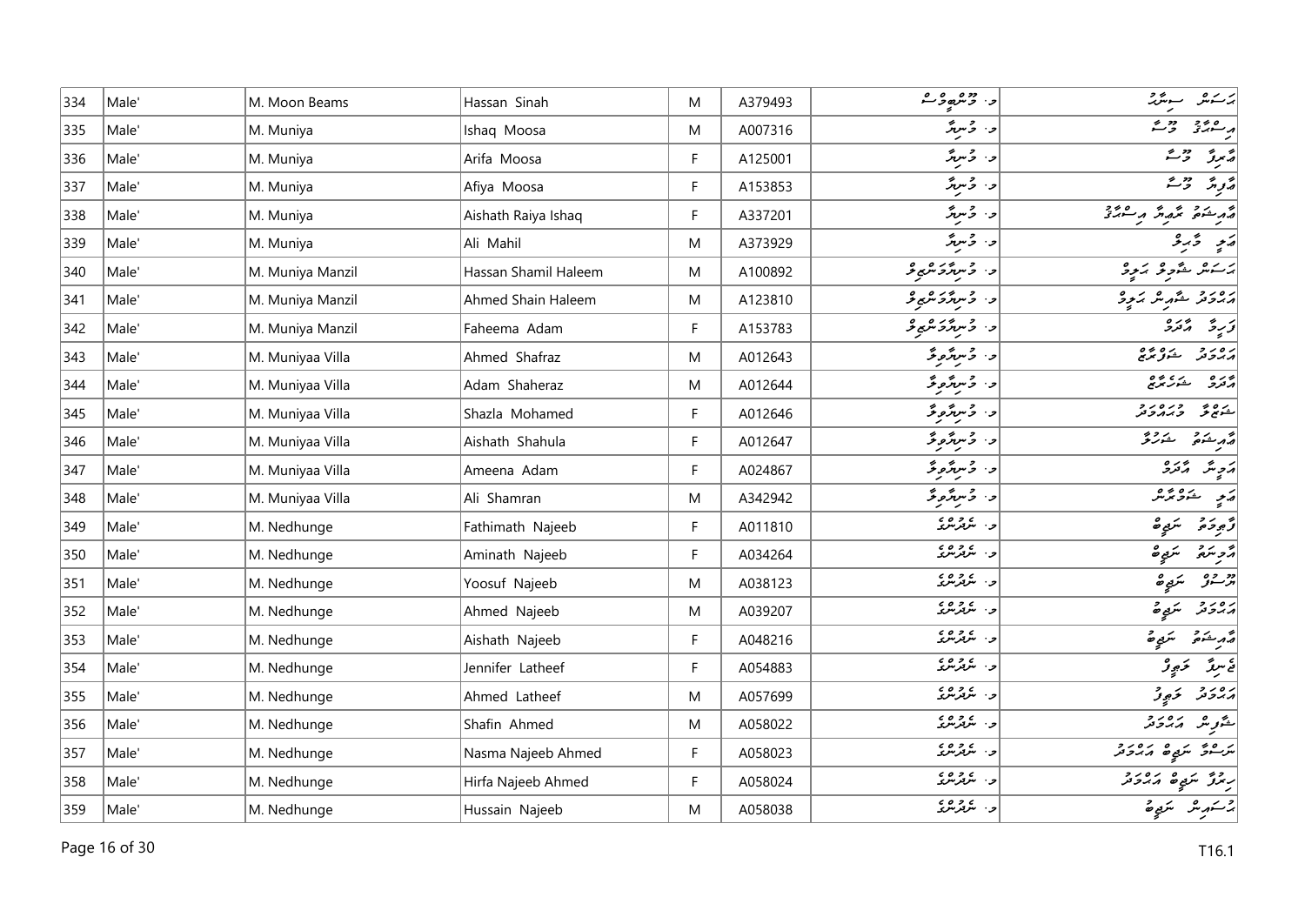| 360 | Male' | M. Nedhunge | Thuhufa Najeeb Ahmed    | F         | A058640 | و. سرورسری                          | وورٌ سَعٍ صَدَر ور                                                                                                                                                                                                               |
|-----|-------|-------------|-------------------------|-----------|---------|-------------------------------------|----------------------------------------------------------------------------------------------------------------------------------------------------------------------------------------------------------------------------------|
| 361 | Male' | M. Nedhunge | HADHIN AHMED            | M         | A058686 | و . سربرسری                         | گرمر پرورو                                                                                                                                                                                                                       |
| 362 | Male' | M. Nedhunge | Hassan Najeeb           | M         | A058965 | و. عوده ع                           | بَرْسَدْ سَمِعٍ هُ                                                                                                                                                                                                               |
| 363 | Male' | M. Nedhunge | Amin Najeeb             | M         | A081674 | و. عوضهو                            | أأترش لتراديهم                                                                                                                                                                                                                   |
| 364 | Male' | M. Nedhunge | Nuzrath Najeeb          | F         | A121146 | ړ د ده ده<br>د اسرپرسر <sub>ک</sub> | وور و سرمي ه                                                                                                                                                                                                                     |
| 365 | Male' | M. Nedhunge | Ismail Najeeb           | M         | A121384 | و. شهرسری                           | وستوفي فللملح فالملتج                                                                                                                                                                                                            |
| 366 | Male' | M. Nedhunge | Ali Najeeb              | M         | A121385 | ړ د ده ده<br>د اسرپرسر <sub>ک</sub> | أوزم سكفي ه                                                                                                                                                                                                                      |
| 367 | Male' | M. Nedhunge | Sara Ahmed              | F         | A167376 | ړ د ده ده<br>د اسرپرسر <sub>ک</sub> | ر ده ده د د                                                                                                                                                                                                                      |
| 368 | Male' | M. Noovilu  | Mohamed Shamin          | ${\sf M}$ | A023551 | د مشرقه قر                          | و ره ر و<br>د پر پر تر<br>ستٌو مر                                                                                                                                                                                                |
| 369 | Male' | M. Noovilu  | Abdulla Shujau          | M         | A036481 | د متموم                             | ے جو حر<br>ەھەراللە                                                                                                                                                                                                              |
| 370 | Male' | M. Noovilu  | Hussain Yamin           | M         | A041422 | د متعرفر                            | برسكر مركز الركر مركز                                                                                                                                                                                                            |
| 371 | Male' | M. Noovilu  | Aminath Shaheedha       | F         | A046833 | د . متموتر                          | أأترجع تكويته                                                                                                                                                                                                                    |
| 372 | Male' | M. Noovilu  | Mohamed Maniu           | M         | A046991 | ار، مت <sub>عرف</sub>               | כנסנכ ביתה                                                                                                                                                                                                                       |
| 373 | Male' | M. Noovilu  | Dr. Mohamed Fariu Moosa | M         | A046992 | د . مت <sub>عر</sub> قه             | איסג כממכני פיני יולי המוני היולי היולי היולי היולי היולי היולי היולי היולי היולי היולי היולי היולי היולי היול<br>היו משיא בממכני קיילי היולי היולי היולי היולי היולי היולי היולי היולי היולי היולי היולי היולי היולי היולי היול |
| 374 | Male' | M. Noovilu  | Shahida Ismail          | F         | A048746 | <sub>ح</sub> . مت <sub>عر</sub> قر  | المقرقر وكالحويز                                                                                                                                                                                                                 |
| 375 | Male' | M. Noovilu  | Aminath Masha           | F.        | A048747 | <sub>و</sub> . مت <sub>عر</sub> قه  | أراد والمحمدة                                                                                                                                                                                                                    |
| 376 | Male' | M. Noovilu  | Ismail Manik Adam       | M         | A049150 | د . متنوفر                          | ر عر و د د سره د بر د و د                                                                                                                                                                                                        |
| 377 | Male' | M. Noovilu  | Ahmed Suveyb            | M         | A051863 | ار، مت <sub>عرف</sub>               | دەرو دىرو                                                                                                                                                                                                                        |
| 378 | Male' | M. Noovilu  | Ismail                  | M         | A052818 | د. متنوفر                           | ابر مشتر <i>م پ</i> ر                                                                                                                                                                                                            |
| 379 | Male' | M. Noovilu  | Aishath Nafeesa         | F         | A056787 | د· مت <sub>عر</sub> قر              |                                                                                                                                                                                                                                  |
| 380 | Male' | M. Noovilu  | Mariyam Mizna           | F         | A061381 | د. متنوفر                           | و ورو دی ش                                                                                                                                                                                                                       |
| 381 | Male' | M. Noovilu  | Mariyam Nafeesa         | F         | A071059 | د. متنوفر                           | دەرە سَرِ گ                                                                                                                                                                                                                      |
| 382 | Male' | M. Noovilu  | Ahmed Faaris Moosa      | M         | A128032 | <sub>ح</sub> . مت <sub>عر</sub> قه  | أرەرە بۇ ئەب دەم                                                                                                                                                                                                                 |
| 383 | Male' | M. Noovilu  | Yanis Ahmed Shuveyb     | M         | A166838 | <sub>ح</sub> . مت <sub>عر</sub> قر  | بوسره رورو دورو<br>الرسره مدونر شوره                                                                                                                                                                                             |
| 384 | Male' | M. Noovilu  | Nais Ahmed Shuveyb      | M         | A166839 | د. متروژ                            | شره برورد ورده                                                                                                                                                                                                                   |
| 385 | Male' | M. Noovilu  | Ahna Abdulla Shujau     | F.        | A333805 | د متعرفر                            | بره محر بره درالله خود و                                                                                                                                                                                                         |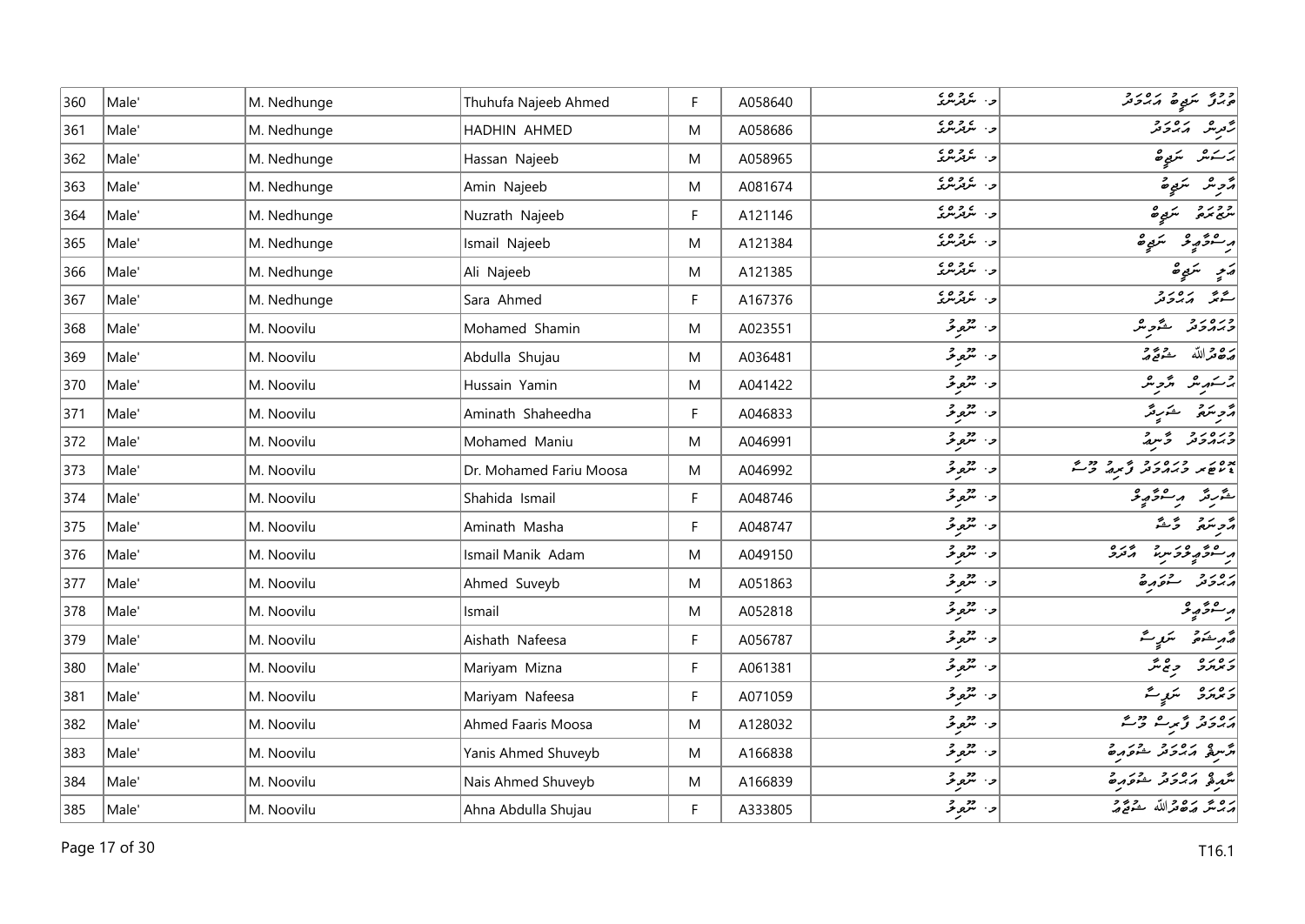| 386 | Male' | M. Petty Bird   | Mariyam Waheedha                         | F           | A000949 | ر. ئۇ جۇ ئەر ق                          | د ۱۵ د کار تر                                                                                       |
|-----|-------|-----------------|------------------------------------------|-------------|---------|-----------------------------------------|-----------------------------------------------------------------------------------------------------|
| 387 | Male' | M. Petty Bird   | Abdul Wahhab Abdulla                     | M           | A022302 | د· بُرُھٍ صَّىرٍ و                      | ره وه ره وه ده و الله                                                                               |
| 388 | Male' | M. Petty Bird   | Adam Ahmed Fulhu                         | M           | A024059 | د· ئۇچۇممىگ                             | برره ره رووو<br>پرترز پرترترنو                                                                      |
| 389 | Male' | M. Petty Bird   | Aminath Mohamed                          | F           | A037110 | ر. ئۇچۇممۇ                              | أثر سرد وره دو                                                                                      |
| 390 | Male' | M. Petty Bird   | Mohamed Shaheen                          | M           | A049214 | <sub>و:</sub> ک <sub>ُر</sub> مٍ صَّمرة | ورەر ئەرشى<br>وبىدونر شىرش                                                                          |
| 391 | Male' | M. Petty Bird   | Abdulla Saudhan                          | M           | A075065 | د· لاَهٍ صَّمَّة                        | ے دی <sub>م</sub> ہ<br>سے <sub>ت</sub> ھر س<br>برە قراللە                                           |
| 392 | Male' | M. Petty Bird   | Ahmed Sirhan                             | M           | A075394 | ر. ئۇ جۇ ئەر د                          | رەرو سورتمىش                                                                                        |
| 393 | Male' | M. Petty Bird   | Asima Moosa                              | F           | A096161 | ر. بُرْءٍ صَّرٍ و                       | ړ سري د سر                                                                                          |
| 394 | Male' | M. Petty Bird   | Hussain Sammaan                          | M           | A120470 | ر. ئۇ چەھمىگ                            | 2000 - 2000 L                                                                                       |
| 395 | Male' | M. Petty Bird   | Aminath Shafeena                         | F           | A353270 | ر. ئۇ چەھمىگ                            | ۇ <i>جەمگە ئىشتۇ</i> بىر                                                                            |
| 396 | Male' | M. Petty Bird   | Rifqa Abdul Wahhab                       | F           | A353271 | ر. , ئۇ ھەممىگ                          | ە بەرەرەپەر<br>بىرز ئەھەر <i>جەدىرى</i>                                                             |
| 397 | Male' | M. Petty Bird   | Raidha Abdul Wahhab                      | $\mathsf F$ | A353274 | ر. بُرْھٍ ھُ مَدْ                       | په ده ده ده ده و د<br>بروتر مان ترو و در ت                                                          |
| 398 | Male' | M. Petty Corner | Fathimath Shausha Waseem                 | $\mathsf F$ | A071138 | و· وأَحِدٍ مُؤْتَمَدَ بِرَبِّدِ         | وٌ و دَمَ دَ اللہ اللہ وَ سود                                                                       |
| 399 | Male' | M. Petty Rose   | Ahmed Shafeeg                            | M           | A027811 | د. ئۇچە ئەگ                             | كالمروار والمحاوية                                                                                  |
| 400 | Male' | M. Petty Rose   | Aishath Rasheeda                         | F           | A043348 | د. ئۇچە ئە                              | د<br>مەرخۇم ئىچىم                                                                                   |
| 401 | Male' | M. Petty Rose   | Shadhiya Thaufeeg                        | $\mathsf F$ | A081464 | د کوچر محمد                             |                                                                                                     |
| 402 | Male' | M. Petty Rose   | Mohamed Jailam Shafeeq                   | M           | A126719 | د. بُرْھٍ بُرْتْه                       | ورەرو رمزى ئىر                                                                                      |
| 403 | Male' | M. Petty Rose   | Aminath Salsabeel Binth Ahmed<br>Shafeeg | F           | A363767 |                                         | مر سرد سكوسكو و مره د د د د و د د و مره و محمد الله د و محمد الله د د و محمد الله د د د و محمد الله |
| 404 | Male' | M. Petty Villa  | Mohamed Waseem                           | M           | A000948 | و· أديجورتمر                            | ورەرو كەسوۋ                                                                                         |
| 405 | Male' | M. Petty Villa  | Fathimath Waheeda                        | F           | A027868 | و· أدعووقر                              | وَّجِعَةً وَرِيَّزَ                                                                                 |
| 406 | Male' | M. Petty Villa  | Mariyam Shazleena Shahid                 | F           | A054127 | و· أدعووقر                              | و ورو د و پرتر ځريز                                                                                 |
| 407 | Male' | M. Petty Villa  | Aminath Shaayan Shahid                   | F           | A080434 | و· أدعووقر                              | أو مرد معده المحمد المحمد                                                                           |
| 408 | Male' | M. Petty Villa  | Abdulla Mahamood                         | M           | A112954 | د· گ <sub>ر</sub> ھورمَّ                | رە داللە ئەمەم                                                                                      |
| 409 | Male' | M. Petty Villa  | Fathimath Ifa                            | F           | A150007 | و· بۇ چەمەمۇ                            | وًجوحتم مرقم                                                                                        |
| 410 | Male' | M. Petty Villa  | Ahmed Shahbaan Shahid                    | M           | A307248 | و· بۇ ھەمۇ                              | رەرو دەۋە ئەرگەر                                                                                    |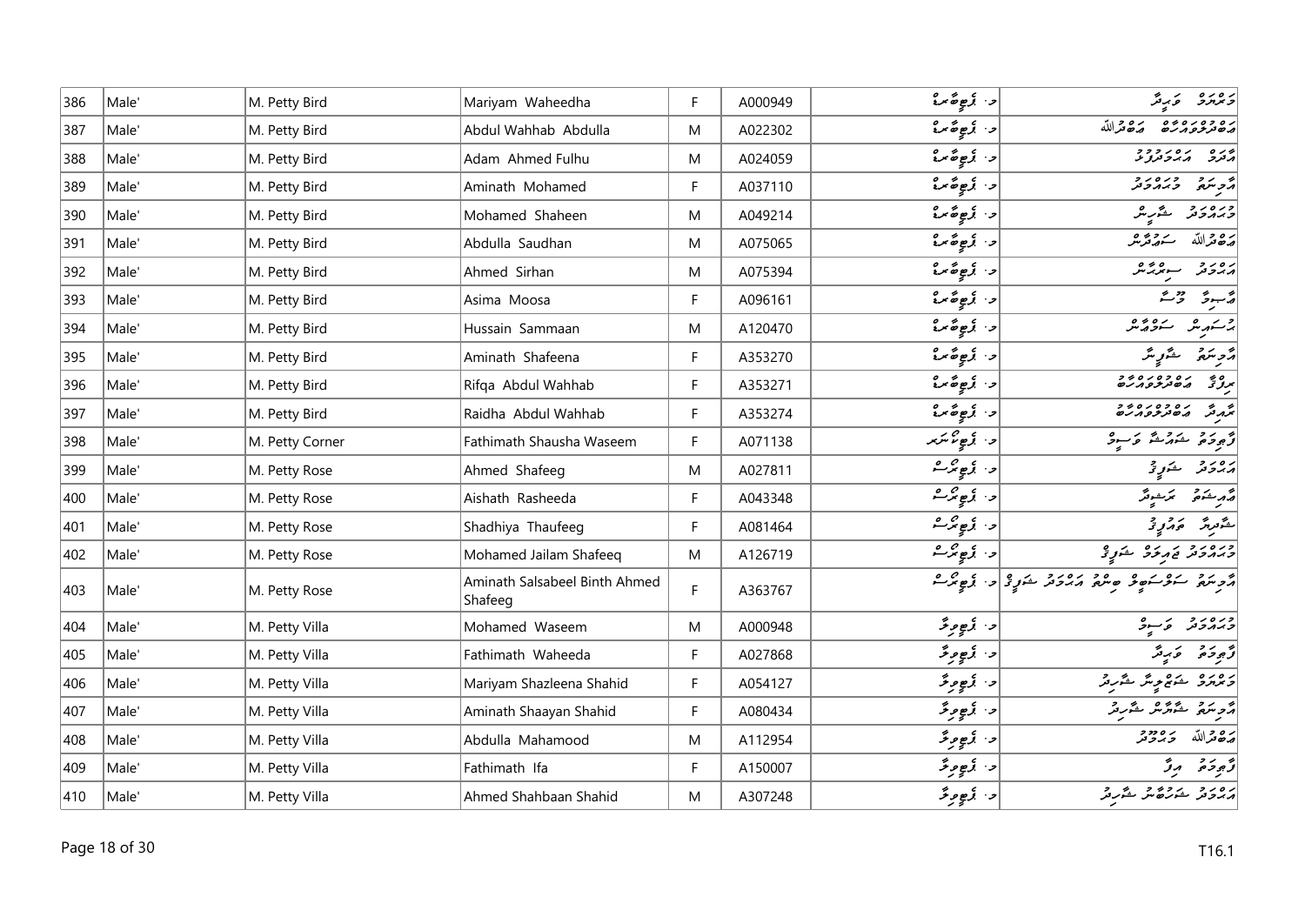| 411 | Male' | M. Red Leaf          | Aishath Zidna          | F         | A000877 | د . بر؟ دٍوْ                                                                                                                                         | أقهر مشكرة الممج فكرمتكر                             |
|-----|-------|----------------------|------------------------|-----------|---------|------------------------------------------------------------------------------------------------------------------------------------------------------|------------------------------------------------------|
| 412 | Male' | M. Red Leaf          | Sauna Yoosuf           | F         | A000878 | د . بر؟ <i>وٍ و</i>                                                                                                                                  | سىدىتىر<br>ېزىستۇ                                    |
| 413 | Male' | M. Red Leaf          | Ali Riza               | M         | A041679 | د . بر؟ دٍ <i>و</i>                                                                                                                                  | أتكمي المرسيح                                        |
| 414 | Male' | M. Red Leaf          | Haleemath Muneeza      | F         | A046408 | د . بر؟ دٍوْ                                                                                                                                         | برَوِدَهِ<br>ترسريح                                  |
| 415 | Male' | M. Red Leaf          | Fathmath Jaleela       | F         | A056281 | د . بر؟ دٍوْ                                                                                                                                         | ۇ بوخ <sup>ى</sup><br>تح وٍ وَّ                      |
| 416 | Male' | M. Red Leaf          | Aminath Jaleela        | F         | A056282 | د . بر؟ دٍوْ                                                                                                                                         | و څخه سره<br>تع مرتز                                 |
| 417 | Male' | M. Red Leaf          | Ahmed Sujau            | M         | A068908 | د . بر؟ دٍوْ                                                                                                                                         | ر ج بر د<br>مستوف <i>ه</i><br>ر ه ر د<br>م.ر څ مر    |
| 418 | Male' | M. Red Leaf          | Ali Saneeh             | M         | A068909 | د . بر؟ دٍوْ                                                                                                                                         | أەيجە سەسپە                                          |
| 419 | Male' | M. Red Leaf          | Abdulla Visham Rasheed | M         | A077815 | د . بر؟ دٍ دِ                                                                                                                                        | برە داللە مەڭگە برىدىد                               |
| 420 | Male' | M. Red Leaf          | Samha Naseem           | F         | A078012 | د . بر؟ دٍ <i>و</i>                                                                                                                                  | ستروش                                                |
| 421 | Male' | M. Red Leaf          | Ibrahim Jaleel         | M         | A078770 | د . بر؟ دٍ دِ                                                                                                                                        | ىر ھەتمەر 2<br>ب<br>تع موثو                          |
| 422 | Male' | M. Red Leaf          | Dhon Kamana            | F         | A095438 | - نړه پور                                                                                                                                            | بر ہ ر ر<br>تر سربان س                               |
| 423 | Male' | M. Red Leaf          | Ibrahim Rassam Rasheed | M         | A100870 | د . نرو د د د ک                                                                                                                                      | برە شەھ بەئىسىد<br>ەھ ئۈرۈ                           |
| 424 | Male' | M. Red Leaf          | Mariyam Jaleela        | F         | A120777 | د . بر؟ دٍ <i>و</i>                                                                                                                                  | ويرده فيجد                                           |
| 425 | Male' | M. Red Leaf          | Mohamed Ishan          | M         | A146444 | د . نرو د د د ک                                                                                                                                      | ورەرو مشمر                                           |
| 426 | Male' | M. Red Leaf          | Aishath Eman Naseem    | F         | A147402 | د . بر؟ <i>و د</i><br>د                                                                                                                              | مەر شەڭ بەۋىكە ئىرلىرى                               |
| 427 | Male' | M. Red Leaf          | Hussain Sinaah         | M         | A149079 | - بره د د د                                                                                                                                          | بر سکور میں سوسر میں ک                               |
| 428 | Male' | M. Red Leaf          | Ahmed Abbadh Rasheed   | M         | A167442 | —<br> ح• سمه عموقر                                                                                                                                   | ر 2000 د 2000 کرشونگر<br>مربر 3 در 10 گرشونگر        |
| 429 | Male' | M. Red Leaf          | Ali Akmal Mansoor      | M         | A331094 | د . بر؟ دٍوْ                                                                                                                                         | ر ده ده ده ده د <del>ه</del><br>در در در در در در در |
| 430 | Male' | M. Reel              | Ahmed Rasheed          | M         | A051819 | او، موثو<br>— <sup>5</sup>                                                                                                                           | رەر دىئوتر                                           |
| 431 | Male' | M. Sakkeyomaage      | Faheema Abdul Gadir    | F         | A054587 | د . سته د بره د .<br>د . سته د م درو د                                                                                                               | ز پرځ پره ده پورتر<br>د پرځ پره مرکز تورنر           |
| 432 | Male' | M. Sakkeyomaage      | Aminath Ziyusa         | F         | A065809 | ه به ۱۶۶۷ ورونو<br>د ۱۶ ستور د برور                                                                                                                  | أأزجر سنتمر بمورث                                    |
| 433 | Male' | M. Sakkeyomaage      | Fathmath Ofeeliya      | F         | A066237 | ر ه ، پر ه ،<br>ستهر ما مرو د<br>و ٠                                                                                                                 | أوالمحافظ المتوجد                                    |
| 434 | Male' | M. Sakkeyomaage-Aage | Mariyam Shairau        | F         | A148662 |                                                                                                                                                      | شەھە بىر بە<br>ر ه ر ه<br>تر برگ                     |
| 435 | Male' | M. Sakkeyomaage-Aage | Aminath Shara Niyaz    | F         | A166843 | $\begin{array}{c} c\leftrightarrow c\leftrightarrow \times c\circ\!\!\!\!\! \nearrow\quad \  \  \, \circ\ \nearrow\quad \  \  \, \circ\ \end{array}$ | أأدرج فتكر الرائح                                    |
| 436 | Male' | M. Sakkeyomaage-Aage | Mohamed Imthiyaz       | ${\sf M}$ | A218296 |                                                                                                                                                      | כנסנכ הפתיאם<br><i>כג</i> הכנג הכתה                  |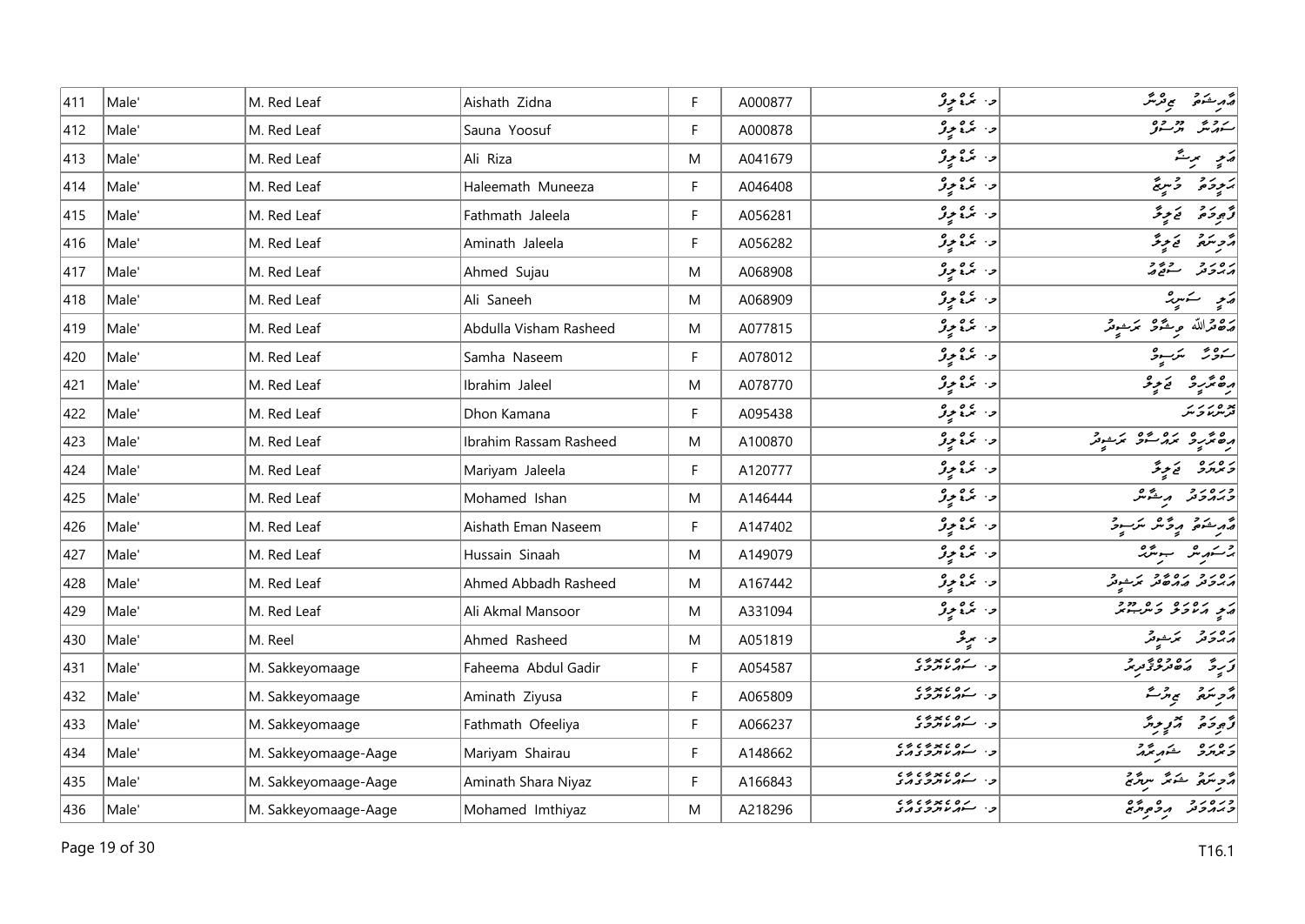| 437 | Male' | M. Sakkeyomaage-Aage | Aishath Shira Shuaau     | F         | A326269 | $\begin{array}{l} c\ast c\ast\ast c\circ\!\!\!\!\! \circ\  \  \, \circ\  \  \, \circ\  \  \, \circ\  \  \, \circ\  \  \, \circ\  \  \, \circ\  \  \, \circ\  \  \, \circ\  \  \, \circ\  \  \, \circ\  \  \, \circ\  \  \, \circ\  \  \, \circ\  \  \, \circ\  \  \, \circ\  \  \, \circ\  \  \, \circ\  \  \, \circ\  \  \, \circ\  \  \, \circ\  \  \, \circ\  \  \, \circ\  \  \, \circ\  \  \, \circ\ $ | وأوشكم شوركا شوور                                          |
|-----|-------|----------------------|--------------------------|-----------|---------|-------------------------------------------------------------------------------------------------------------------------------------------------------------------------------------------------------------------------------------------------------------------------------------------------------------------------------------------------------------------------------------------------------------|------------------------------------------------------------|
| 438 | Male' | M. Sakkeyomaage-Aage | Mariyam Raayaa Imthiyaz  | F         | A341531 | $\begin{array}{l} c\ast c\ast\ast c\circ\!\!\!\! \circ\quad \  \  \cdot\quad \  \circ\\ \mathcal{S}\!\!\!\! \circ\, c\,\mathcal{S}\!\!\!\! \circ\, \mathcal{N}\!\!\!\! \circ\, c\,\mathcal{S}\!\!\!\! \circ\quad \  \cdot\quad \mathcal{S} \end{array}$                                                                                                                                                     | במתכ מת תכתתם                                              |
| 439 | Male' | M. Sakkeyomaage-Aage | Abdulla Raaif Imthiyaz   | M         | A341532 | $5959701 -$<br>و ٠                                                                                                                                                                                                                                                                                                                                                                                          | رە داللە مەر ئەرە مەر                                      |
| 440 | Male' | M. Sarusoonuge       | Aminath Samha            | F         | A327273 | د . سکوره ده د ،                                                                                                                                                                                                                                                                                                                                                                                            | أأزجر سكره والمحترب                                        |
| 441 | Male' | M. Sarusoonuge       | MOHAMED ZAIN ADAM        | ${\sf M}$ | A394990 | د . سکوتر <sup>دو و پ</sup>                                                                                                                                                                                                                                                                                                                                                                                 | ورەرو يهر شهرو                                             |
| 442 | Male' | M. Sea Wind          | Aminath Shaaheen         | F         | A043973 | د سومبره<br>مسیح                                                                                                                                                                                                                                                                                                                                                                                            | مُرْحِبَتُمْ فَسَيَّبِ مِنْ                                |
| 443 | Male' | M. Sea Wind          | Raziyya Zakariyya Shakir | F         | A043975 | وسنسوش<br>ء ز                                                                                                                                                                                                                                                                                                                                                                                               |                                                            |
| 444 | Male' | M. Sea Wind          | Fayyaz Shakir            | M         | A043977 | ح سومبر وه<br>كار كار كار من من المالي<br>كار كار كار كار من المالي بين المالي بين المالي بين المالي بين المالي بين ا                                                                                                                                                                                                                                                                                       | ر ە بە د<br>ىشقەر بىر                                      |
| 445 | Male' | M. Sea Wind          | Fazna Shakir             | F         | A052835 | ح سوم مثلاثا<br>محر                                                                                                                                                                                                                                                                                                                                                                                         | تۇتجەنگر شەمەتكە                                           |
| 446 | Male' | M. Sea Wind          | Fazeen Shakir            | M         | A060025 | ح سوم مردم من<br>محر                                                                                                                                                                                                                                                                                                                                                                                        | <mark>ز</mark> ىپ شەھىر ئىگە بىر                           |
| 447 | Male' | M. Sea Wind          | Ahmed Musthafa           | M         | A079968 | ح سوم مردم من<br>مح                                                                                                                                                                                                                                                                                                                                                                                         | ره رو و مرد<br>پرېگر و سوبونې                              |
| 448 | Male' | M. Sea Wind          | Ali Shaikhaan Fazeen     | ${\sf M}$ | A381629 | ح سومبر<br>مستقب                                                                                                                                                                                                                                                                                                                                                                                            | ړې خپرتګر ژېږې                                             |
| 449 | Male' | M. Seenia Villa      | Maryam Hassan Manik      | F         | A007781 | و، سوسرمۇمۇم<br>ئۇرىم                                                                                                                                                                                                                                                                                                                                                                                       | ىر كەنلەر <i>تەرى</i> ر<br>ر ه بر ه<br><del>ر</del> بربر ژ |
| 450 | Male' | M. Seenia Villa      | Aishath Hassan Manik     | F         | A007782 | د ، سوسرمٌ و څُر                                                                                                                                                                                                                                                                                                                                                                                            | ە ئەر ئەسكە ئەسرىر                                         |
| 451 | Male' | M. Seenia Villa      | Khadeeja Hassan Manik    | F         | A009579 | د سوسرد گوځه<br>د س                                                                                                                                                                                                                                                                                                                                                                                         | تكريج أأكرك كالمراد                                        |
| 452 | Male' | M. Seenia Villa      | Fathimath Hassan Manik   | F         | A009581 | د سوسرگرموگر<br>په سرگرموگر                                                                                                                                                                                                                                                                                                                                                                                 | ۇي <sub>ە</sub> رە بەسەھەردە                               |
| 453 | Male' | M. Seenia Villa      | Hawwa Hassan Manik       | F         | A011408 | و، سوسرمۇمۇ                                                                                                                                                                                                                                                                                                                                                                                                 |                                                            |
| 454 | Male' | M. Seenia Villa      | Ahmed Hassan Manik       | M         | A011481 | و، سوسرمۇمۇ                                                                                                                                                                                                                                                                                                                                                                                                 | גפגב ג' היות בייטר                                         |
| 455 | Male' | M. Seenia Villa      | Ifasha Latheef           | F         | A027423 | د سوسرگرموگر<br>په سرگرموگر                                                                                                                                                                                                                                                                                                                                                                                 | أيروَّ مَدَّ وَجَوِرْ                                      |
| 456 | Male' | M. Seenia Villa      | Aishath Jeena Moosa      | F         | A066819 | د سوسرگرونگر<br>په سر                                                                                                                                                                                                                                                                                                                                                                                       | أقهر ينكفح ويرتثر فرجمته                                   |
| 457 | Male' | M. Seenia Villa      | Hassan Latheef           | M         | A074883 | د ، سوسرمٌ و ژُ                                                                                                                                                                                                                                                                                                                                                                                             | پرسەش ئۇچ <sub>ۇ</sub> تى                                  |
| 458 | Male' | M. Seenia Villa      | Aishath Nuzuha           | F         | A076467 | د سوسرگرونگر<br>په سر                                                                                                                                                                                                                                                                                                                                                                                       | سرچ پر<br>ړ د شوه                                          |
| 459 | Male' | M. Seenia Villa      | Ahmed Nazah              | M         | A096791 | سەسى <i>دۇ</i> بۇ<br>و٠                                                                                                                                                                                                                                                                                                                                                                                     | پرور و<br>سریزه                                            |
| 460 | Male' | M. Seenia Villa      | Hamad Ahmed              | M         | A140942 | و، سوسرمۇمۇ                                                                                                                                                                                                                                                                                                                                                                                                 | رر و ده ده.<br>پروتر م <i>رب</i> وتر                       |
| 461 | Male' | M. Seenia Villa      | Humadha Ahmed            | F         | A141302 | و، سوسرمۇمۇم<br>ئۇرگەر                                                                                                                                                                                                                                                                                                                                                                                      | ور می ده د و<br>بروتر م <i>ی</i> بروتر                     |
| 462 | Male' | M. Seenia Villa      | Hussain Nazeeh           | M         | A149818 | وسيستقوفه                                                                                                                                                                                                                                                                                                                                                                                                   | 2سەرىكە سىپە2                                              |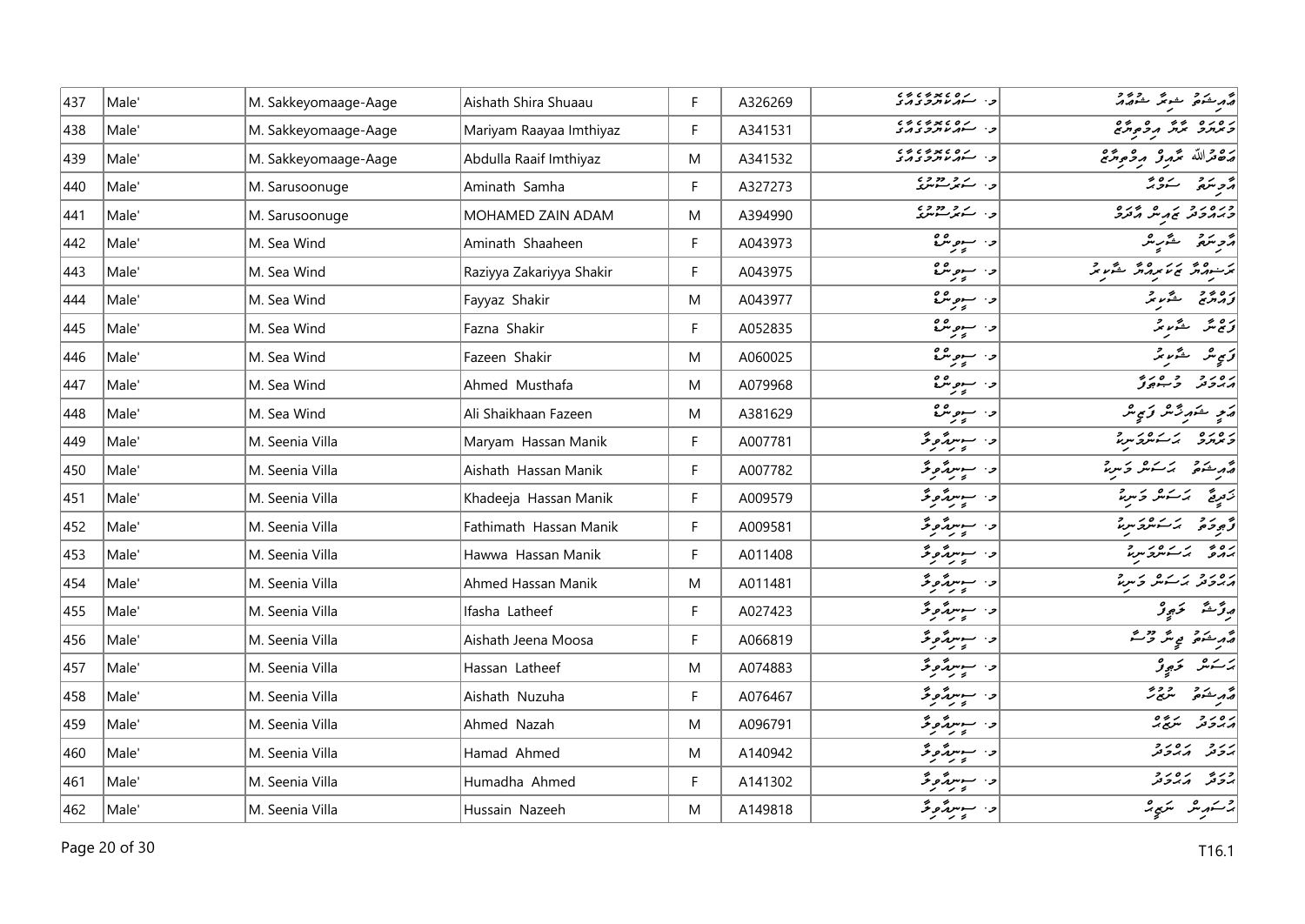| 463 | Male' | M. Seenia Villa | Hassan Janah Moosa     | M           | A150015 | و، سوسرمۇمۇ             | يركب والروام المحافية         |
|-----|-------|-----------------|------------------------|-------------|---------|-------------------------|-------------------------------|
| 464 | Male' | M. Seenia Villa | Aishath Lumaak Naseem  | F           | A159513 | ر. سوسرمۇرۇ             | $\frac{3}{2}$                 |
| 465 | Male' | M. Seenia Villa | Ibrahim Zayan Zubair   | M           | A159956 | و، سوسرمۇمۇ             | תפת כ ג'ול בסתת               |
| 466 | Male' | M. Seenia Villa | Ismail Zahuraan Zubair | M           | A167395 | ر ، سوسرمٌورٌو<br>په سو | مستوكي و برورده و در د        |
| 467 | Male' | M. Seenia Villa | Ismail Zain Azim       | M           | A331228 | د سوسرم و د گر          | و جۇمچى تمويىل مەرجى          |
| 468 | Male' | M. Seenia Villa | Aminath Dhahau Naseem  | F           | A335800 | و. سومدې د څ            | ה ביינים וקיבר ותי-פ          |
| 469 | Male' | M. Seenia Villa | Mohamed Dhaim Naseem   | M           | A335801 | د ، سوسرمٌ و ژُ         | ورەرو ئەرۋ شەر                |
| 470 | Male' | M. Seenia Villa | HAMDHA AHMED           | $\mathsf F$ | A344092 | د· سوسرمٌورٌ            | رەپە رەرد                     |
| 471 | Male' | M. Seenia Villa | Mohamed Jilau Moosa    | M           | A347449 | و سوسرمۇمۇ              | ورەرو پەۋە دىم                |
| 472 | Male' | M. Theen        | Adam Areeb Mohamed     | M           | A041591 | د . موسر                | وره كم يره ورورو              |
| 473 | Male' | M. Ufanbin      | Ali Rasheed            | M           | A051809 |                         | أركمني المرتشوش               |
| 474 | Male' | M. Ufanbin      | Mohamed Haniu Ali      | M           | A373569 | -<br> - اړو مرض         | ورورو رميد كمو                |
| 475 | Male' | M. Unique       | Fathimath Ali          | F           | A022952 | د . مرسر ره<br>ر        | قهوده الأمج                   |
| 476 | Male' | M. Unique       | Ahmed Mohamed          | M           | A070376 | د . مرسر ره<br>ر        | ג סגב בגם גב<br>הגבת בגהבת    |
| 477 | Male' | M. Unique       | Mohamed Ayaz           | M           | A120032 | د. اگر سر ر             | כנסנכ נמס                     |
| 478 | Male' | M. Vindhu       | Mohamed Shah           | M           | A068221 | اد . ویژگر<br>— ر       | ورەر دەر                      |
| 479 | Male' | M. Vindhu       | Ahmed Simah            | M           | A126765 | د· ویګرنگر              | رەر بەر                       |
| 480 | Male' | M. Vindhu       | Wajudha Hussain        | F           | A126767 | د· ویژنگر               | روم چې شهر ش                  |
| 481 | Male' | M. Vindhu       | Fathimath Rameeza      | F           | A151868 | د· ویژوژ                | أزُّمُوحَامُ - مَرْحٍ مَّ     |
| 482 | Male' | M. Vindhu       | Hassan Sham            | M           | A334558 | د· ویګرنگر              | يز کشمار شگر ش                |
| 483 | Male' | M. Vindhu       | Aishath Shaufa Hussain | $\mathsf F$ | A356881 | د· ویژنگر               | ۇرخۇم خىرۇ باشىرىر            |
| 484 | Male' | M. Vindhu       | Ibrahim Sharhaan       | M           | A357732 | د· ویژنر                | رەپرىر شىرتىر                 |
| 485 | Male' | M. West Beach   | Mohamed Azim           | M           | A057489 | 80000000                |                               |
| 486 | Male' | M. West Beach   | Aminath Izma           | F           | A062113 | و. ۇشقۇھۇ               |                               |
| 487 | Male' | M. West Beach   | Suood Luthfee          | M           | A066209 | $\frac{8}{9}$           | ر و دو و<br>سسوړ تعر<br>ترجمي |
| 488 | Male' | M. West Beach   | Azma Abdul Raheem      | F           | A066211 | وسأوقف والمعافرة        | رە ئەرەدەر ە                  |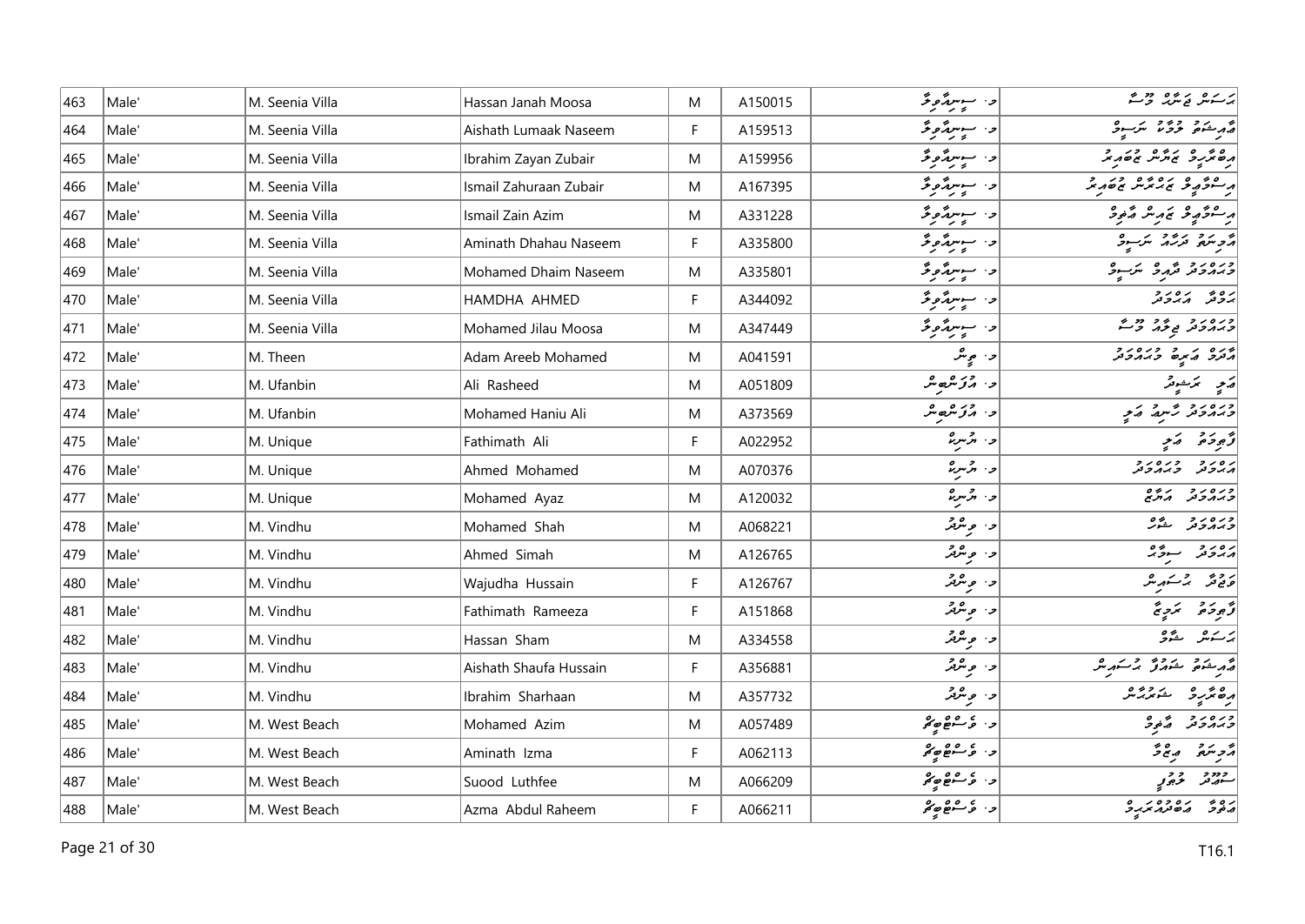| 489 | Male' | M. West Beach         | Aminath Shafeega        | F  | A079715 | $\mathcal{S}_{\varphi}$ $\overset{o}{=}$ $\overset{o}{\sim}$ $\overset{o}{\sim}$    | أأترجتم الحنورة                                       |
|-----|-------|-----------------------|-------------------------|----|---------|-------------------------------------------------------------------------------------|-------------------------------------------------------|
| 490 | Male' | M. West Beach         | Ahmed Uzam              | M  | A085199 | 8000000000                                                                          | ره رو و وه<br>  د برو تر مربع و                       |
| 491 | Male' | M. West Beach         | Aminath Rishash Uzam    | F. | A339164 | $\frac{1}{2}$                                                                       | أثر مرد بريشت المعج                                   |
| 492 | Male' | M. West Beach         | Yusuf Alain Bin Azim    | M  | A351448 | $\frac{1}{2}$ = $\frac{1}{2}$ = $\frac{1}{2}$ = $\frac{1}{2}$                       | ת בני הכבות ים יית ביכים                              |
| 493 | Male' | M. West Beach Aage    | Mariyam Zeeza Saeed     | F  | A067856 |                                                                                     | د بر پرې ځان سکوپه تر                                 |
| 494 | Male' | M. West Beach Aage    | Mohamed Zeezan Saeed    | M  | A067857 | 5.9999999999                                                                        | ورەر دېگر شهرد                                        |
| 495 | Male' | M. West Beach Aage    | Aishath Zeeba Saeed     | F  | A067869 | $\frac{c}{3}$ $\frac{c}{3}$ $\frac{c}{3}$ $\frac{c}{3}$ $\frac{c}{3}$ $\frac{c}{3}$ | أمار مشكا والتحرير المحمد وتراثر                      |
| 496 | Male' | M. West Beach Aage    | Ahmed Ziyad Saeed       | M  | A067870 | 5.9999905.5                                                                         | أرورد بروز سكروز                                      |
| 497 | Male' | M. West Beach Aage    | Moosa Zeebaan Saeed     | M  | A094135 | 5.9999905.5                                                                         | ديم پيءُ سُهيدُ                                       |
| 498 | Male' | M. West Beach Aage    | Fathimath Ziyadha Saeed | F  | A094136 | 5.9999905.5                                                                         | قُرُوحَةً وحَمَّدَ سَوَيْتُهِ                         |
| 499 | Male' | M. Western View       | ISMAIL RASHEED          | M  | A041590 | و. وكروم مرهم ور                                                                    | برحوم ويحصح المراجو                                   |
| 500 | Male' | M. Ziyaadha Manzil    | Ahmed Mohamed           | M  | A022876 | و · <sub>مح</sub> «گرد شر <sub>م</sub> ح گ                                          | ر ס ג פ ג ס ג כ<br>ג ג ב ג ג ג ב ג                    |
| 501 | Male' | M. Ziyaadha Manzil    | Ibrahim Ahmed           | M  | A036111 | و <sub>ب</sub> ه پر تر تر تر پر تر                                                  | برڭ ئېرىر<br>برور و                                   |
| 502 | Male' | M. Ziyaadha Manzil    | Shadhiya Adam           | F  | A087796 | و· <sub>مح</sub> رگردگر <sub>م</sub> و                                              | شَورته " ارترو                                        |
| 503 | Male' | M. Ziyaadhaa Manzil 1 | Fathimath Ziyada        | F  | A085857 | د· <sub>ئ</sub> ې ئرگرگرى <i>گرى 1</i>                                              | أزودة بارتر                                           |
| 504 | Male' | M. Zureethu           | Ibrahim Haleem          | M  | A047346 | ح به منج مرجح<br>ح                                                                  | رەپزېر پرېږ                                           |
| 505 | Male' | M. Zureethu           | MOOSA HALEEM            | M  | A066755 | و . مي مره<br>و . مي مره                                                            | دوم بردو                                              |
| 506 | Male' | M. Zureethu           | Adam Haleem             | M  | A068123 | و . مي مره<br>و . مي مره                                                            | أرتره برود                                            |
| 507 | Male' | M. Zureethu           | Ali Faisal              | M  | A077480 | و . مي مره<br>و . مي مره                                                            | أريموا أورب يكو                                       |
| 508 | Male' | M. Zureethu           | Ahmed Haleem            | M  | A082400 | ح المتح موجو<br>ح                                                                   | رەرد بەدە                                             |
| 509 | Male' | M. Zureethu           | Mohamed Ashraf          | M  | A098424 | د . مخ مورد<br>د . مخ مورد                                                          | ورەرو كەشەرە<br><i>جەم</i> ەرىر <mark>كەشەبرتى</mark> |
| 510 | Male' | M. Zureethu           | Naishan Adam Haleem     | F. | A131568 | ح <sup>.</sup> مي مره<br>ح                                                          | سَمِ شَدَّسْ مُرْتَزَى بَرَ يَرْحَ                    |
| 511 | Male' | M. Zureethu           | Nazmiyya Haleem         | F  | A265961 | د . مخ موځ                                                                          | بزوده بزرو                                            |
| 512 | Male' | M. Zureethu           | Niaf Haleem             | M  | A287825 | د . مخ مورد<br>د . مخ مورد                                                          | $\frac{2}{3}$<br>برَجو                                |
| 513 | Male' | M. Zureethu           | Naif Haleem             | M  | A348956 | و . مي مره<br>و . مي مره                                                            | لتثمرقر<br>برَجردٌ                                    |
| 514 | Male' | M. Zureethu           | Aminath Shaha Ibrahim   | F  | A380529 | و· محمومی                                                                           | הכתה בני הסתקב                                        |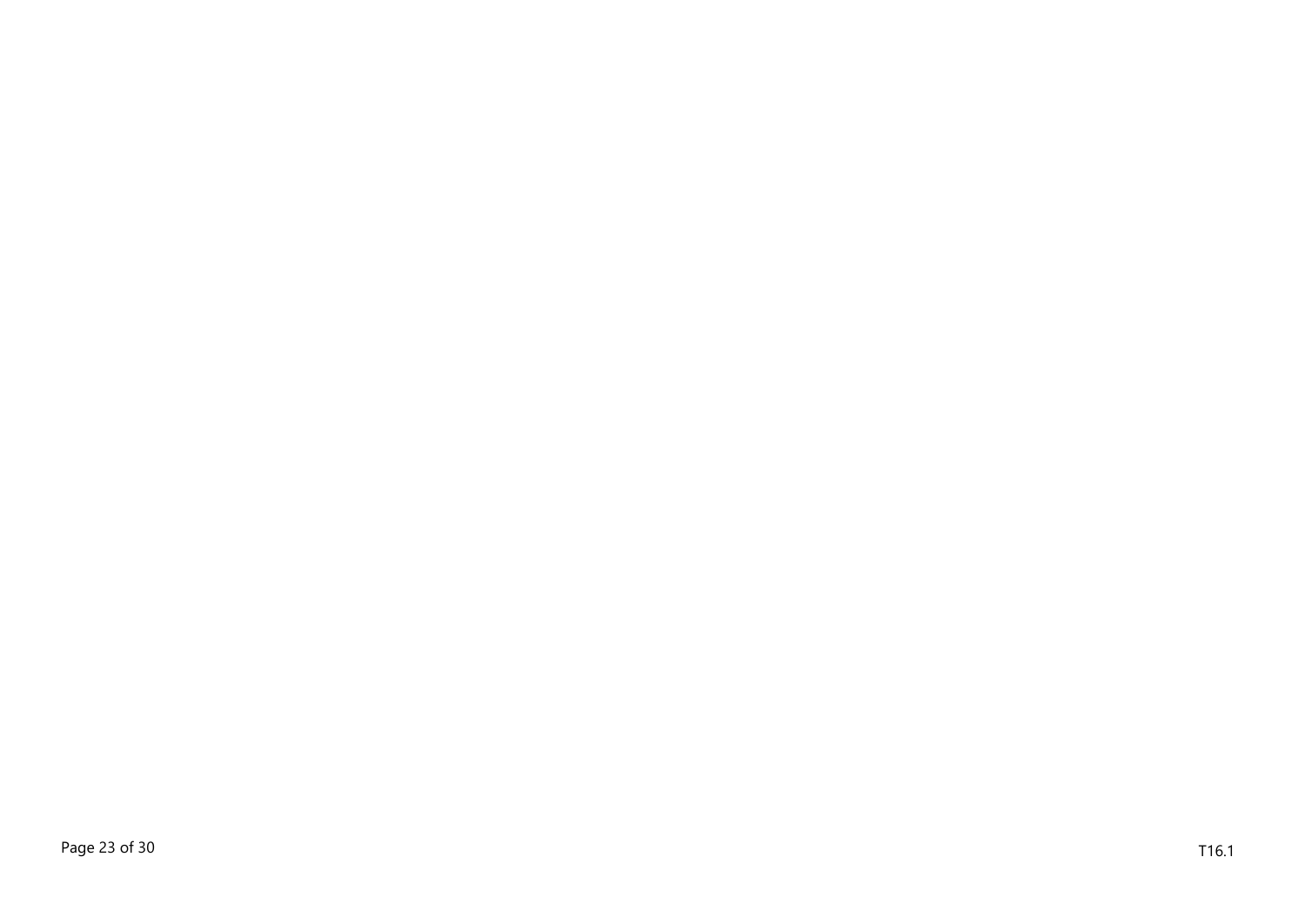## *w7qAn8m? sCw7mRo>u; wEw7mRw;sBo<*

| ' مرمر | 'يئرىثر: |
|--------|----------|
|        |          |
|        |          |
|        |          |

## *w7q9r@w7m> sCw7qHtFoFw7s; mAm=q7 w7qHtFoFw7s;*

| يئرمىش: | $^{\circ}$<br>. سر سر<br>$\cdot$ | $\circ$ $\sim$<br>-- | يئرمثر |
|---------|----------------------------------|----------------------|--------|
|         |                                  |                      |        |
|         |                                  |                      |        |
|         |                                  |                      |        |

| $\frac{2}{n}$ | $\overline{\phantom{a}}$ | اير هنه. | $\mathcal{O} \times$<br>سرسر |
|---------------|--------------------------|----------|------------------------------|
|               |                          |          |                              |
|               |                          |          |                              |
|               |                          |          |                              |

| ' ئىرتىر: | سر سر |  |
|-----------|-------|--|
|           |       |  |
|           |       |  |
|           |       |  |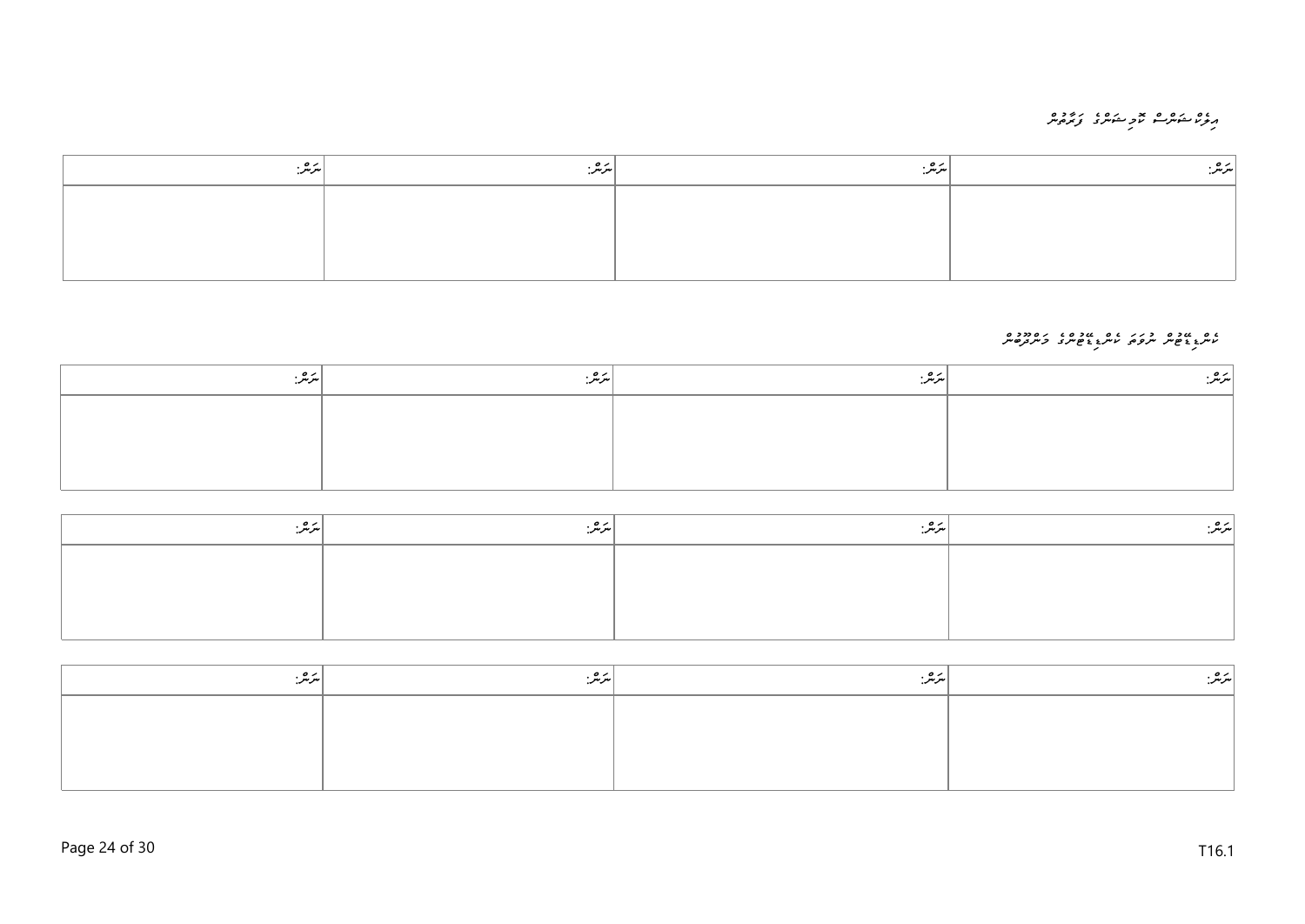| يره. | ο. | ا ير ه |  |
|------|----|--------|--|
|      |    |        |  |
|      |    |        |  |
|      |    |        |  |

| <sup>.</sup> سرسر. |  |
|--------------------|--|
|                    |  |
|                    |  |
|                    |  |

| ىئرىتر. | $\sim$ | ا بر هه. | لىرىش |
|---------|--------|----------|-------|
|         |        |          |       |
|         |        |          |       |
|         |        |          |       |

| 。<br>مرس. | $\overline{\phantom{a}}$<br>مر مىر | يتريثر |
|-----------|------------------------------------|--------|
|           |                                    |        |
|           |                                    |        |
|           |                                    |        |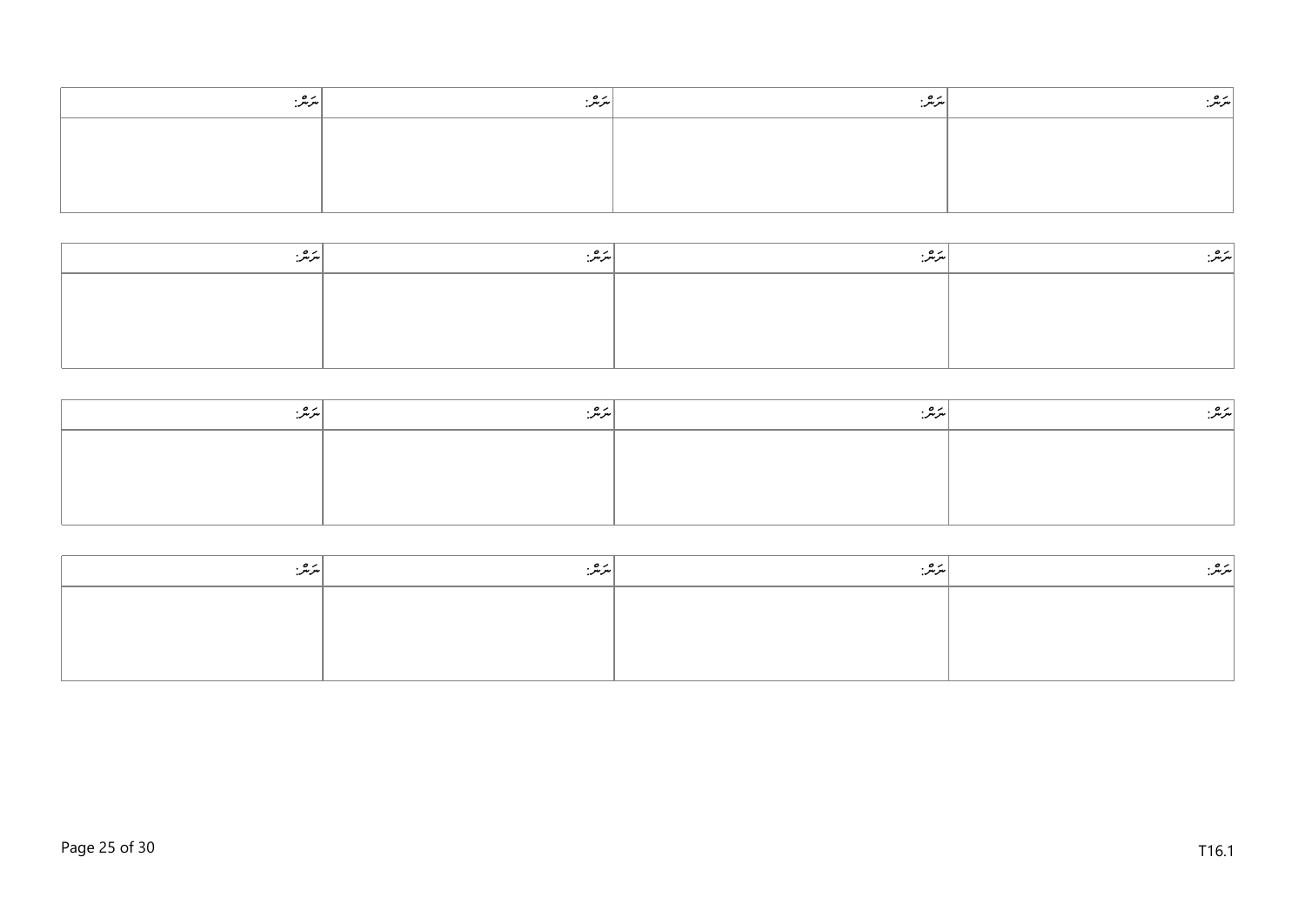| ير هو . | $\overline{\phantom{a}}$ | يرمر | اير هنه. |
|---------|--------------------------|------|----------|
|         |                          |      |          |
|         |                          |      |          |
|         |                          |      |          |

| ىر تىر: | $\circ$ $\sim$<br>" سرسر . | يترمير | o . |
|---------|----------------------------|--------|-----|
|         |                            |        |     |
|         |                            |        |     |
|         |                            |        |     |

| الترنثر: | ' مرتكز: | الترنثر: | .,<br>سرسر. |
|----------|----------|----------|-------------|
|          |          |          |             |
|          |          |          |             |
|          |          |          |             |

|  | . ه |
|--|-----|
|  |     |
|  |     |
|  |     |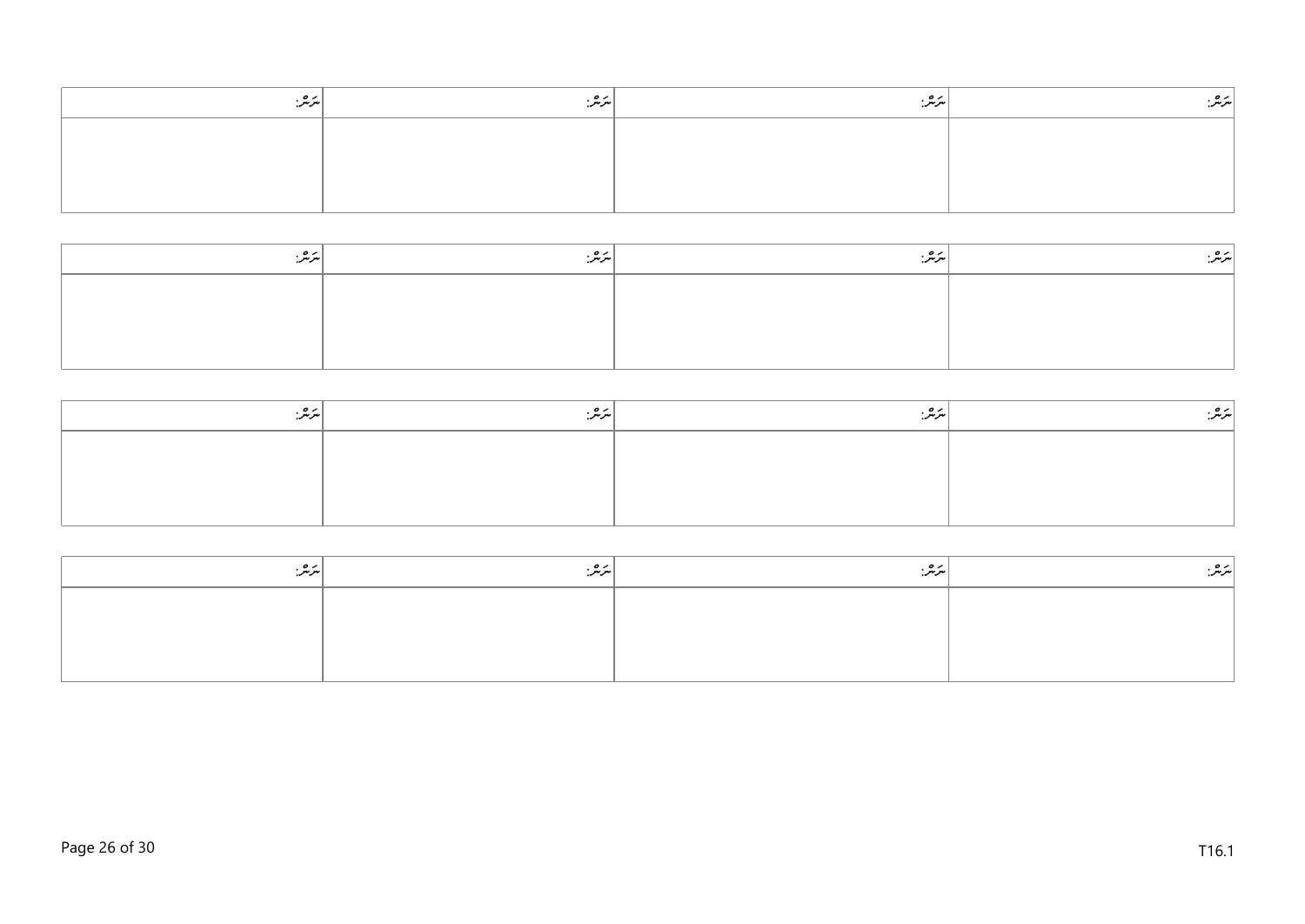| ير هو . | $\overline{\phantom{a}}$ | يرمر | اير هنه. |
|---------|--------------------------|------|----------|
|         |                          |      |          |
|         |                          |      |          |
|         |                          |      |          |

| ىر تىر: | $\circ$ $\sim$<br>" سرسر . | يترمير | o . |
|---------|----------------------------|--------|-----|
|         |                            |        |     |
|         |                            |        |     |
|         |                            |        |     |

| الترنثر: | ' مرتكز: | الترنثر: | .,<br>سرسر. |
|----------|----------|----------|-------------|
|          |          |          |             |
|          |          |          |             |
|          |          |          |             |

|  | . ه |
|--|-----|
|  |     |
|  |     |
|  |     |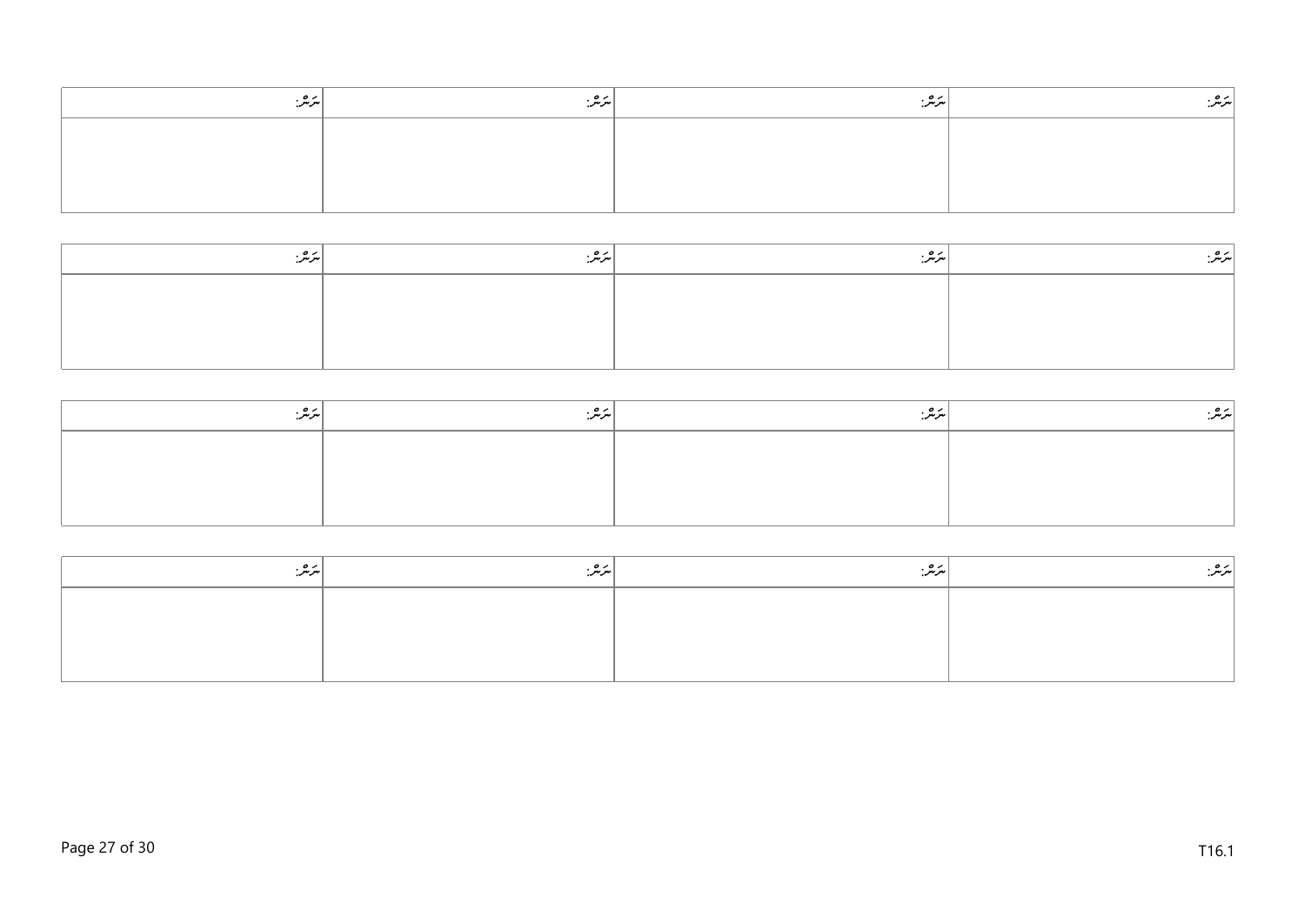| $\cdot$ | ο. | $\frac{\circ}{\cdot}$ | $\sim$<br>سرسر |
|---------|----|-----------------------|----------------|
|         |    |                       |                |
|         |    |                       |                |
|         |    |                       |                |

| يريثن | ' سرسر . |  |
|-------|----------|--|
|       |          |  |
|       |          |  |
|       |          |  |

| بر ه | 。 | $\sim$<br>َ سومس |  |
|------|---|------------------|--|
|      |   |                  |  |
|      |   |                  |  |
|      |   |                  |  |

| 。<br>. س | ىرىىر |  |
|----------|-------|--|
|          |       |  |
|          |       |  |
|          |       |  |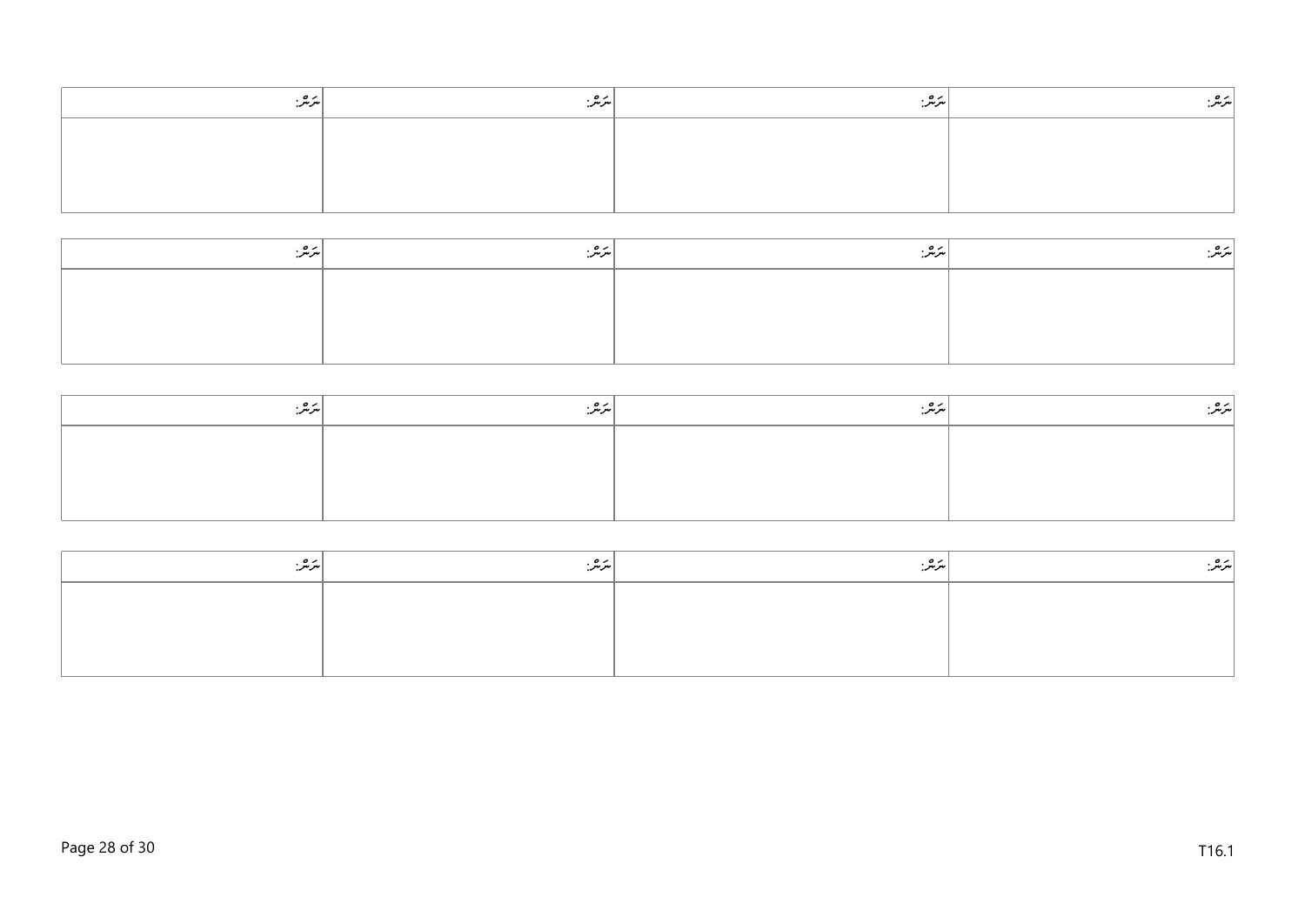| ير هو . | $\overline{\phantom{a}}$ | يرمر | لتزمثن |
|---------|--------------------------|------|--------|
|         |                          |      |        |
|         |                          |      |        |
|         |                          |      |        |

| ىر ھ | $\circ$ $\sim$<br>ا سرسر. | $\circ$ $\sim$<br>' سرسر . | o <i>~</i><br>سرسر. |
|------|---------------------------|----------------------------|---------------------|
|      |                           |                            |                     |
|      |                           |                            |                     |
|      |                           |                            |                     |

| 'تترنثر: | . .<br>يسمونس. |  |
|----------|----------------|--|
|          |                |  |
|          |                |  |
|          |                |  |

|  | . ه |
|--|-----|
|  |     |
|  |     |
|  |     |